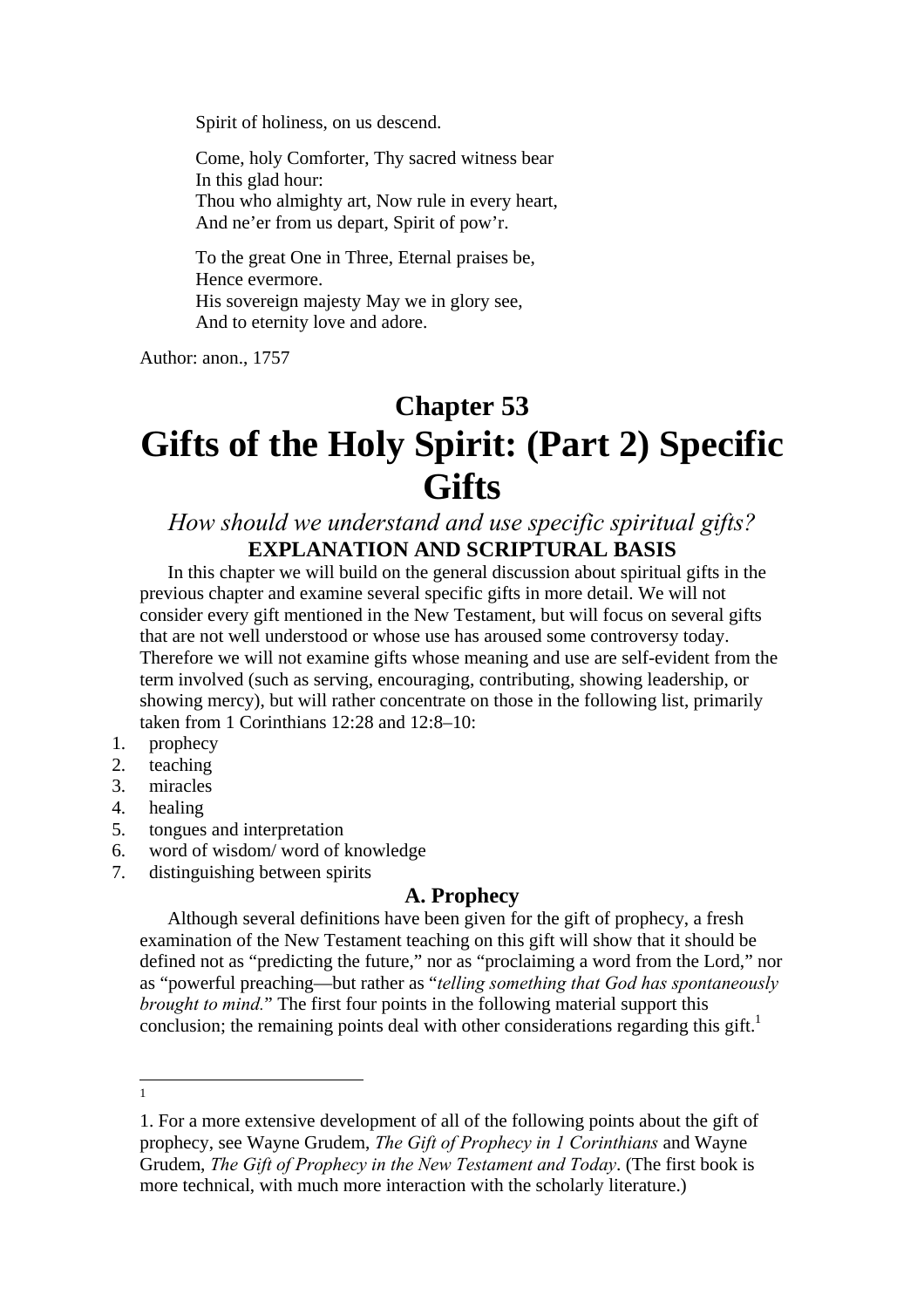**1. The New Testament Counterparts to Old Testament. Prophets Are New Testament Apostles.** Old Testament prophets had an amazing responsibility—they were able to speak and write words that had absolute divine authority. They could say, "Thus says the Lord," and the words that followed were the very words of God. The Old Testament prophets wrote their words as God's words in Scripture for all time (see Num. 22:38; Deut. 18:18–20; Jer. 1:9; Ezek. 2:7; et al.). Therefore, to disbelieve or disobey a prophet's words was to disbelieve or disobey God (see Deut. 18:19; 1 Sam. 8:7; 1 Kings 20:36; and many other passages).

In the New Testament there were also people who spoke and wrote God's very words and had them recorded in Scripture, but we may be surprised to find that Jesus no longer calls them "prophets" but uses a new term, "apostles." The apostles are the New Testament counterpart to the Old Testament prophets (see 1 Cor. 2:13; 2 Cor. 13:3; Gal. 1:8–9; 11–12; 1 Thess. 2:13; 4:8, 15; 2 Peter 3:2). It is the apostles, not the prophets, who have authority to write the words of New Testament Scripture.

When the apostles want to establish their unique authority they never appeal to the title "prophet" but rather call themselves "apostles" (Rom. 1:1; 1 Cor. 1:1; 9:1–2; 2 Cor. 1:1; 11:12–13; 12:11–12; Gal. 1:1; Eph. 1:1; 1 Peter 1:1; 2 Peter 1:1; 3:2; et al.). **2. The Meaning of the Word** *Prophet* **in the Time of the New Testament.** Why did Jesus choose the new term *apostle* to designate those who had the authority to write Scripture? It was probably because the Greek word προφήτης (G4737, "prophet") at the time of the New Testament had a very broad range of meanings. It generally did not have the sense "one who speaks God's very words" but rather "one who speaks on the basis of some external influence" (often a spiritual influence of some kind). Titus 1:12 uses the word in this sense, where Paul quotes the pagan Greek poet Epimenides: "One of themselves, a *prophet* of their own, said, "Cretans are always liars, evil beasts, lazy gluttons."' The soldiers who mock Jesus also seem to use the word *prophesy* in this way, when they blindfold Jesus and cruelly demand, "Prophesy! Who is it that struck you?" (Luke 22:64). They do not mean, "Speak words of absolute divine authority," but, "Tell us something that has been revealed to you" (cf. John 4:19).

Many writings outside the Bible use the word *prophet* (Gk. προφήτης, G4737) in this way, without signifying any divine authority in the words of one called a "prophet." In fact, by the time of the New Testament the term *prophet* in everyday use often simply meant "one who has supernatural knowledge" or "one who predicts the future—or even just "spokesman" (without any connotations of divine authority).

Much of the following material on prophecy is adapted from my article, "Why Christians Can Still Prophesy," in *CT* (Sept. 16, 1988), pp. 29–35, and is used by permission; see also my articles, "What Should Be the Relationship Between Prophet and Pastor?" in *Equipping the Saints* (Fall 1990), pp. 7–9, 21–22; and "Does God Still Give Revelation Today?" in *Charisma* (Sept. 1992), pp. 38–42.

 $\overline{a}$ 

Several writers have differed with my understanding of the gift of prophecy. For alternative views to the position presented in this chapter, see Richard Gaffin, *Perspectives on Pentecost*: (Gaffin is primarily responding to an unpublished version of my 1982 book), and the bibliography entries at the end of the chapter under Victor Budgen, F. David Farnell, Kenneth L. Gentry, Jr., Robert Saucy, Robert L. Thomas, and R. Fowler White. On the other hand, the studies listed in the bibliography by D.A. Carson, Roy Clements, Graham Houston, Charles Hummel, and M.M.B. Turner, along with several book reviews, have expressed substantial agreement with the position I advocated in my 1982 and 1988 books.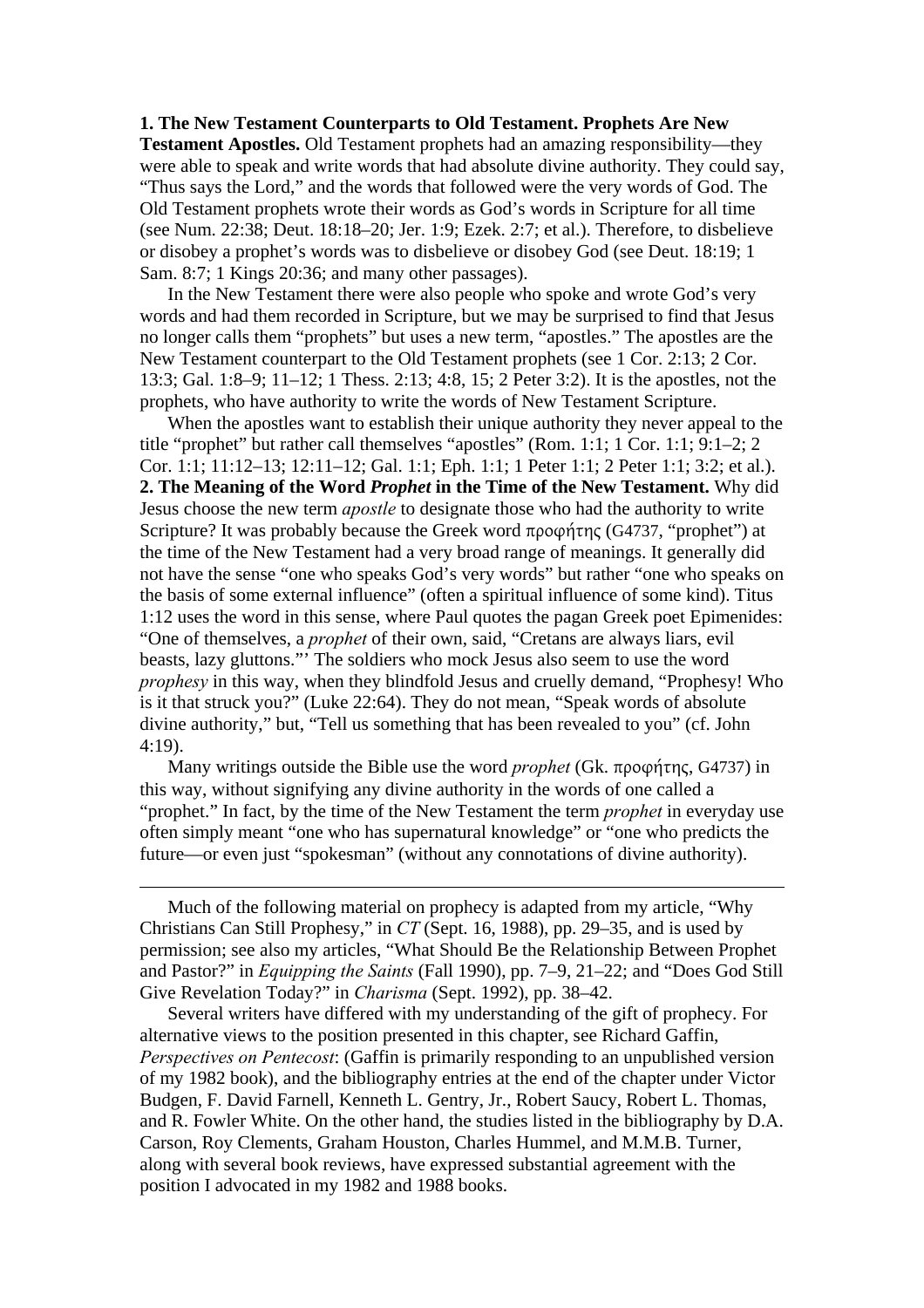Several examples near the time of the New Testament are given in Helmut Kramer's article in *Theological Dictionary of the New Testament*: 2

A philosopher is called "a *prophet* of immortal nature" (Dio Chrysostom, A.D. 40–120) A teacher (Diogenes) wants to be "a *prophet* of truth and candor" (Lucian of Samosata, A.D. 120–180)

Those who advocate Epicurean philosophy are called "*prophets* of Epicurus" (Plutarch, A.D. 50–120)

Written history is called "the *prophetess* of truth" (Diodorus Siculus, wrote c. 60–30 B.C.) A "specialist" in botany is called a "*prophet*" (Dioscurides of Cilicia, first century A.D.) A "quack" in medicine is called a "*prophet*" (Galen of Pergamum, A.D. 129–199) Kramer concludes that the Greek word for "prophet" (προφήτης, G4737) "simply expresses the formal function of declaring, proclaiming, making known." Yet, because "every prophet declares something which is not his own," the Greek word for "herald" (κῆρυξ, G3061) "is the closest synonym."<sup>3</sup>

Of course, the words *prophet* and *prophecy* were *sometimes used of the apostles* in contexts that emphasized the external spiritual influence (from the Holy Spirit) under which they spoke (so Rev. 1:3; 22:7; and Eph. 2:20; 3:5), but this was not the ordinary terminology used for the apostles, nor did the terms *prophet* and *prophecy* in themselves imply divine authority for their speech or writing. Much more commonly, the words *prophet* and *prophecy* were used of ordinary Christians who spoke not with absolute divine authority, but simply to report something that God had laid on their hearts or brought to their minds. There are many indications in the New Testament that this ordinary gift of prophecy had authority less than that of the Bible, and even

 $\overline{a}$ 

4. I have a long discussion of Eph. 2:20 in *The Gift of Prophecy in the New Testament and Today* pp. 45–63, in which I argue that Paul says that the church is "built up on the foundation of the apostle-prophets" (or "apostles who are also prophets"). This is a grammatically acceptable translation of the phrase τῶν ἀποστόλων καὶ προφητῶν. As such, the passage refers to the apostles, to whom the mystery of Gentile inclusion in the church was revealed (see Eph. 3:5, which specifies that this mystery "has now been revealed to his holy apostles and prophets [or "apostle-prophets" or, "apostles who are also prophets"] by the Spirit").

I do not think that Eph. 2:20 has much relevance to the entire discussion of the nature of the gift of prophecy. Whether we see one group here as I do (apostleprophets) or two groups, as Richard Gaffin and several others do (apostles and prophets), we all agree that *these* prophets are ones who provided the foundation of the church, and therefore these are prophets who spoke infallible words of God. Where we disagree is on the question of whether this verse describes the character of *all who had the gift of prophecy* in the New Testament churches. I see no convincing evidence that it describes all who prophesied in the early church. Rather, the context clearly indicates a very limited group of prophets who were (a) part of the very foundation of the church, (b) closely connected with the apostles, and (c) recipients of the revelation from God that the Gentiles were equal members with Jews in the church (Eph. 3:5). Whether we say this group was only the apostles, or was a small group of prophets closely associated with the apostles who spoke Scripture-quality words, we are still left with a picture of a very small and unique group of people who provide this foundation for the church universal.

<sup>2 2.</sup> The following examples are taken from *TDNT* 6, p. 794.

 $3$  3. Ibid., p. 795.

<sup>4</sup>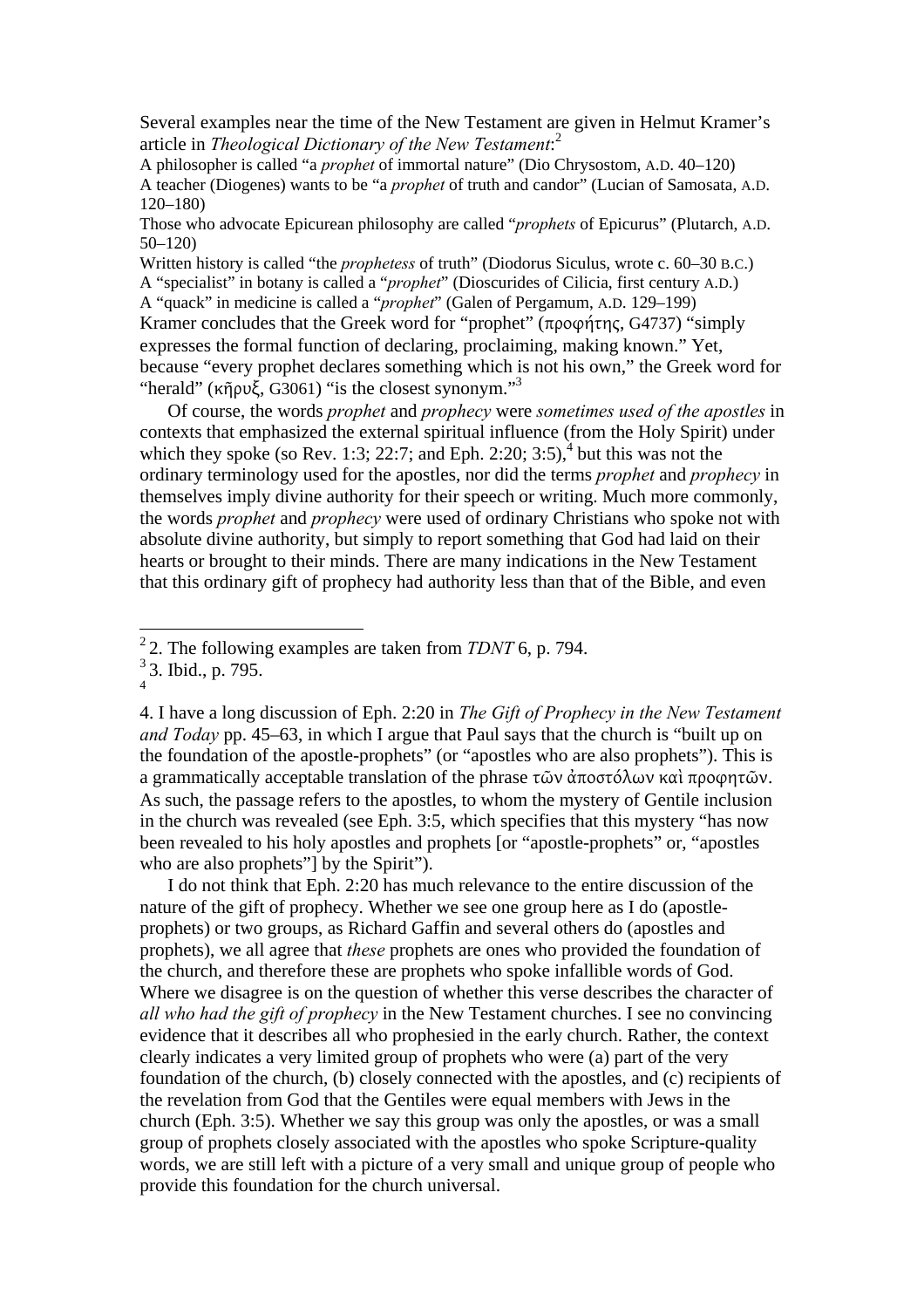less than that of recognized Bible teaching in the early church, as is evident from the following section.

#### **3. Indications That "Prophets" Did Not Speak With Authority Equal to the Words of Scripture.**

**a. Acts 21:4:** In Acts 21:4, we read of the disciples at Tyre: "Through the Spirit they told Paul not to go on to Jerusalem." This seems to be a reference to prophecy directed towards Paul, but Paul disobeyed it! He never would have done this if this prophecy contained God's very words and had authority equal to Scripture. **b. Acts 21:10–11:** Then in Acts 21:10–11, Agabus prophesied that the Jews at Jerusalem would bind Paul and "deliver him into the hands of the Gentiles," a prediction that was nearly correct but not quite: the Romans, not the Jews, bound Paul  $(v. 33;$  also  $22:29)$ ,<sup>5</sup> and the Jews, rather than delivering him voluntarily, tried to kill him and he had to be rescued by force  $(21:32)$ .<sup>6</sup> The prediction was not far off, but it had inaccuracies in detail that would have called into question the validity of any Old Testament prophet. On the other hand, this text could be perfectly well explained by supposing that Agabus had had a vision of Paul as a prisoner of the Romans in Jerusalem, surrounded by an angry mob of Jews. His own interpretation of such a "vision" or "revelation" from the Holy Spirit would be that the Jews had bound Paul and handed him over to the Romans, and that is what Agabus would (somewhat erroneously) prophesy. This is exactly the kind of fallible prophecy that would fit the definition of New Testament congregational prophecy proposed above—reporting in one's own words something that God has spontaneously brought to mind.

One objection to this view is to say that Agabus' prophecy was in fact fulfilled, and that Paul even reports that in Acts 28:17: "I was delivered prisoner from Jerusalem into the hands of the Romans."7

But the verse itself will not support that interpretation. The Greek text of Acts 28:17 explicitly refers to Paul's transfer *out of* Jerusalem as *a prisoner*. 8 Therefore Paul's statement describes his transfer out of the Jewish judicial system (the Jews were seeking to bring him again to be examined by the Sanhedrin in Acts 23:15, 20) and *into* the Roman judicial system at Caesarea (Acts 23:23–35). Therefore Paul correctly says in Acts 28:18 that the same Romans into whose hands he had been delivered as a prisoner (v. 17) were the ones who (Gk. οἵτινες, from ὅστις, G4015, v. 18), "When they had examined me...wished to set me at liberty, because there was no

<sup>&</sup>lt;sup>5</sup> 5. In both verses Luke uses the same Greek verb (δέω, G1313) that Agabus had used to predict that the Jews would bind Paul.

<sup>&</sup>lt;sup>6</sup> 6. The verb that Agabus used (παραδίδωμι, G4140, "to deliver, hand over") requires the sense of voluntarily, consciously, deliberately giving over or handing over something to someone else. That is the sense it has in all 119 other instances of the word in the New Testament. But that sense is not true with respect to the treatment of Paul by the Jews: they did not voluntarily hand Paul over to the Romans!

<sup>7 7.</sup> This is the view of Gaffin, *Perspectives* pp. 65–66, and F. David Farnell, "The Gift of Prophecy in the Old and New Testaments," *BibSac* 149:596 (Oct.-Dec. 1992), p. 395, both of whom refer to Acts 28:17 for support.

<sup>8 8.</sup> The NIV translation, "I was arrested *in* Jerusalem and handed over to the Romans," completely misses the idea (which the Greek text requires) of being delivered *out of* (ἐκ (from ἐκ, G1666) Jerusalem, and removes the idea that he was delivered as a prisoner (Gk. δέσμιος, G1300), adding rather the idea that he was arrested in Jerusalem, an event that is not mentioned in the Greek text of this verse.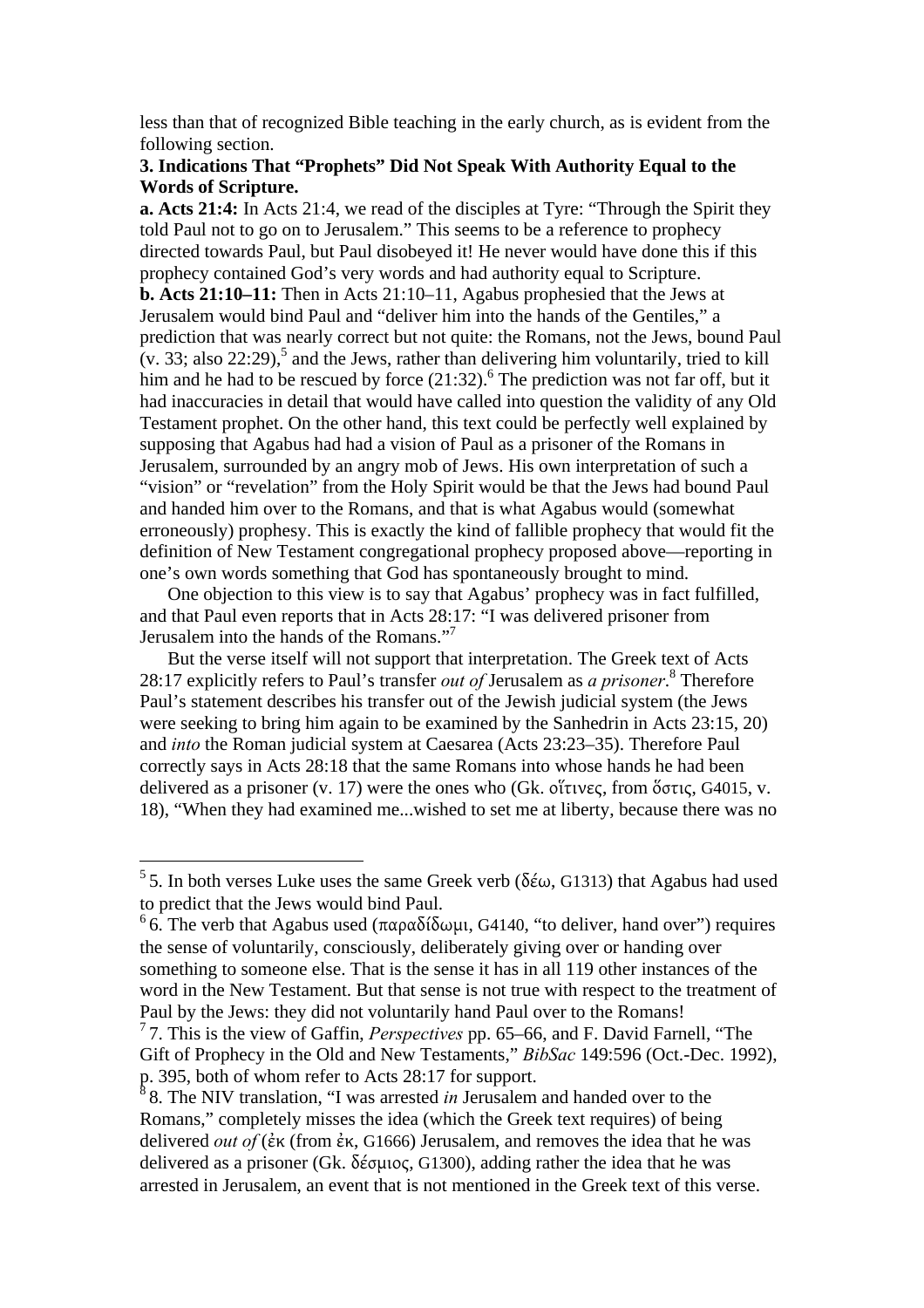reason for the death penalty in my case" (Acts 28:18; cf. 23:29; also 25:11, 18–19; 26:31–32). Then Paul adds that when the Jews objected he was compelled "to appeal to Caesar" (Acts 28:19; cf. 25:11). This whole narrative in Acts 28:17–19 refers to Paul's transfer out of Jerusalem to Caesarea in Acts 23:12–35, and explains to the Jews in Rome why Paul is in Roman custody. The narrative does not refer to Acts 21:27–36 and the mob scene near the Jerusalem temple at all. So this objection is not persuasive. The verse does not point to a fulfillment of either half of Agabus' prophecy: it does not mention any binding by the Jews, nor does it mention that the Jews handed Paul over to the Romans. In fact, in the scene it refers to (Acts 23:12– 35), once again Paul had just been taken from the Jews "by force" (Acts 23:10), and, far from seeking to hand him over to the Romans, they were waiting in an ambush to kill him (Acts 23:13–15).

Another objection to my understanding of Acts 21:10–11 is to say that the Jews did not really have to bind Paul and deliver him into the hands of the Gentiles for the prophecy of Agabus to be true, because the Jews were *responsible* for these activities even if they did not carry them out. Robert Thomas says, "It is common to speak of the responsible party or parties as performing an act even though he or they may not have been the immediate agent(s).<sup>",9</sup> Thomas cites similar examples from Acts 2:23 (where Peter says that the Jews crucified Christ, whereas the Romans actually did it) and John 19:1 (we read that Pilate scourged Jesus, whereas his soldiers no doubt carried out the action). Thomas concludes, therefore, "the Jews were the ones who put Paul in chains just as Agabus predicted."<sup>10</sup>

In response, I agree that Scripture can speak of someone as doing an act that is carried out by that person's agent. But *in every case* the person who is said to do the action both *wills* the act to be done and *gives directions* to others to do it. Pilate directed his soldiers to scourge Jesus. The Jews actively demanded that the Romans would crucify Christ. By contrast, in the situation of Paul's capture in Jerusalem, there is no such parallel. The Jews did not order him to be bound but the Roman tribune did it: "Then the tribune came up and arrested him, and ordered him to be bound with two chains" (Acts 21:33). And in fact the parallel form of speech is found here, because, although the tribune *ordered* Paul to be bound, later we read that "the tribune also was afraid, for he realized that Paul was a Roman citizen and that *he had bound him*" (Acts 22:29). So this narrative does speak of the binding as done either by the responsible agent or by the people who carried it out, but in both cases these are Romans, not Jews. In summary, this objection says that the Jews put Paul in chains. But Acts says twice that the Romans bound him. This objection says that the Jews turned Paul over to the Gentiles. But Acts says that they violently refused to turn him over, so that he had to be taken from them by force. The objection does not fit the words of the text.<sup>11</sup>

cf cf.—compare

<sup>&</sup>lt;sup>9</sup> 9. Robert L. Thomas, "Prophecy Rediscovered? A Review of The Gift of Prophecy in the New Testament and Today," *BibSac* 149:593 (Jan.—. 1992), p. 91. The same argument is made by Kenneth L. Gentry, Jr. *The Charismatic Gift of Prophecy: A Reformed Response to Wayne Grudem* 2d ed. (Memphis, Tenn.: Footstool Publications, 1989), p. 43.

<sup>&</sup>lt;sup>10</sup> 10. Thomas, "Prophecy Rediscovered?," p. 91.

 $11$  11. See below, p. 1056, on the question of Agabus' introductory phrase, "Thus says the Holy Spirit."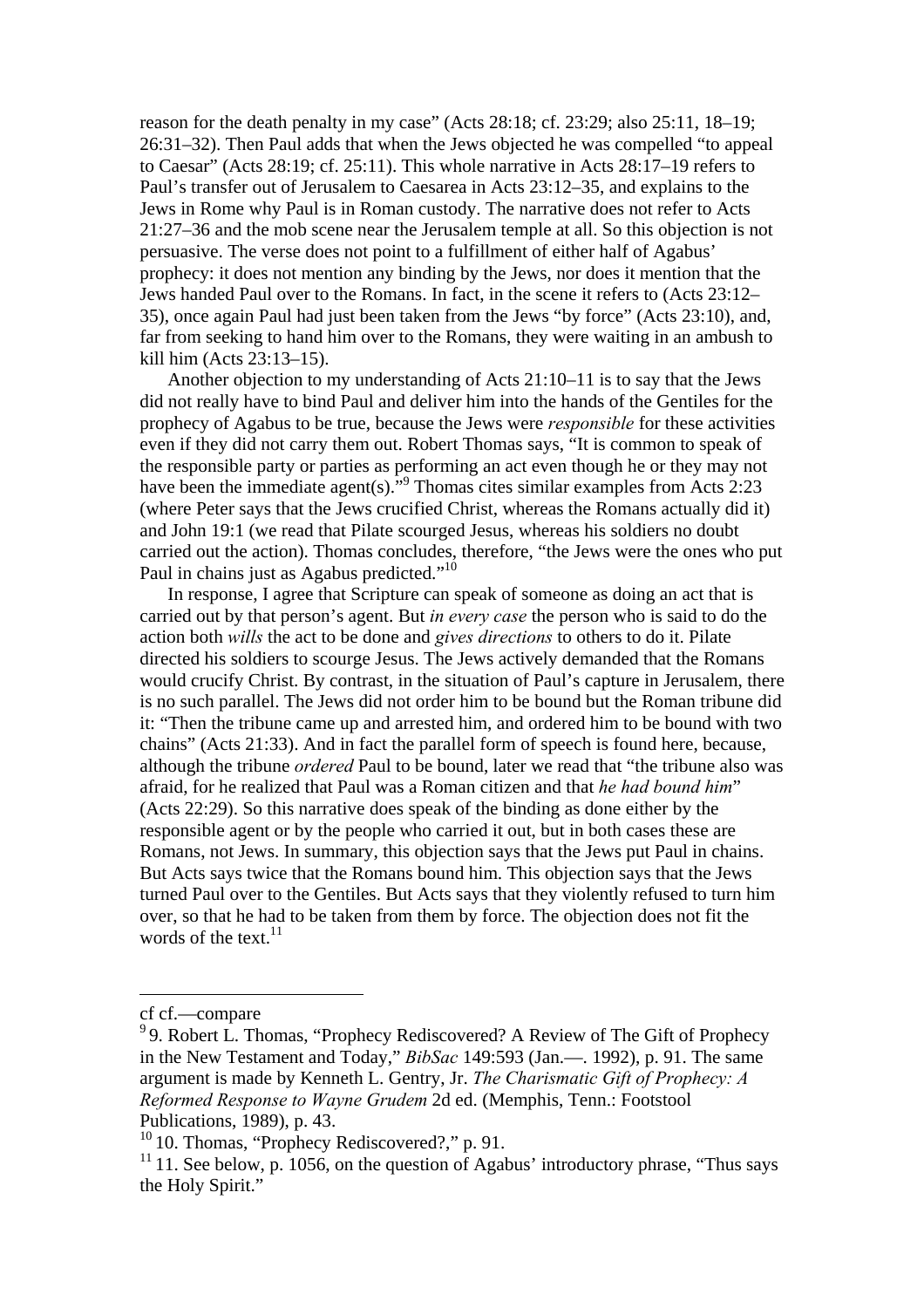**c. 1 Thessalonians 5:19–21:** Paul tells the Thessalonians, "do not despise prophesying, but test everything; hold fast what is good" (1 Thess. 5:20–21). If the Thessalonians had thought that prophecy equaled God's Word in authority, he would never have had to tell the Thessalonians not to despise it—they "received" and "accepted" God's Word "with joy from the Holy Spirit" (1 Thess. 1:6; 2:13; cf. 4:15). But when Paul tells them to "test everything" it must include at least the prophecies he mentioned in the previous phrase. He implies that prophecies contain some things that are good and some things that are not good when he encourages them to "hold fast *what is good.*" This is something that could never have been said of the words of an Old Testament prophet, or the authoritative teachings of a New Testament apostle. **d. 1 Corinthians 14:29–38:** More extensive evidence on New Testament prophecy is found in 1 Corinthians 14. When Paul says, "Let two or three prophets speak, and *let the others weigh what is said*" (1 Cor. 14:29), he suggests that they should listen carefully and sift the good from the bad, accepting some and rejecting the rest (for this is the implication of the Greek word διακρίνω (G1359) here translated "weigh what is said"). We cannot imagine that an Old Testament prophet like Isaiah would have said, "Listen to what I say and weigh what is said—sort the good from the bad, what you accept from what you should not accept"! If prophecy had absolute divine authority, it would be sin to do this. But here Paul commands that it be done, suggesting that New Testament prophecy did not have the authority of God's very words.<sup>12</sup>

In 1 Corinthians 14:30, Paul allows one prophet to interrupt another one: "If a revelation is made to another sitting by, let the first be silent. For you can all prophesy one by one." Again, if prophets had been speaking God's very words, equal in value to Scripture, it is hard to imagine that Paul would say they should be interrupted and not be allowed to finish their message. But that is what Paul commands.

Paul suggests that no one at Corinth, a church that had much prophecy, was able to speak God's very words. He says in 1 Corinthians 14:36, "What! *Did the word of God come forth from you* or are you the only ones it has reached?" (author's translation). $^{13}$ 

Then in verses 37 and 38, in he claims authority far greater than any prophet at Corinth: "If any one thinks that he is a prophet, or spiritual, he should acknowledge that what I am writing to you is a command of the Lord. If any one does not recognize this, he is not recognized."

All these passages indicate that the common idea that prophets spoke "words of the Lord" when the apostles were not present in the early churches is simply incorrect. **e. Apostolic Preparations for Their Absence:** In addition to the verses we have considered so far, one other type of evidence suggests that New Testament

 $12$  12. Paul's instructions are different from those in the early Christian document known as the *Didache* which tells people, "Do not test or examine any prophet who is speaking in a spirit (or: in the Spirit)" (chapter 11). But the *Didache* says several things that are contrary to New Testament doctrine (see W. Grudem, *The Gift of Prophecy in the New Testament and Today* pp. 106–8; also p. 67, above).

<sup>&</sup>lt;sup>13</sup> 13. The RSV translates, "Did the word of God *originate* with you?" but there is no need to make the Greek verb here (the aorist of ἐξέρχομαι, G2002, "to go out") speak so specifically of the origin of the gospel message: Paul does not say, "Did the word of God *first* go forth from you?" but simply, "Did the word of God go forth from you?" He realizes they must admit that the Word of God *has not* come forth from them—therefore, their prophets cannot have been speaking words of God equal to Scripture in authority.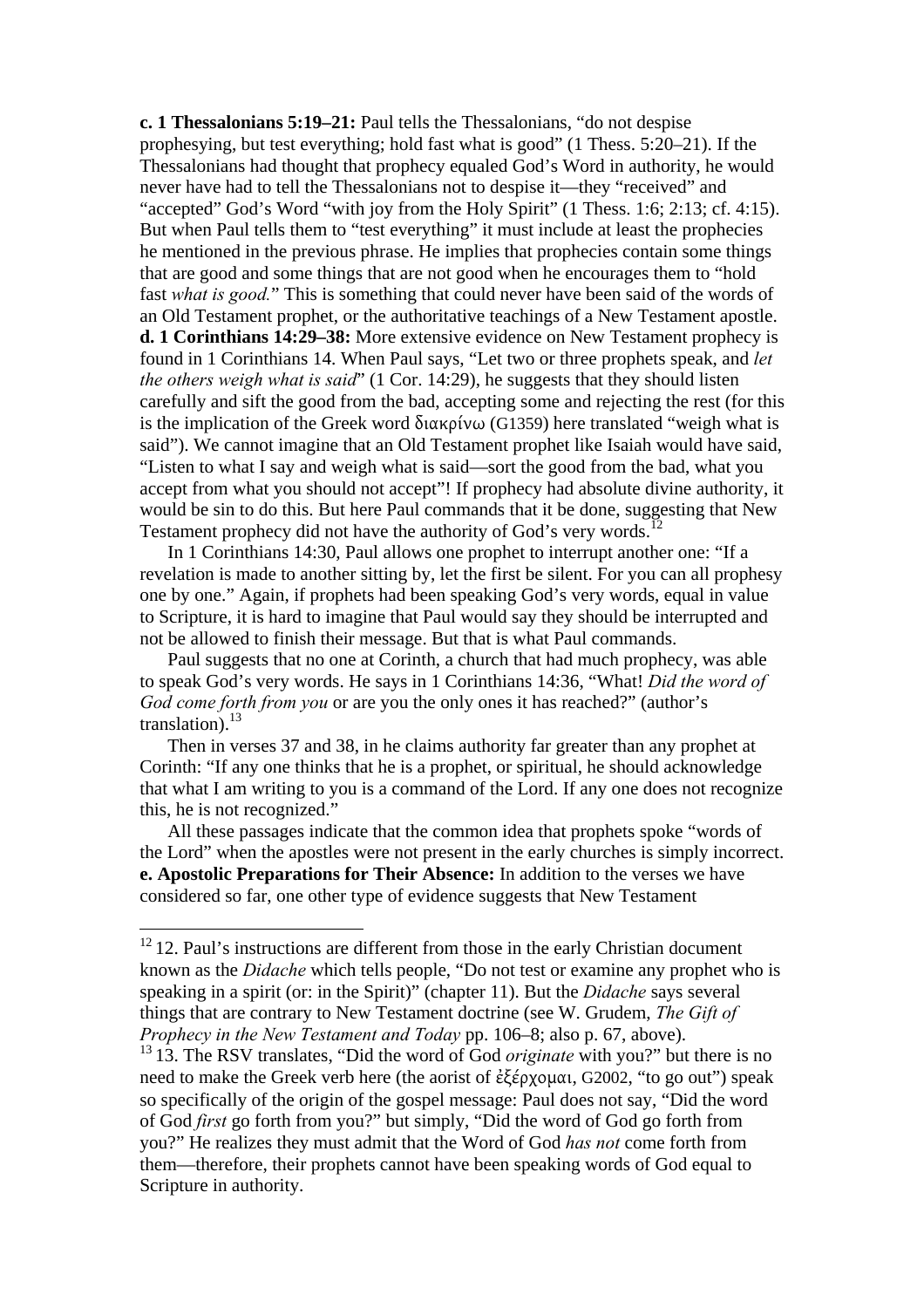congregational prophets spoke with less authority than New Testament apostles or Scripture: the problem of successors to the apostles is solved not by encouraging Christians to listen to the *prophets* (even though there were prophets around) but by pointing to the *Scriptures*. 14

So Paul, at the end of his life, emphasizes "rightly handling the word of truth" (2 Tim. 2:15), and the "God-breathed" character of "scripture" for "teaching, for reproof, for correction, and for training in righteousness" (2 Tim. 3:16). Jude urges his readers to "contend for the faith which was once for all delivered to the saints" (Jude 3). Peter, at the end of his life, encourages his readers to "pay attention" to Scripture, which is like "a lamp shining in a dark place" (2 Peter 1:19–20), and reminds them of the teaching of the apostle Paul "in all his letters" (2 Peter 3:16). In no case do we read exhortations to "give heed to the prophets in your churches" or to "obey the words of the Lord through your prophets," etc. Yet there certainly were prophets prophesying in many local congregations after the death of the apostles. It seems that they did not have authority equal to the apostles, and the authors of Scripture knew that. The conclusion is that prophecies today are not "the words of God" either. **4. How Should We Speak About the Authority of Prophecy Today?** So prophecies in the church today should be considered merely human words, not God's words, and not equal to God's words in authority. But does this conclusion conflict with current charismatic teaching or practice? I think it conflicts with much charismatic practice, but not with most charismatic teaching.

Most charismatic teachers today would agree that contemporary prophecy is not equal to Scripture in authority. Though some will speak of prophecy as being the "word of God" for today, there is almost uniform testimony from all sections of the charismatic movement that prophecy is imperfect and impure, and will contain elements that are not to be obeyed or trusted. For example, Bruce Yocum, the author of a widely used charismatic book on prophecy, writes, "Prophecy can be impure our own thoughts or ideas can get mixed into the message we receive—whether we receive the words directly or only receive a sense of the message."15

But it must be said that in actual practice much confusion results from the habit of prefacing prophecies with the common Old Testament phrase, "Thus says the Lord" (a phrase nowhere spoken in the New Testament by any prophets in New Testament churches). This is unfortunate, because it gives the impression that the words that follow are God's very words, whereas the New Testament does not justify that position and, when pressed, most responsible charismatic spokesmen would not want to claim it for every part of their prophecies anyway. So there would be much gain and no loss if that introductory phrase were dropped.

Now it is true that Agabus uses a similar phrase ("Thus says the Holy Spirit") in Acts 21:11, but the same words (Gk. τάδε λέγει) are used by Christian writers just after the time of the New Testament to introduce very general paraphrases or greatly expanded interpretations of what is being reported (so Ignatius, *Epistle to the Philadelphians* 7:1–2 [about A.D. 108] and *Epistle of Barnabas* 6:8; 9:2, 5 [A.D. 70– 100]). The phrase can apparently mean, "This is generally (or approximately) what the Holy Spirit is saying to us."

<sup>14 14.</sup> I have taken this idea from the very helpful booklet by Roy Clements, *Word and Spirit: The Bible and the Gift of Prophecy Today* (Leicester: UCCF Booklets, 1986), p. 24; cf. D.A. Carson, *Showing the Spirit* p. 96.

<sup>15 15.</sup> See *Prophecy* (Ann Arbor: Word of Life, 1976), p. 79.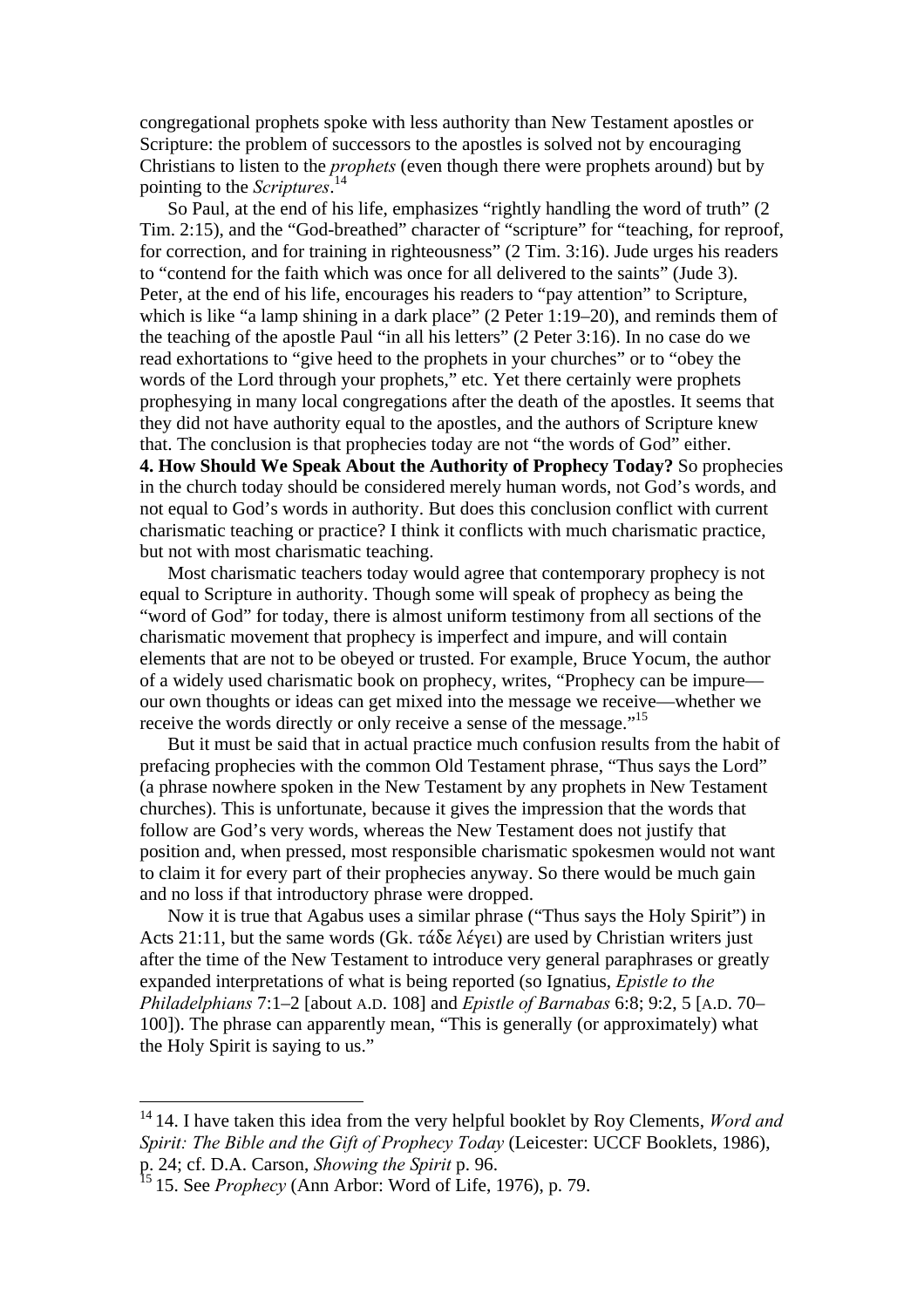If someone really does think God is bringing something to mind which should be reported in the congregation, there is nothing wrong with saying, "*I think* the Lord is putting on my mind that..." or "*It seems to me that* the Lord is showing us..." or some similar expression. Of course that does not sound as "forceful" as "Thus says the Lord," but if the message is really from God, the Holy Spirit will cause it to speak with great power to the hearts of those who need to hear.

**5. A Spontaneous "Revelation" Made Prophecy Different From Other Gifts.** If prophecy does not contain God's very words, then what is it? In what sense is it from God?

Paul indicates that God could bring something spontaneously to mind so that the person prophesying would report it in his or her own words. Paul calls this a "revelation": "If a revelation is made to another sitting by, let the first be silent. For you can all prophesy one by one, so that all may learn and all be encouraged" (1 Cor. 14:30–31). Here he uses the word *revelation* in a broader sense than the technical way theologians have used it to speak of the words of Scripture—but the New Testament elsewhere uses the terms *reveal* and *revelation* in this broader sense of communication from God that does not result in written Scripture or words equal to written Scripture in authority (see Phil. 3:15; Rom. 1:18; Eph. 1:17; Matt. 11:27).

Paul is simply referring to something that God may suddenly bring to mind, or something that God may impress on someone's consciousness in such a way that the person has a sense that it is from God. It may be that the thought brought to mind is surprisingly distinct from the person's own train of thought, or that it is accompanied by a sense of vividness or urgency or persistence, or in some other way gives the person a rather clear sense that it is from the Lord.<sup>16</sup>

Figure 53.1 illustrates the idea of a revelation from God that is reported in the prophet's own (merely human) words.



<sup>16 16.</sup> Although we argued above that the *authority* of prophecy in the New Testament church is far different from the authority of Old Testament canonical prophecy, this does not mean that everything about New Testament prophecy has to be different. With respect to *the form in which the revelation comes* to the prophet, there may be not only words or ideas that come to mind, but also mental pictures (or "visions," Acts 2:17) and dreams (Acts 2:17) as well.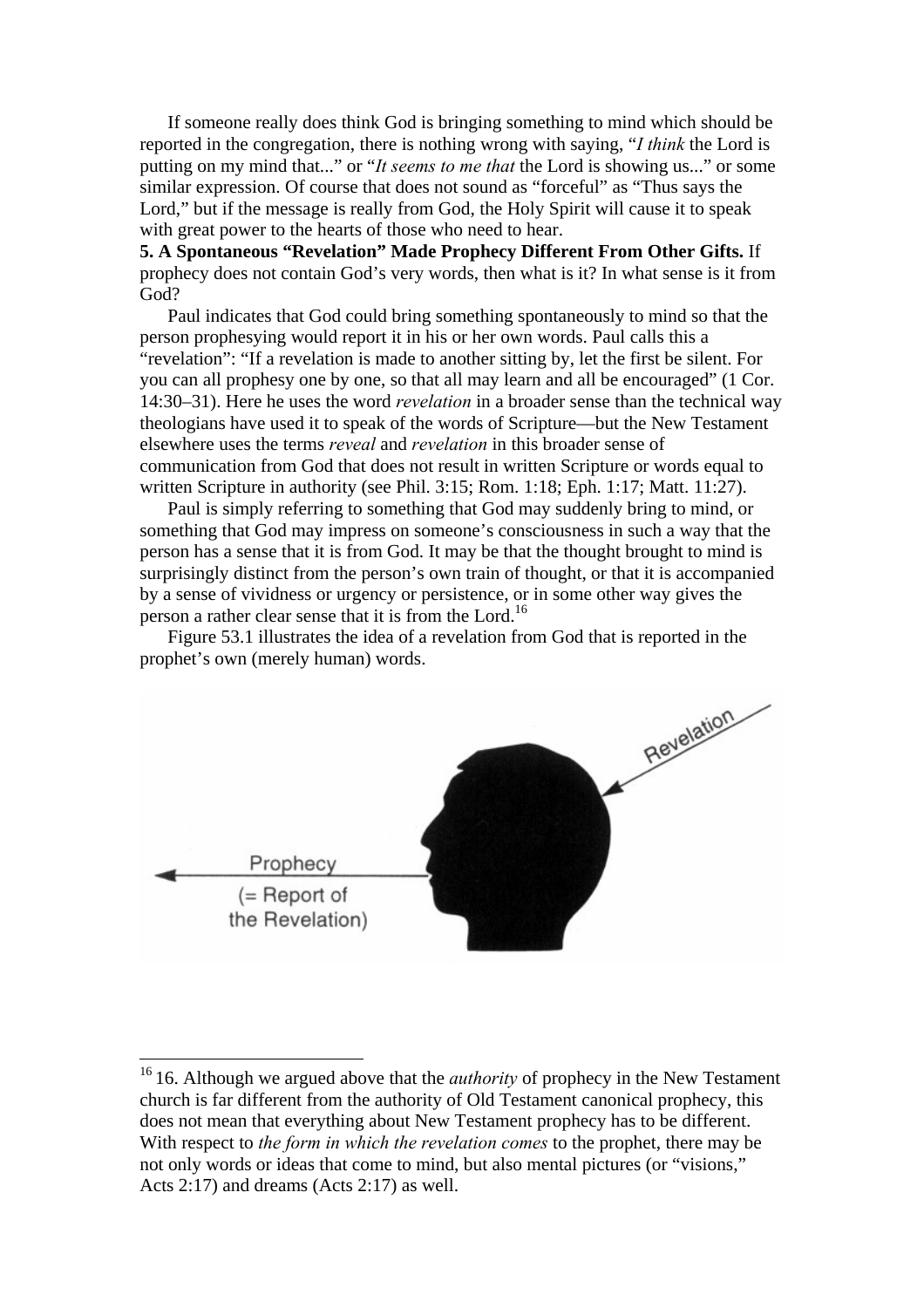#### **Figure 53.1: Prophecy Occurs When a Revelation from God Is Reported in the Prophet's Own (Merely) Human Words**

Thus, if a stranger comes in and all prophesy, "the secrets of his heart are disclosed; and so, falling on his face, he will worship God and declare that God is really among you" (1 Cor. 14:25). I have heard a report of this happening in a clearly noncharismatic Baptist church in America. A missionary speaker paused in the middle of his message and said something like this: "I didn't plan to say this, but it seems the Lord is indicating that someone in this church has just walked out on his wife and family. If that is so, let me tell you that God wants you to return to them and learn to follow God's pattern for family life." The missionary did not know it, but in the unlit balcony sat a man who had entered the church moments before for the first time in his life. The description fitted him exactly, and he made himself known, acknowledged his sin, and began to seek after God.

In this way, prophecy serves as a "sign" for believers (1 Cor. 14:22)—it is a clear demonstration that God is definitely at work in their midst, a "sign" of God's hand of blessing on the congregation. And since it will work for the conversion of unbelievers as well, Paul encourages this gift to be used when "unbelievers or outsiders enter" (1 Cor. 14:23).

Many Christians in all periods of the church have experienced or heard of similar events—for example, an unplanned but urgent request may have been given to pray for certain missionaries in Nigeria. Then much later those who prayed discovered that just at that time the missionaries had been in an auto accident or at a point of intense spiritual conflict, and had needed those prayers. Paul would call the sense or intuition of those things a "revelation," and the report to the assembled church of that prompting from God would be called a "prophecy." It may have elements of the speaker's own understanding or interpretation in it and it certainly needs evaluation and testing, yet it has a valuable function in the church nonetheless.<sup>17</sup>

**6. The Difference Between Prophecy and Teaching.** As far as we can tell, all New Testament "prophecy" was based on this kind of spontaneous prompting from the Holy Spirit (cf. Acts 11:28; 21:4, 10–11; and note the ideas of prophecy represented in Luke 7:39; 22:63–64; John 4:19; 11:51). Unless a person receives a spontaneous "revelation" from God, there is no prophecy.

 $\frac{1}{17}$ 

<sup>17.</sup> We must caution people, however, that the mere fact of a "revelation" that seems supernatural (and that even may contain some surprisingly accurate information) does not guarantee that a message is a true prophecy from God, for false prophets can "prophesy" under demonic influence. (See chap. 20, pp. 415–16, on the fact that demons can know about hidden activities or private conversations in our lives, even though they cannot know the future or read our thoughts.)

John warns that "many false prophets have gone out into the world" (1 John 4:1), and he gives tests of true doctrine to discern them (vv. 1–6), and says "The world listens to them" (v. 5). Other marks of false prophets can be found in 2 John 7–9 (denying the incarnation and not abiding in the doctrine of Christ); Matt. 7:15–20 ("You will know them by their fruits," v. 16); Matt. 24:11 (leading many astray); and Matt. 24:24 (showing signs and wonders for the purpose of leading astray the elect). On the other hand, 1 Cor. 12:3 seems to tell us that we should not think that genuine Christians will be false prophets, speaking by the power of demons (see the discussion of 1 Cor. 12:3 on p. 1077, and 1 John 4:4 reassures Christians that "he who is in you is greater than he who is in the world."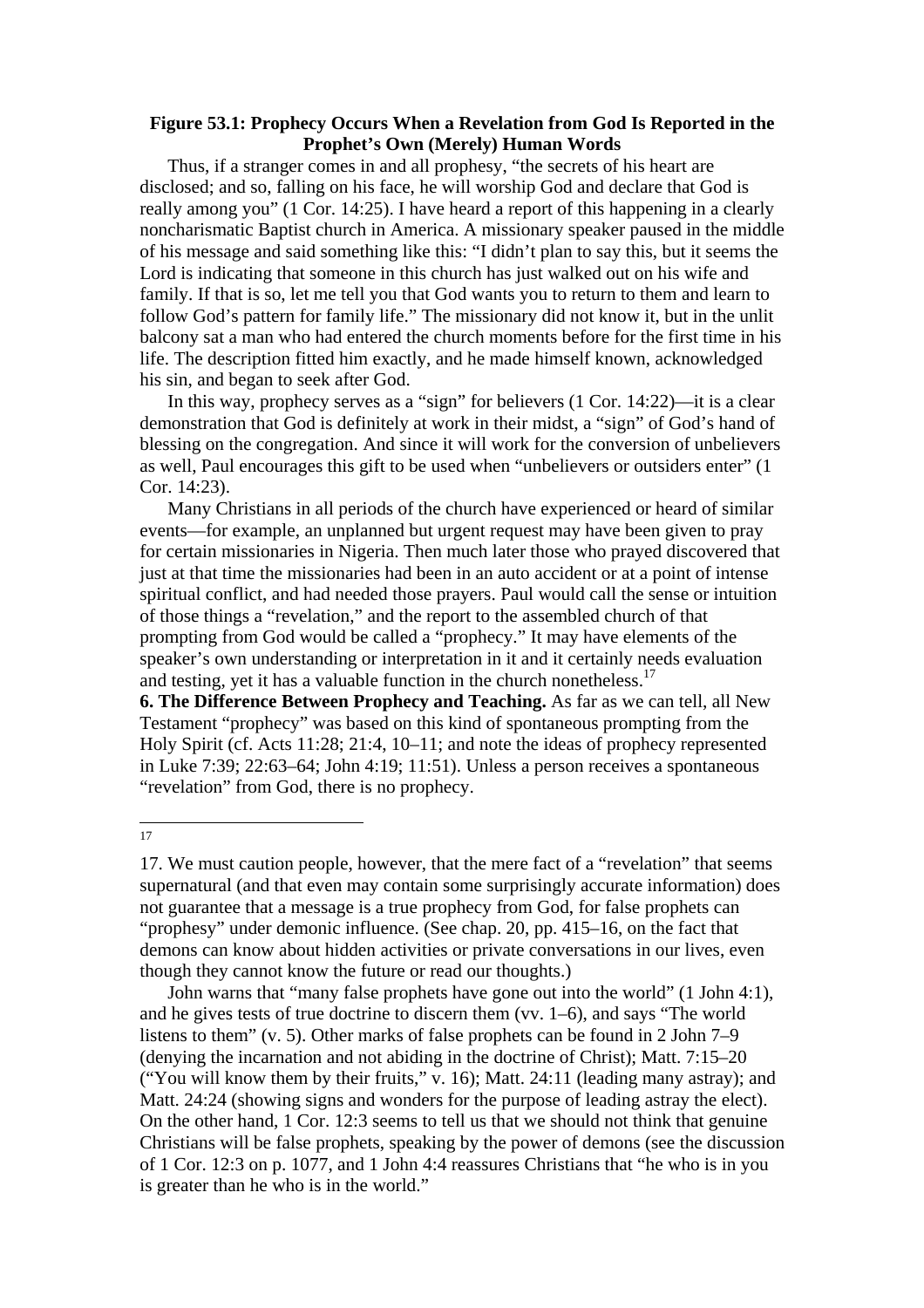By contrast, no human speech act that is called a "teaching" or done by a "teacher," or described by the verb "teach," is ever said to be based on a "revelation" in the New Testament. Rather, "teaching" is often simply an explanation or application of Scripture (Acts 15:35; 11:11, 25; Rom. 2:21; 15:4; Col. 3:16; Heb. 5:12) or a repetition and explanation of apostolic instructions (Rom. 16:17; 2 Tim. 2:2; 3:10; et al.). It is what we would call "Bible teaching" or "preaching" today.

So prophecy has less authority than "teaching," and prophecies in the church are always to be subject to the authoritative teaching of Scripture. Timothy was not told to *prophesy* Paul's instructions in the church; he was to *teach* them (1 Tim. 4:11; 6:2). Paul did not *prophesy* his lifestyle in Christ in every church; he *taught* it (1 Cor. 4:17). The Thessalonians were not told to hold firm to the traditions that were "prophesied" to them but to the traditions that they were "taught" by Paul (2 Thess. 2:15). Contrary to some views, it was teachers, not prophets, who gave leadership and direction to the early churches.

Among the elders, therefore, were "those who labor in preaching and teaching" (1 Tim. 5:17), and an elder was to be "an apt teacher" (1 Tim. 3:2; cf. Titus 1:9)—but nothing is said about any elders whose work was prophesying, nor is it ever said that an elder has to be "an apt prophet" or that elders should be "holding firm to sound prophecies." In his leadership function Timothy was to take heed to himself and to his "teaching" (1 Tim. 4:16), but he is never told to take heed to his prophesying. James warned that those who teach, not those who prophesy, will be judged with greater strictness (James 3:1).

The task of interpreting and applying Scripture, then, is called "teaching" in the New Testament. Although a few people have claimed that the prophets in New Testament churches gave "charismatically inspired" interpretations of Old Testament Scripture, that claim has hardly been persuasive, primarily because it is hard to find in the New Testament any convincing examples where the "prophet" word group is used to refer to someone engaged in this kind of activity.

So the distinction is quite clear: if a message is the result of conscious reflection on the text of Scripture, containing interpretation of the text and application to life, then it is (in New Testament terms) a teaching. But if a message is the report of something God brings suddenly to mind, then it is a prophecy. And of course, even prepared teachings can be interrupted by unplanned additional material that the Bible teacher suddenly felt God was bringing to his mind—in that case, it would be a "teaching" with an element of prophecy mixed in.

**7. Objection: This Makes Prophecy "Too Subjective."** At this point some have objected that waiting for such "promptings" from God is "just too subjective" a process. But in response, it may be said that, for the health of the church, it is often the people who make this objection who need this subjective process most in their own Christian lives! This gift requires waiting on the Lord, listening for him, hearing his prompting in our hearts. For Christians who are completely evangelical, doctrinally sound, intellectual, and "objective," probably what is needed most is the strong balancing influence of a more vital "subjective" relationship with the Lord in everyday life. And these people are also those who have the least likelihood of being led into error, for they already place great emphasis on solid grounding in the Word of God.

Yet there is an opposite danger of excessive reliance on subjective impressions for guidance, and that must be clearly guarded against. People who continually seek

cf cf.—compare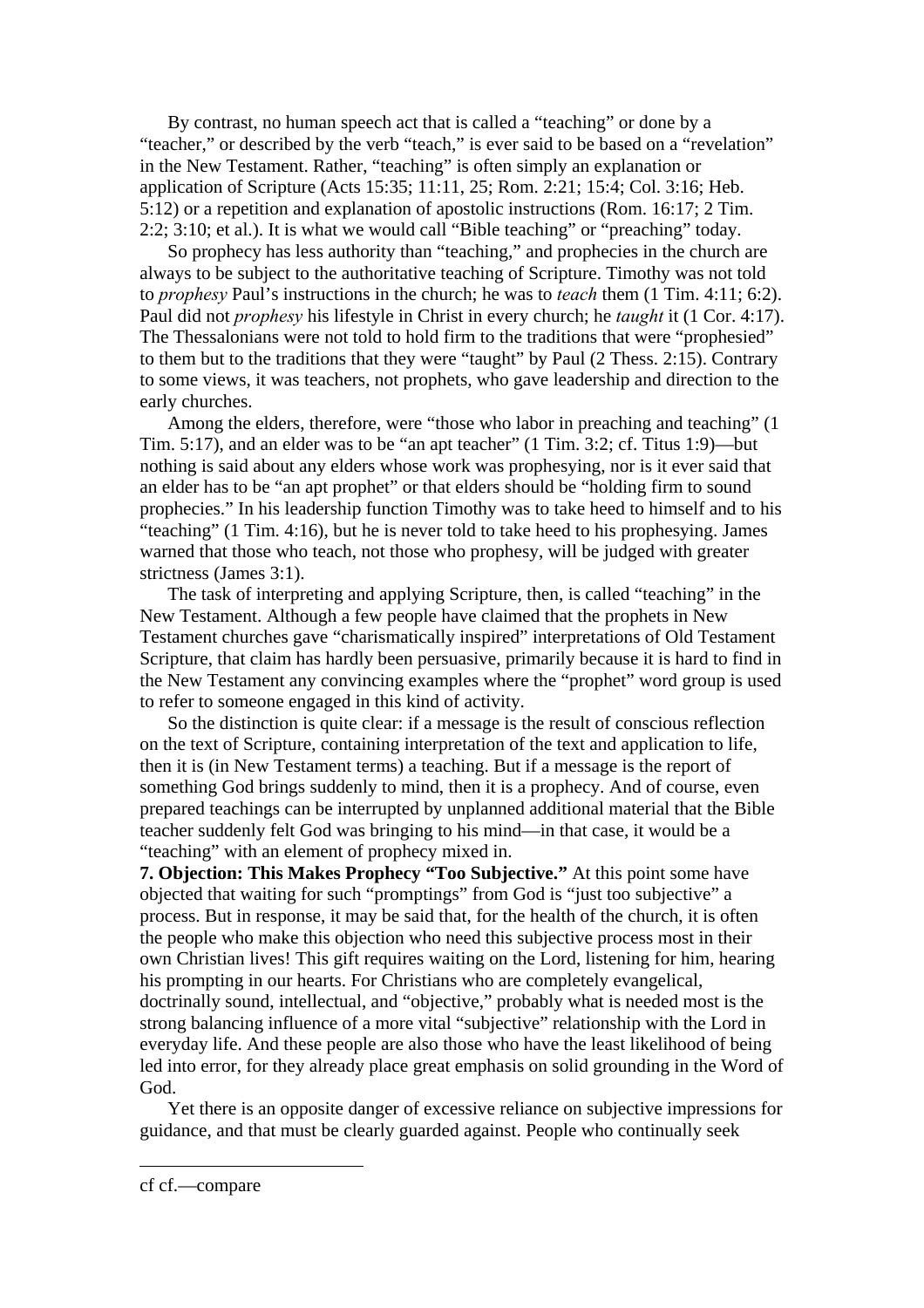subjective "messages" from God to guide their lives must be cautioned that subjective personal guidance is not a primary function of New Testament prophecy. They need to place much more emphasis on Scripture and seeking God's sure wisdom written there.

Many charismatic writers would agree with this caution, as the following quotations indicate:

Michael Harper (Anglican charismatic pastor):

Prophecies which tell other people what they are to do—are to be regarded with great suspicion. $18$ 

Donald Gee (Assemblies of God):

 $\overline{a}$ 

Many of our errors where spiritual gifts are concerned arise when we want the extraordinary and exceptional to be made the frequent and habitual. Let all who develop excessive desire for "messages" through the gifts take warning from the wreckage of past generations as well as of contemporaries....The Holy Scriptures are a lamp unto our feet and a light unto our path. $^{19}$ 

Donald Bridge (British charismatic pastor):

The illuminist constantly finds that "God tells him" to do things....Illuminists are often very sincere, very dedicated, and possessed of a commitment to obey God that shames more cautious Christians. Nevertheless they are treading a dangerous path. Their ancestors have trodden it before, and always with disastrous results in the long run. Inner feelings and special promptings are by their very nature subjective. The Bible provides our objective guide. $<sup>2</sup>$ </sup>

**8. Prophecies Could Include Any Edifying Content.** The examples of prophecies in the New Testament mentioned above show that the idea of prophecy as only "predicting the future" is certainly wrong. There were some predictions (Acts 11:28; 21:11), but there was also the disclosure of sins (1 Cor. 14:25). In fact, anything that edified could have been included, for Paul says, "He who prophesies speaks to men *for their upbuilding and encouragement and consolation*" (1 Cor. 14:3). Another indication of the value of prophecy was that it could speak to the needs of people's hearts in a spontaneous, direct way.

**9. Many People in the Congregation Can Prophesy.** Another great benefit of prophecy is that it provides opportunity for participation by everyone in the congregation, not just those who are skilled speakers or who have gifts of teaching. Paul says that he wants "all" the Corinthians to prophesy (1 Cor. 14:5), and he says, "You can all prophesy one by one, so that all may learn and all be encouraged" (1 Cor. 14:31).<sup>21</sup> This does not mean that every believer will actually be able to prophesy, for Paul says, "Not all are prophets, are they?" (1 Cor. 12:29, author's translation). But it does mean that anyone who receives a "revelation" from God has permission to prophesy (within Paul's guidelines), and it suggests that many will.<sup>22</sup> Because of this, greater openness to the gift of prophecy could help overcome the situation where many who attend our churches are merely spectators and not

<sup>18 18.</sup> *Prophecy: A Gift for the Body of Christ* (Plainfield, N.J.: Logos, 1964), p. 26. 19 19. *Spiritual Gifts in the Work of Ministry Today* (Springfield, Mo.: Gospel Publishing House, 1963), pp. 51–52.

<sup>20 20.</sup> *Signs and Wonders Today* (Leicester: Inter-Varsity Press, 1985), p. 183.

 $21$  21. Here Paul's meaning is that all who receive a revelation in the sense just mentioned in v. 29 will be able to take turns and prophesy one at a time. He does not mean that every single Christian at Corinth had the gift of prophecy.

 $22$  22. In a large church, only few would be able to speak when the whole church assembled, for Paul says, "Let two or three prophets speak" (1 Cor. 14:29). But many more would find opportunities to prophesy in smaller gatherings in homes.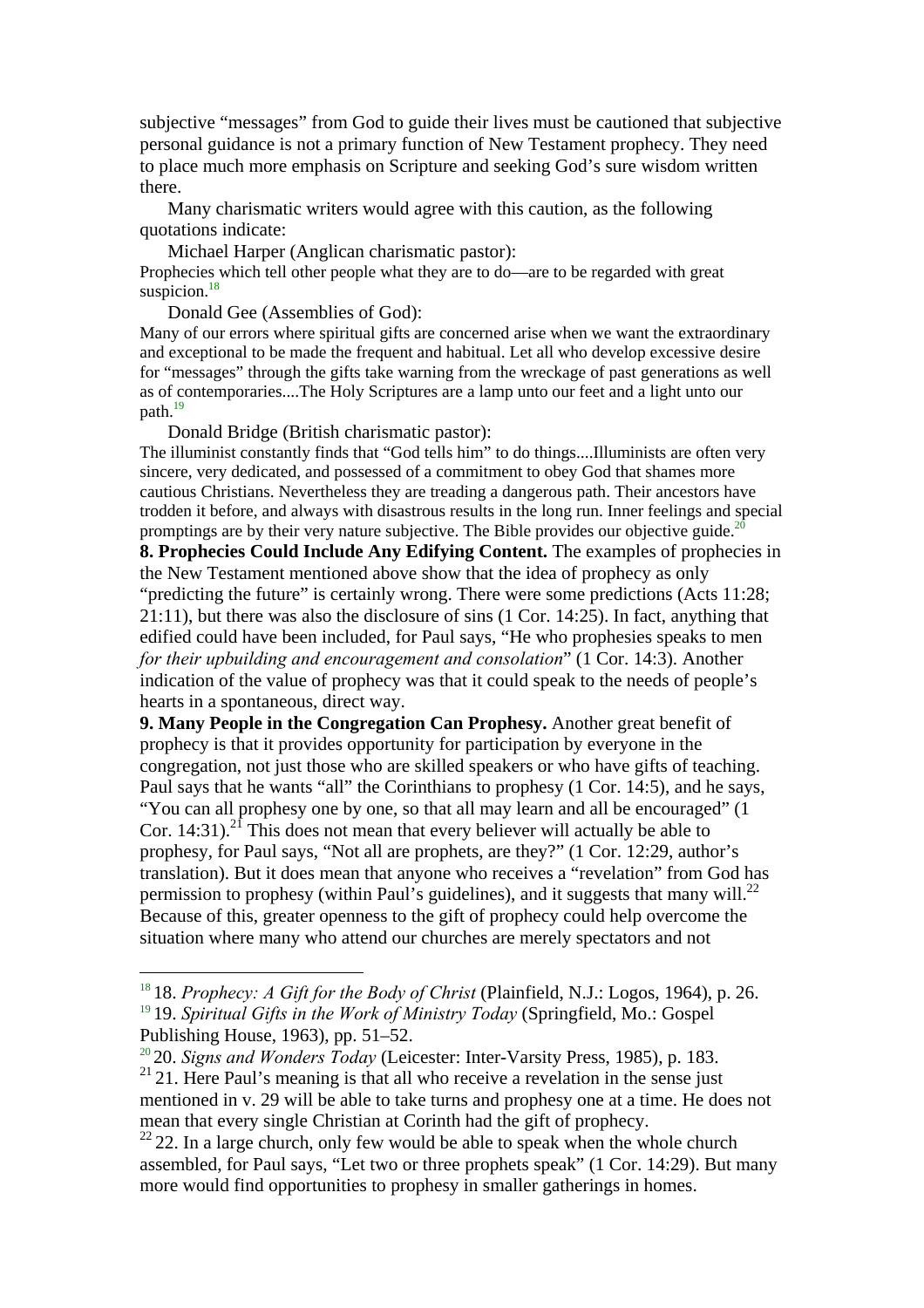participants. Perhaps we are contributing to the problem of "spectator Christianity" by quenching the work of the spirit in this area.

**10. We Should "Earnestly Desire" Prophecy.** Paul valued this gift so highly that he told the Corinthians, "Make love your aim, and earnestly desire the spiritual gifts *especially that you may prophesy*" (1 Cor. 14:1). Then at the end of his discussion of spiritual gifts he said again, "So, my brethren, *earnestly desire to prophesy*" (1 Cor. 14:39). And he said, "He who prophesies edifies the church" (1 Cor. 14:4).

If Paul was eager for the gift of prophecy to function at Corinth, troubled as the church was by immaturity, selfishness, divisions, and other problems, then should we not also actively seek this valuable gift in our congregations today? We evangelicals who profess to believe and obey all that Scripture says, should we not also believe and obey this? And might a greater openness to the gift of prophecy perhaps help to correct a dangerous imbalance in church life, an imbalance that comes because we are too exclusively intellectual, objective, and narrowly doctrinal?

**11. Encouraging and Regulating Prophecy in the Local Church.** Finally, if a church begins to encourage the use of prophecy where it has not been used before, what should it do? How can it encourage this gift without falling into abuse?

For all Christians, and especially for pastors and others who have teaching responsibilities in the church, several steps would be both appropriate and pastorally wise: (1) Pray seriously for the Lord's wisdom on how and when to approach this subject in the church. (2) There should be teaching on this subject in the regular Bible teaching times the church already provides. (3) The church should be patient and proceed slowly—church leaders should not be "domineering" (or "pushy") (1 Peter 5:3), and a patient approach will avoid frightening people away or alienating them unnecessarily. (4) The church should recognize and encourage the gift of prophecy in ways it has already been functioning in the church—at church prayer meetings, for example, when someone has felt unusually "led" by the Holy Spirit to pray for something, or when it has seemed that the Holy Spirit was bringing to mind a hymn or Scripture passage, or when giving a common sense of the tone or the specific focus of a time of group worship or prayer. Even Christians in churches not open to the gift of prophecy can at least be sensitive to promptings from the Holy Spirit regarding what to pray for in church prayer meetings, and can then express those promptings in the form of a prayer (what might be called a "prophetic prayer") to the Lord.

(5) If the first four steps have been followed, and if the congregation and its leadership will accept it, some opportunities for the gift of prophecy to be used might be made in the less formal worship services of the church, or in smaller home groups. If this is allowed, those who prophesy should be kept within scriptural guidelines (1 Cor. 14:29–36), should genuinely seek the edification of the church and not their own prestige (1 Cor. 14:12, 26), and should not dominate the meeting or be overly dramatic or emotional in their speech (and thus attract attention to themselves rather than to the Lord). Prophecies should certainly be evaluated according to the teachings of Scripture (1 Cor. 14:29–36; 1 Thess. 5:19–21).

(6) If the gift of prophecy begins to be used in a church, the church should place even more emphasis on the vastly superior value of Scripture as the source to which Christians can always go to hear the voice of the living God. Prophecy is a valuable gift, as are many other gifts, but it is in Scripture that God and only God speaks to us his very words, even today, and throughout our lives. Rather than hoping at every worship service that the highlight would be some word of prophecy, those who use the gift of prophecy need to be reminded that we should find our focus of joy, our expectation, and our delight in God himself as he speaks to us through the Bible.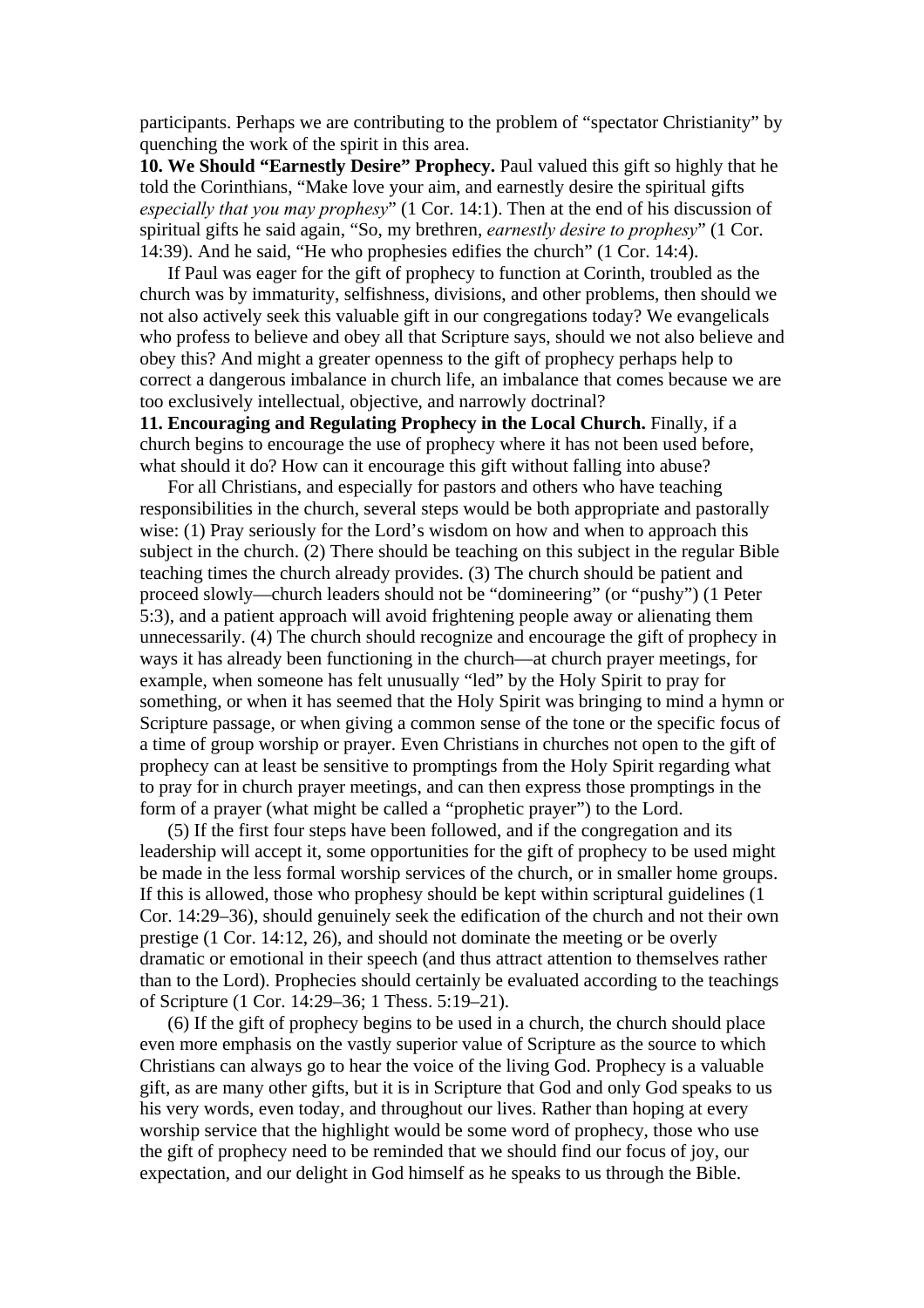There we have a treasure of infinite worth: the actual words of our Creator speaking to us in language we can understand. And rather than seeking frequent guidance through prophecy, we should emphasize that it is in Scripture that we are to find guidance for our lives. In Scripture is our source of direction, our focus when seeking God's will, our sufficient and completely reliable standard. It is of God's words in Scripture that we can with confidence say, "Your word is a lamp to my feet and a light to my path" (Ps. 119:105).

### **B. Teaching**

The gift of teaching in the New Testament is *the ability to explain Scripture and apply it to people's lives*. This is evident from a number of passages. In Acts 15:35, Paul and Barnabas and "many others" are in Antioch "*teaching* and preaching the word of the Lord." At Corinth, Paul stayed one and a half years "*teaching* the word of God among them" (Acts 18:11). And the readers of the epistle to the Hebrews, though they ought to have been teachers, needed rather to have someone to teach them again "the first principles of God's word" (Heb. 5:12). Paul tells the Romans that the words of the Old Testament Scriptures "were written for our instruction (or "teaching," Gk. διδασκαλία, G1436)" (Rom. 15:4), and writes to Timothy that "all scripture" is "profitable for teaching  $\left[\delta_1 \delta_2 \alpha_3 \alpha_4 \alpha\right]'$  (2 Tim. 3:16).

Of course, if "teaching" in the early church was so often based on Old Testament Scripture, it is not surprising that it could also be based on something equal to Scripture in authority, namely, a received body of apostolic instructions. So Timothy was to take the teaching he had received from Paul and commit it to faithful men who would be able to "teach others also" (2 Tim. 2:2). And the Thessalonians were to "hold firm to the traditions" they were "taught" by Paul (2 Thess. 2:15). Far from being based on a spontaneous revelation that came during the worship service of the church (as prophecy was), this kind of "teaching" was the repetition and explanation of authentic apostolic teaching. To teach contrary to Paul's instructions was to teach different or heretical doctrine (ἑτεροδιδασκαλέω, G2281) and to fail to give heed to "the sound words of our Lord Jesus Christ and the *teaching* that accords with godliness" (1 Tim. 6:3). In fact, Paul said that Timothy was to remind the Corinthians of Paul's ways "as I *teach* them everywhere in every church" (1 Cor. 4:17). Similarly, Timothy was to "command and teach" (1 Tim. 4:11) and to "teach and urge" (1 Tim. 6:2) Paul's instructions to the Ephesian church. Thus it was not prophecy but teaching which in a primary sense (from the apostles) first provided the doctrinal and ethical norms by which the church was regulated. And as those who learned from the apostles also taught, their teaching guided and directed the local churches.<sup>23</sup>

So teaching in terms of the New Testament epistles consisted of repeating and explaining the words of Scripture (or the equally authoritative teachings of Jesus and of the apostles) and applying them to the hearers. In the New Testament epistles, "teaching" is something very much like what is described by our phrase "Bible teaching" today.

## **C. Miracles**

Just after apostles, prophets and teachers, Paul says "then miracles" (1 Cor. 12:28). Although many of the miracles seen in the New Testament were specifically miracles of healing, Paul here lists healing as a separate gift. Therefore in this context he must have something other than physical healing in view.

 $^{23}$  23. See also the discussion in section A.6 above, p. 1058, on the differences between prophecy and teaching.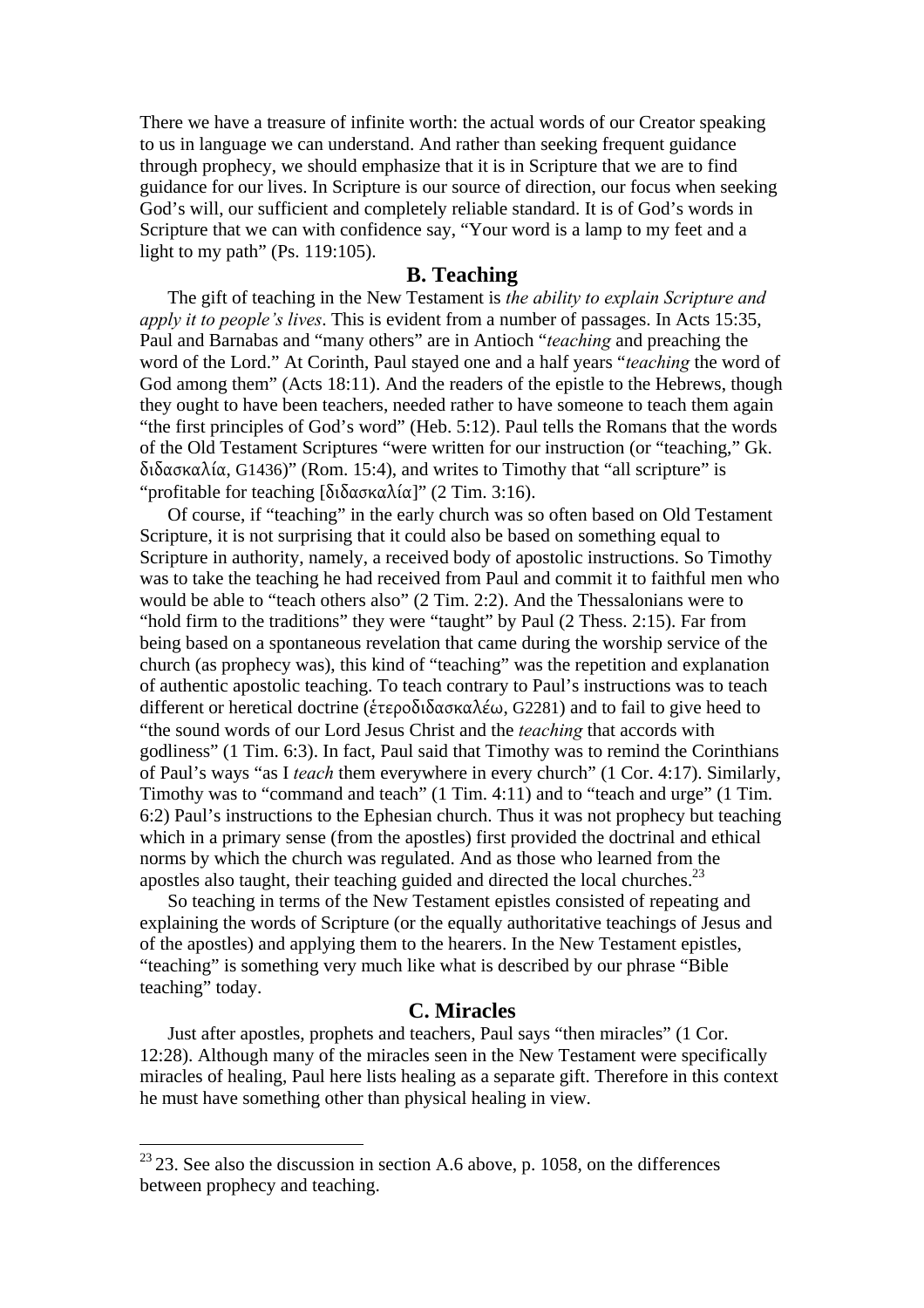We should realize that the English word *miracles* may not give a very close approximation to what Paul intended, since the Greek word is simply the plural form of the word δύναμις (G1539) "power."24 This means that the term may refer to any kind of activity where God's mighty power is evident. It may include answers to prayer for deliverance from physical danger (as in the deliverance of the apostles from prison in Acts 5:19–20 or 12:6–11), or powerful works of judgment on the enemies of the gospel or those who require discipline within the church (see Acts 5:1–11; 13:9– 12), or miraculous deliverance from injury (as with Paul and the viper in Acts 28:3– 6). But such acts of spiritual power may also include power to triumph over demonic opposition (as in Acts 16:18; cf. Luke 10:17).

Since Paul does not define "works of miracles" any more specifically than this, we can say that the gift of miracles may include the working of divine power in deliverance from danger, in intervention to meet special needs in the physical world (as in the case of Elijah in 1 Kings 17:1–16), in judgment on those who irrationally and violently oppose the gospel message, in vanquishing the demonic forces that wage war against the church, and in any other way in which God's power is manifested in an evident way to further God's purposes in a situation. All of these would be works of "power" in which the church would be helped and God's glory would be made evident. (See also the discussion of miracles in chapter 17.)

#### **D. Healing**

**1. Introduction: Sickness and Health in the History of Redemption.** We must realize at the outset that physical sickness came as a result of the fall of Adam, and illness and disease are simply part of the outworking of the curse after the fall, and will eventually lead toward physical death. However, Christ redeemed us from that curse when he died on the cross: "Surely *he took up our infirmities* and carried our sorrows...*by his wounds we are healed*" (Isa. 53:4–5 NIV). This passage refers to both physical and spiritual healing that Christ purchased for us, for Peter quotes it to refer to our salvation: "He himself *bore our sins* in his body on the tree, that we might die to sin and live to righteousness. *By his wounds you have been healed*" (1 Peter 2:24).

But Matthew quotes the same passage from Isaiah with reference to the physical healings Jesus performed: "and he cast out the spirits with a word, and *healed all who were sick*. This was to fulfill what was spoken by the prophet Isaiah, "*He took our infirmities* and bore our diseases" (Matt. 8:16–17).

All Christians would probably agree that in the atonement Christ has purchased for us not only complete freedom from sin but also complete freedom from physical weakness and infirmity in his work of redemption (see chapter 42 on glorification). And all Christians would also no doubt agree that our full and complete possession of all the benefits that Christ earned for us will not come until Christ returns: it is only "at his coming" (1 Cor. 15:23) that we receive our perfect resurrection bodies. So it is with physical healing and redemption from the physical sickness that came as a result of the curse in Genesis 3: our complete possession of redemption from physical illness will not be ours until Christ returns and we receive resurrection bodies.<sup>25</sup>

But the question that confronts us with respect to the gift of healing is whether God may from time to time grant us a foretaste or a down payment of the physical

 $24$  24. The NIV translates this word "miraculous powers" at 1 Cor. 12:10, and the NASB mg. translates "works of power" in both places.

 $2525$ . When people say that complete healing is "in the atonement," the statement is true in an ultimate sense, but it really does not tell us anything about when we will receive "complete healing" (or any part of it).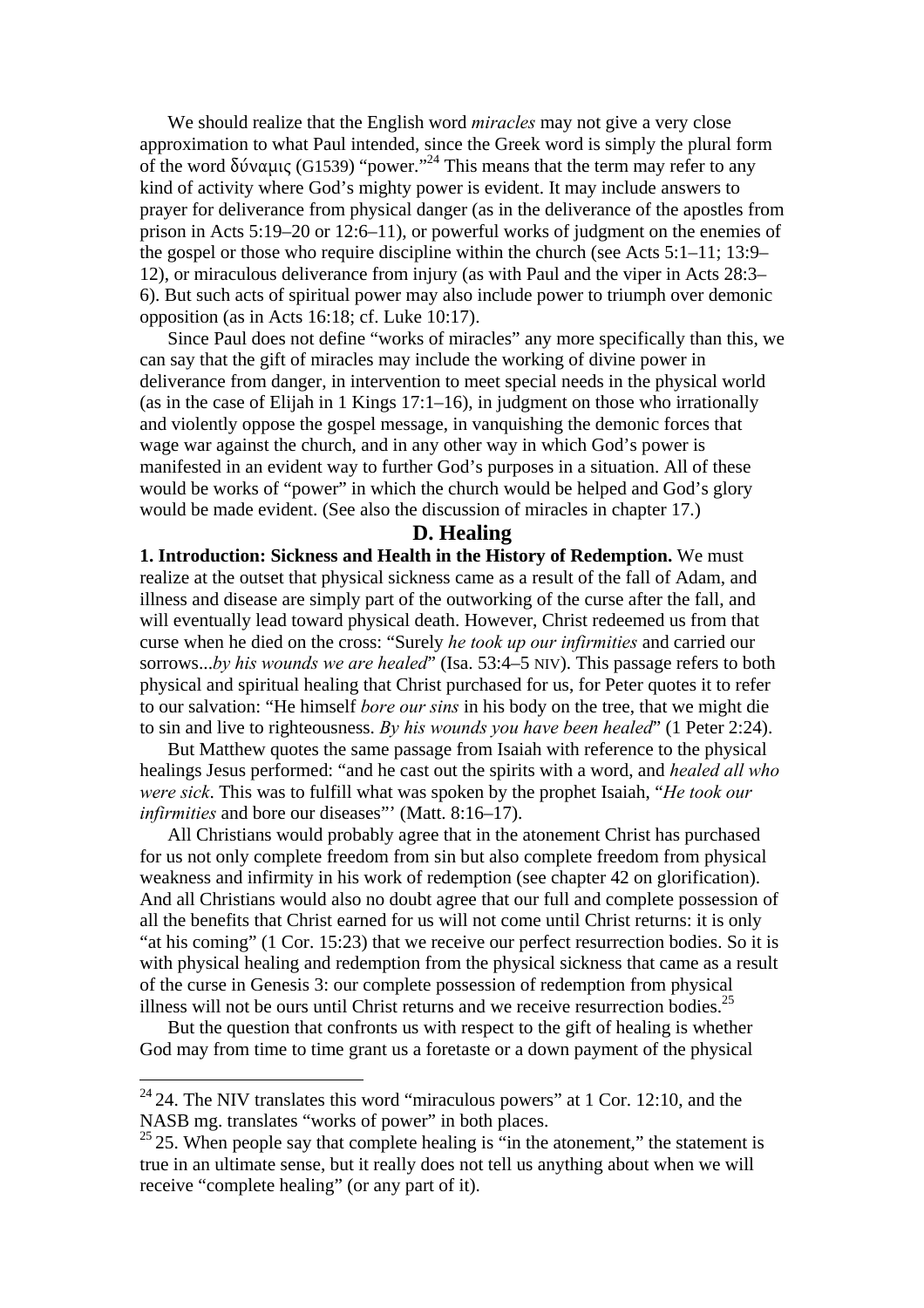healing which he will grant us fully in the future.<sup>26</sup> The healing miracles of Jesus certainly demonstrate that at times God is willing to grant a partial foretaste of the perfect health that will be ours for eternity. And the ministry of healing seen in the lives of the apostles and others in the early church also indicates that this was part of the ministry of the new covenant age. As such, it fits the larger pattern of blessings in the new covenant, many or all of which give partial foretastes of the blessings that will be ours when Christ returns. We "already" possess some of the blessings of the kingdom, but those blessings are "not yet" fully ours.

**2. The Purposes of Healing.** As with other spiritual gifts, healing has several purposes. Certainly it functions as a "sign" to authenticate the gospel message, and show that the kingdom of God has come. Then also healing brings comfort and health to those who are ill, and thereby demonstrates God's attribute of mercy toward those in distress. Third, healing equips people for service, as physical impediments to ministry are removed. Fourth, healing provides opportunity for God to be glorified as people see physical evidence of his goodness, love, power, wisdom, and presence. **3. What About the Use of Medicine?** What is the relationship between prayer for healing and the use of medicine and the skill of a physician? Certainly we should use

medicine if it is available because God has also created substances in the earth that can be made into medicine with healing properties. Medicines thus should be considered part of the whole creation that God considered "very good" (Gen. 1:31). We should willingly use medicine with thankfulness to the Lord, for "The earth is the LORD's and the fulness thereof" (Ps. 24:1). In fact, when medicine is available and we refuse to use it (in cases where it would put ourselves or others in danger), then it seems that we are wrongly "forcing a test" on the Lord our God (cf. Luke 4:12): this is similar to the case of Satan tempting Jesus to jump from the temple rather than walking down the steps. Where ordinary means of getting down from the temple (the steps) are available, it is "forcing a test" on God to jump and thereby demand that he perform a miracle at that exact moment. To refuse to use effective medicine, insisting that God perform a miracle of healing instead of healing through the medicine, is very similar to this.

Of course, it is wrong to rely on doctors or medicine *instead* of relying on the Lord, a mistake tragically made by King Asa:

In the thirty-ninth year of his reign Asa was diseased in his feet, and his disease became severe; yet even in his disease he did not seek the LORD, but sought help from physicians. And Asa slept with his fathers, dying in the forty-first year of his reign. (2 Chron. 16:12–13)

But if medicine is used in connection with prayer, then we should expect God to bless and often multiply the effectiveness of the medicine.<sup>27</sup> Even when Isaiah had received from the Lord a promise of healing for King Hezekiah, he told Hezekiah's servants to bring a cake of figs and apply it (as a medical remedy) to a boil that

 $26$  26. For two very helpful treatments of this question, and of the gift of healing in general, see John Wimber, with Kevin Springer, *Power Healing* and Ken Blue, *Authority to Heal* (Downers Grove, Ill.: InterVarsity Press, 1987). See also the excellent discussion in Jack Deere, *Surprised by the Power of the Holy Spirit* (Grand Rapids: Zondervan, 1993). Several scholarly defenses of a ministry of healing today are found in Gary Greig and Kevin Springer, eds., *The Kingdom and the Power* (Ventura, Calif.: Gospel Light, 1993).

 $^{27}$  27. Note Paul's recommendation of a use of wine for health purposes in 1 Tim. 5:23: "No longer drink only water, but use a little wine for the sake of your stomach and your frequent ailments."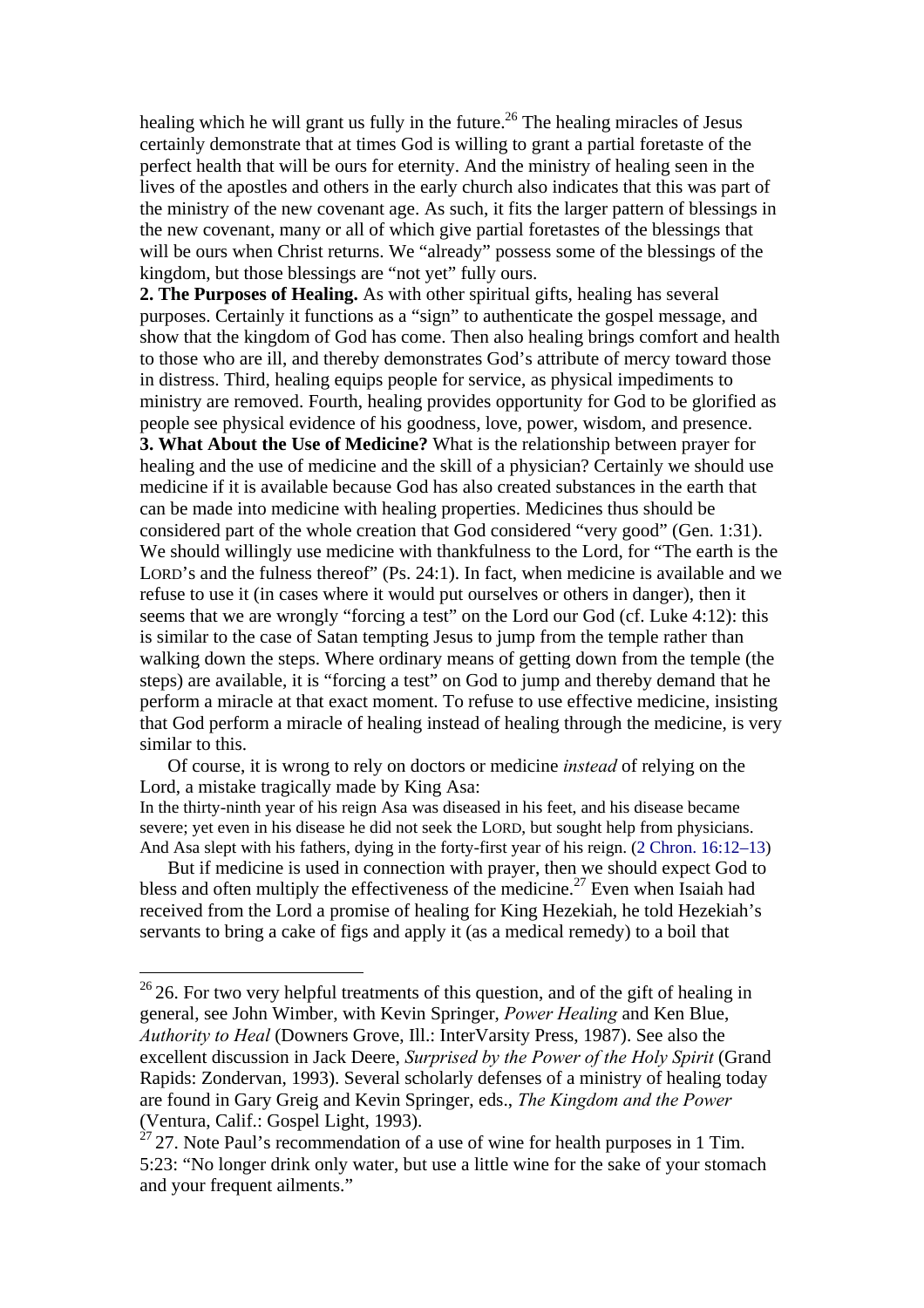Hezekiah suffered from: "And Isaiah said, "Bring a cake of figs. And let them take and lay it on the boil, that he may recover" (2 Kings 20:7).

However, sometimes there is no appropriate medicine available, or the medicine does not work. Certainly we must remember that God can heal where doctors and medicine cannot heal (and it may amaze us to realize how frequently doctors cannot heal, even in the most medically advanced countries). Moreover, there may be many times when an illness is not putting us or others in immediate danger, and we decide to ask God to heal our sickness without the use of medicine, simply because we wish for another opportunity to exercise our faith and give him glory, and perhaps because we wish to avoid spending the time or money to use medical means, or we wish to avoid the side-effects that some medicines have. In all of these cases, it is simply a matter of personal choice and would not seem to be "forcing a test" on God. (However, a decision not to use medicine in these cases should be a personal choice and not one that is forced on others.)

We see Jesus healing explicitly where medical means have failed, when "a woman who had had a flow of blood for twelve years and *could not be healed by any one*" then "came up behind him, and touched the fringe of his garment; and immediately her flow of blood ceased" (Luke 8:43–44). There were no doubt many people beyond the help of physicians who came whenever Jesus was teaching and healing, yet we read that "*all* those who had *any* that were sick with various diseases brought them to him; and he laid his hands on *every one of them* and healed them" (Luke 4:40). There was no disease that Jesus was unable to heal.

**4. Does the New Testament Show Common Methods Used in Healing?** The methods used by Jesus and the disciples to bring healing varied from case to case, but most frequently they included laying on of hands.<sup>28</sup> In the verse just quoted, Jesus no doubt could have spoken a powerful word of command and healed everyone in the large crowd instantly, but instead, "*he laid his hands on every one of them* and healed them" (Luke 4:40). Laying on of hands seems to have been the primary means Jesus used to heal, because when people came and asked him for healing they did not simply ask for prayer but said, for example, "come and lay your hand on her, and she will live" (Matt.  $9:18$ ).<sup>29</sup>

Another physical symbol of the Holy Spirit's power coming for healing was anointing with oil. Jesus' disciples "*anointed with oil* many that were sick and healed them" (Mark 6:13). And James tells the elders of the church to anoint the sick person with oil when they pray: "Is any among you sick? Let him call for the elders of the church, and let them pray over him, *anointing him with oil* in the name of the Lord; and the prayer of faith will save the sick man, and the Lord will raise him up; and if he has committed sins, he will be forgiven" (James  $5:14-15$ ).<sup>30</sup>

 $28$  28. See the discussion of laying on of hands in chapter 48, pp. 959–61.

 $29$  29. See also Luke 5:13; 13:13; Acts 28:8; also Mark 6:2, and several other verses in the gospels that mention laying on of hands. Jesus did not always heal in this way, however.

<sup>&</sup>lt;sup>30</sup> 30. The anointing with oil in James 5:14 should be understood as a symbol of the power of the Holy Spirit, not simply as medicinal, because oil would not be appropriate as a medicine for all diseases. Moreover, if its use were just medicinal, it is hard to see why only the elders should apply it. Oil is frequently a symbol of the Holy Spirit in the Old Testament (see Ex. 29:7; 1 Sam. 16:13; cf. Ps. 45:7), and this seems to be the case here as well. (See the thorough discussion in Douglas J. Moo, *The Letter of James* pp. 177–81.)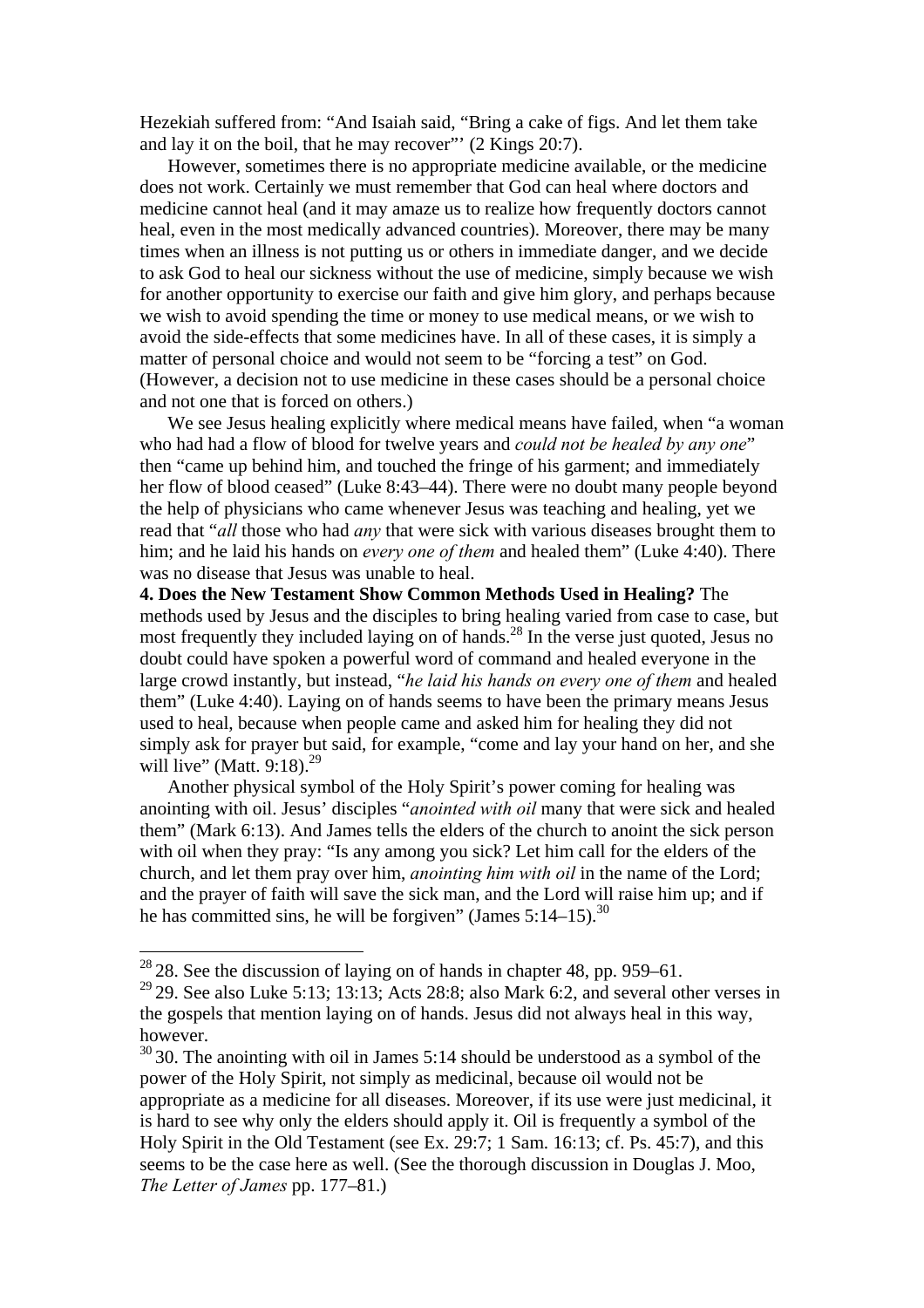The New Testament often emphasizes the role of faith in the healing process sometimes the faith of the sick person (Luke 8:48; 17:19), but at other times the faith of others who bring the sick person for healing. In James 5:15 it is the elders who pray, and James says it is "the prayer of faith" that saves the sick person—this then must be the faith of the elders praying, $31$  not the faith of the one who is sick. When the four men let down a paralytic through a hole in the roof where Jesus was preaching, we read, "And when Jesus saw *their* faith..." (Mark 2:5). At other times Jesus mentions the faith of the Canaanite woman regarding the healing of her daughter (Matt. 15:28), or of the centurion for the healing of his servant (Matt. 8:10, 13).<sup>32</sup> **5. How Then Should We Pray for Healing?** How then should we pray regarding physical illness? Certainly it is right to ask God for healing, for Jesus tells us to pray, "Deliver us from evil" (Matt. 6:13), and the apostle John writes to Gaius, "I pray that all may go well with you and *that you may be in health*" (3 John 2). Moreover, Jesus frequently healed *all* who were brought to him, and he never sent people away, telling them it would be good for them to remain ill for a longer time! In addition to this, whenever we take any kind of medicine or seek any medical help for an illness, *by those actions we admit that we think it to be God's will that we seek to be well*. If we thought that God wanted us to continue in our illness, we would never seek medical means for healing! So when we pray it seems right that our first assumption, unless we have specific reason to think otherwise, should be that God would be pleased to heal the person we are praying for—as far as we can tell from Scripture, this is God's revealed will <sup>33</sup>

Ken Blue has a helpful observation here. He argues that if we want to understand God's attitude toward physical healing we should look at Jesus' life and ministry. Blue says, "If Jesus truly reveals the character of God to us, then we may cease speculating about and arguing over God's will in sickness and healing. Jesus healed people because he loved them. Very simply, he had compassion for them; he was on their side; he wanted to solve their problems."34 This is a strong argument, especially when coupled with the realization that Jesus came to inaugurate the presence of the kingdom of God among us and to show us what the kingdom of God would be like.

How then should we pray? Certainly it is right to ask God for healing, and we should go to him with the simple request that he give physical healing in time of need. James warns us that simple unbelief can lead to prayerlessness and failure to receive

 $31$  31. We may wonder why it is the elders who are called to come and pray for healing in James 5:14–15. Although James does not give a reason, it may be because they had responsibilities for pastoral care, maturity and wisdom in dealing with the possible sin involved (see vv. 15–16), and a measure of spiritual authority that accompanied their office. They would certainly be able to bring others with gifts of healing if they wished. Moreover, James broadens his directions to include all Christians in v. 16: "Therefore confess your sins to one another, and *pray for one another, that you may be healed.*"

 $\frac{32}{32}$  32. By contrast, we can note that when the disciples could not cast out a demon, Jesus says it was "because of your little faith" (Matt. 17:20).

 $33$  33. See discussion in chapter 13, pp. 213–16, on the secret and revealed will of God. Of course we realize that God's *secret* will, unknown to us in any specifics, is that not all will be healed, just as it is his secret will that not all will be saved. But in both situations we should pray for what we see in Scripture to be God's revealed will: to save sinners and to heal those who are ill.

<sup>34 34.</sup> *Authority to Heal* pp. 72, 78.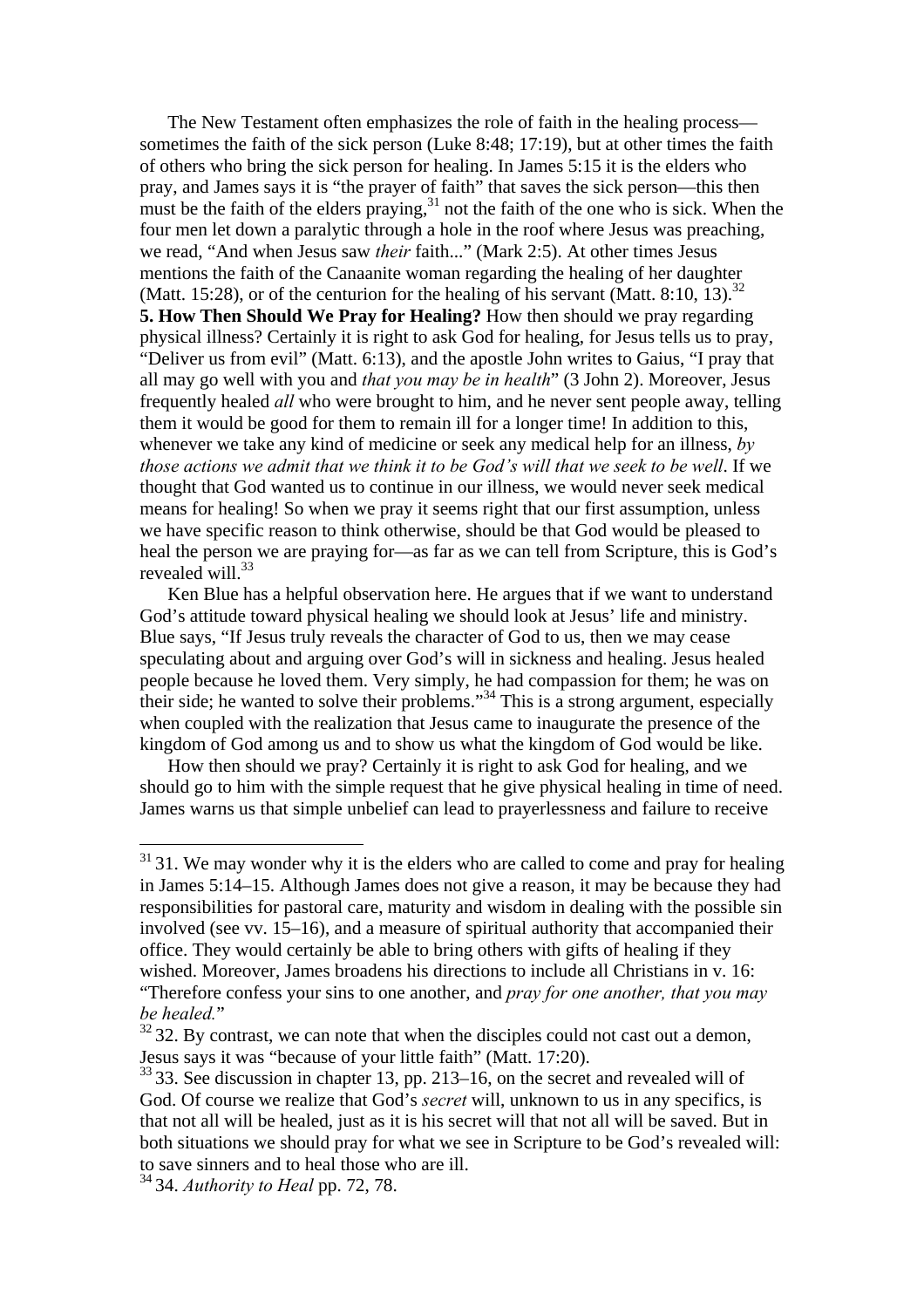answers from God: "You do not have, because you do not ask" (James 4:2). But when we pray for healing we should remember that we must pray for God to be glorified in the situation, whether he chooses to heal or not. And we also ought to pray out of the same compassion of heart that Jesus felt for those whom he healed. When we pray this way, God will sometimes—and perhaps often—grant answers to our prayers.

Someone may object at this point that, from a pastoral standpoint, much harm is done when people are encouraged to believe that a miracle of healing will occur and then nothing happens—disappointment with the church and anger at God may result. Those who pray for people to be healed today need to hear this objection and use wisdom in what they tell people who are ill.

But we also need to realize that there is more than one kind of mistake to make: (1) *Not praying for healing at all* is not a correct solution, for it involves disobedience to James 5. (2) Telling people that *God seldom heals today* and that they should expect nothing to happen is not a correct solution either, for it does not provide an atmosphere conducive to faith and is inconsistent with the pattern we see in the ministry of Jesus and the early church in the New Testament. (3) Telling people that *God always heals today* if we have enough faith is a cruel teaching not supported by Scripture (see section 6 below).

The pastorally wise solution, it seems, lies between (2) and (3) above. We can tell people that God frequently heals today (if we believe that is true), and that it is very possible that they will be healed,<sup>35</sup> but that we are still living in an age when the kingdom of God is "already" here but "not yet" fully here. Therefore Christians in this life will experience healing (and many other answers to prayer), but they will also experience continuing illness and eventual death. In each individual case it is God's sovereign wisdom that decides the outcome, and our role is simply to ask him and wait for him to answer (whether "yes" or "no" or "keep praying and wait").

Those with "gifts of healings" (a literal translation of the plurals in 1 Cor. 12:9, 28) will be those people who find that their prayers for healing are answered more frequently and more thoroughly than others. When that becomes evident, a church would be wise to encourage them in this ministry and give them more opportunities to pray for others who are ill. We should also realize that gifts of healing could include ministry not only in terms of physical healing, but also in terms of emotional healing. And it may at times include the ability to set people free from demonic attack, for this is also called "healing" sometimes in Scripture (see Luke 6:18; Acts 10:38). Perhaps the gifts of being able to pray effectively in different kinds of situations and for different kinds of needs are what Paul referred to when he used the plural expression, "*gifts of healings.*"

**6. But What If God Does Not Heal?** Nonetheless, we must realize that not all prayers for healing will be answered in this age. Sometimes God will not grant the special "faith" (James 5:15) that healing will occur, and at times God will choose not to heal, because of his own sovereign purposes. In these cases we must remember that

 $35$  35. Sometimes God may grant a strong subjective assurance of faith, something like what James calls "the prayer of faith" (James 5:15), and Heb. 11:1 calls "the assurance of things hoped for," and Mark 11:24 calls believing "that you have received it." In those cases the person praying may feel confidence to say that it is probable or even very likely that someone will be healed. But I do not think that God gives anyone warrant to promise or "guarantee" healing in this age, for his written Word makes no such guarantee, and our subjective sense of his will is always subject to some degree of uncertainty and some measure of error in this life.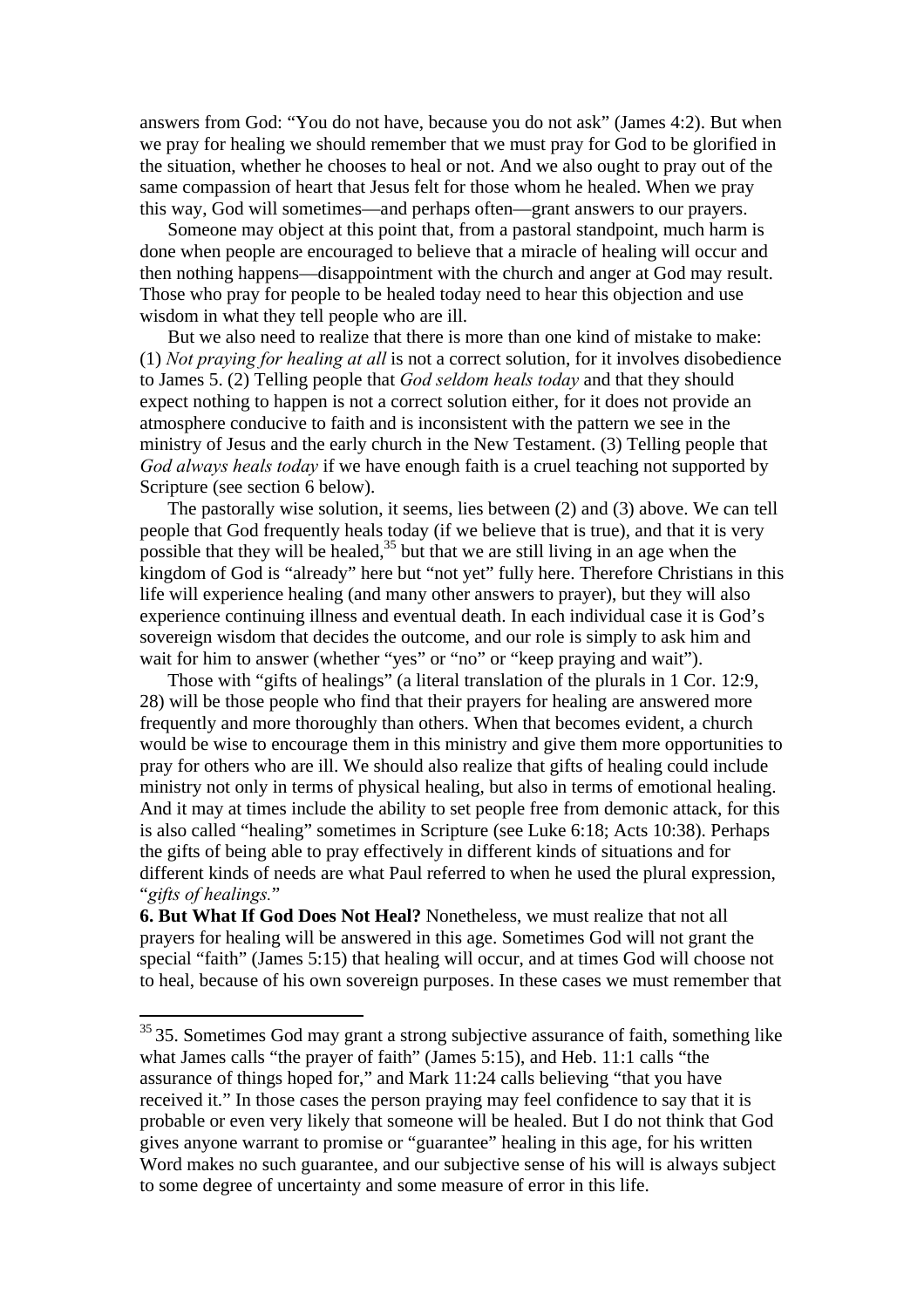Romans 8:28 is still true: though we experience the "sufferings of this present time," and though we "groan inwardly as we wait for...the redemption of our bodies" (Rom. 8:18, 23), nonetheless, "we know that in everything God works for good with those who love him, who are called according to his purpose" (Rom. 8:28). This includes working in our circumstances of suffering and illness as well.

Whatever Paul's "thorn in the flesh" was (and centuries of work by Biblebelieving interpreters have failed to turn up a definitive answer), Paul realized that God allowed it to remain with him "to keep me from being too elated" (2 Cor. 12:7), that is, to keep Paul humble before the Lord.<sup>36</sup> So the Lord told him, "My grace is sufficient for you, for my power is made perfect in weakness" (2 Cor. 12:9). There are indications in the early church that even in the presence of the apostles not all people were healed. Paul recognized that "our outer nature is wasting away" (2 Cor. 4:16), and sometimes disease and illness will not be healed. When Epaphroditus came to visit Paul, he had an illness that brought him "near to death" (Phil. 2:27). Paul indicates in the narrative of Philippians 2 that it appeared as though Epaphroditus were going to die—that God did not heal him immediately when he became ill. But eventually God did heal (Phil. 2:27) in answer to prayer. Paul told Timothy that he should drink a little wine "for the sake of your stomach and your frequent ailments" (1 Tim. 5:23). He said, "Trophimus I left *ill* at Miletus" (2 Tim. 4:20). And both Peter (1 Peter 1:6–7; 4:19) and James (James 1:2–4) have words of encouragement and counsel for those who are suffering trials of various kinds: $37$ 

 $36\,36$ . After some study of 2 Cor. 12:7, my own conclusion at this point is that there is not enough information in the text to decide what Paul's thorn in the flesh was. There are reasons that can be given in support of all three main possibilities: (1) a physical ailment of some kind; (2) a demon that was harassing him; or (3) Jewish persecutors. The fact that we are unable to decide conclusively has some benefits, however: it means that we can apply this text to all of these kinds of situations in our own lives, when the Lord in his sovereign wisdom decides not to remove them from us.  $37$ 

<sup>37.</sup> Some have attempted to establish a difference between sickness and other kinds of suffering, and to say that the passages in Scripture tell Christians that they should expect to suffer have to do with *other* kinds of suffering, such as persecution, but do not include physical sickness.

This argument seems unconvincing to me for two reasons: first, Scripture talks about "*various* trials" (James 1:2; also 1 Peter 1:6), and the intention of the authors in both cases seems to be to speak of *all* the kinds of trials that we experience in this life, including physical illness and affliction. Did James and Peter *not* want Christians who were ill to apply those passages to their own situations? This is hardly likely. (These are both general epistles written to thousands of Christians.)

Second, unless the Lord returns, we will all know the progressive aging and deterioration of our physical bodies, and eventually we will die. Paul says, "Our outer nature is wasting away" (2 Cor. 4:16). Almost inevitably this aging process includes various kinds of physical ailments.

It seems best to conclude that the sufferings which God allows us to experience from time to time in this life may at times include physical illness, which God in his sovereign wisdom decides not to heal. There may in fact be many cases when, for various reasons, we do not feel freedom to ask in faith for God to heal. Yet even in these cases the heart of faith will take God's Word as true and believe that this also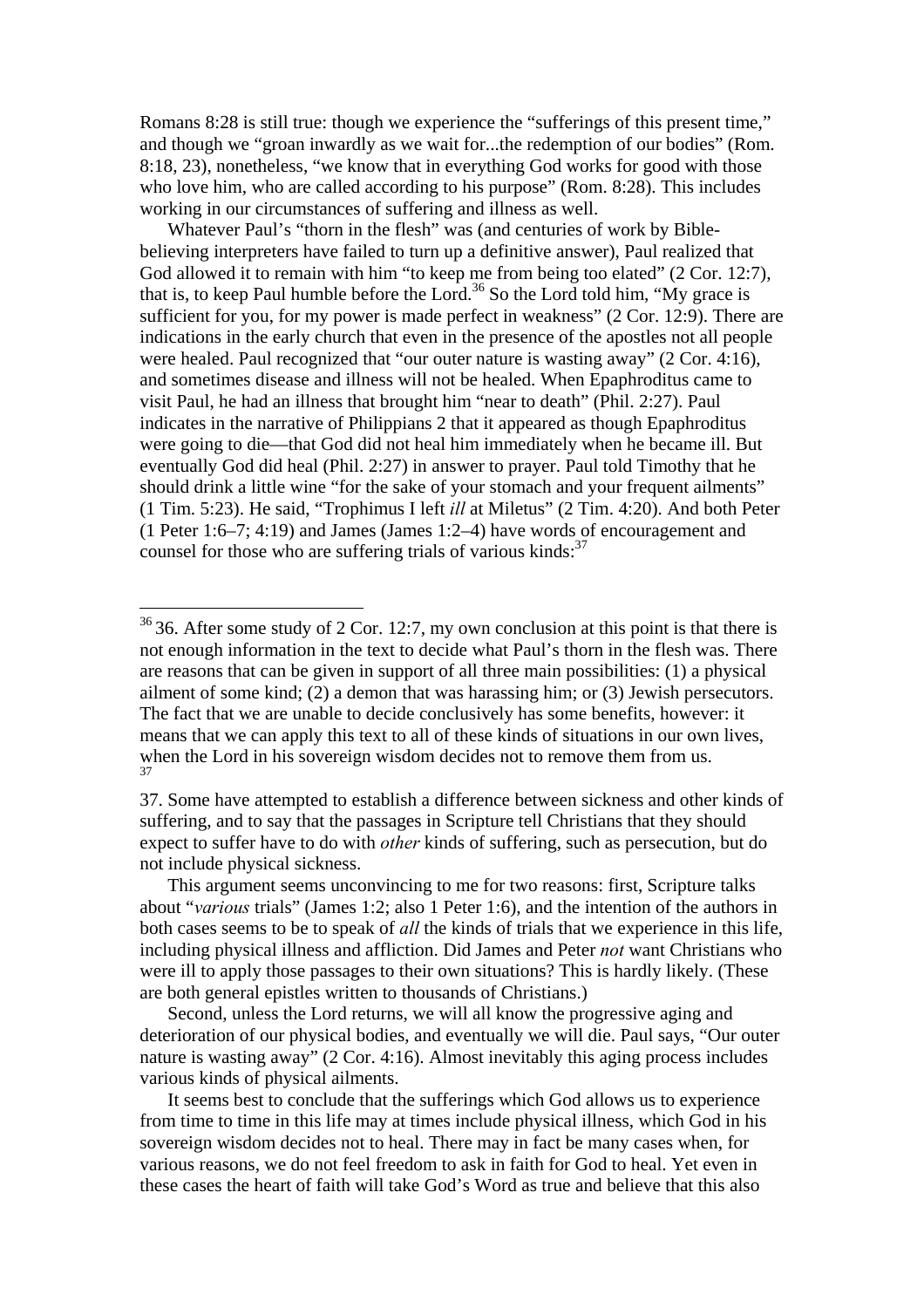Count it all joy, my brethren, when you meet various trials, for you know that the testing of your faith produces steadfastness. And let steadfastness have its full effect, that you may be perfect and complete, lacking in nothing. (James 1:2–4)

When God chooses not to heal, even though we ask him for it, then it is right that we "give thanks in all circumstances" (1 Thess. 5:18) and realize that God can use sickness to draw us closer to himself and to increase in us obedience to his will. So the psalmist can say, "*It is good for me that I was afflicted* that I might learn your statutes" (Ps. 119:71), and, "Before I was afflicted I went astray; but now I keep your word" (Ps. 119:67).

Therefore God can bring increased sanctification to us through illness and suffering—just as he can bring sanctification and growth in faith through miraculous healing. But the emphasis of the New Testament, both in Jesus' ministry and in the ministry of the disciples in Acts, seems to be one that encourages us in most cases eagerly and earnestly to seek God for healing, and then to continue to trust him to bring good out of the situation, whether he grants the physical healing or not. The point is that in everything God should receive glory and our joy and trust in him should increase.

#### **E. Tongues and Interpretation**

It should be said at the outset that the Greek word γλῶσσα (G1185) translated "tongue," is used not only to mean the physical tongue in a person's mouth, but also to mean "language." In the New Testament passages where speaking in tongues is discussed, the meaning "languages" is certainly in view. It is unfortunate, therefore, that English translations have continued to use the phrase "speaking in tongues," which is an expression not otherwise used in ordinary English and which gives the impression of a strange experience, something completely foreign to ordinary human life. But if English translations were to use the expression "speaking in languages," it would not seem nearly as strange, and would give the reader a sense much closer to what first century Greek speaking readers would have heard in the phrase when they read it in Acts or 1 Corinthians.<sup>38</sup> However, because current usage of the phrase "speaking in tongues" is so widely established, we will continue to use it in this discussion.

**1. Tongues in the History of Redemption.** The phenomenon of speaking in tongues is unique to the new covenant age. Before Adam and Eve fell into sin, there was no need to speak in other languages, because they spoke the *same language* and were *united in service of God* and in fellowship with him. After the fall people spoke the *same language* but eventually became *united in opposition to God* and "the wickedness of man was great in the earth" and "every imagination of the thoughts of his heart was only evil continually" (Gen. 6:5). This unified language used in rebellion against God culminated in the building of the tower of Babel at a time when "the whole earth had one language and few words" (Gen. 11:1). In order to stop this united rebellion against him, God at Babel "confused the language of all the earth" and scattered people abroad over the face of the earth (Gen. 11:9).

When God called Abraham to himself (Gen. 12:1), he promised to make of Abraham a "great nation" (Gen. 12:2), and the nation of Israel that resulted from this

has come into our lives "for good" (Rom. 8:28), and that God will bring good to us from it.

<sup>38 38.</sup> The NIV margin does translate "or *languages*" or "*other languages*" in Acts 2:4, 11; 10:46; 19:6, and throughout 1 Cor.  $12-14$ . This is a preferable translation, for reasons mentioned above.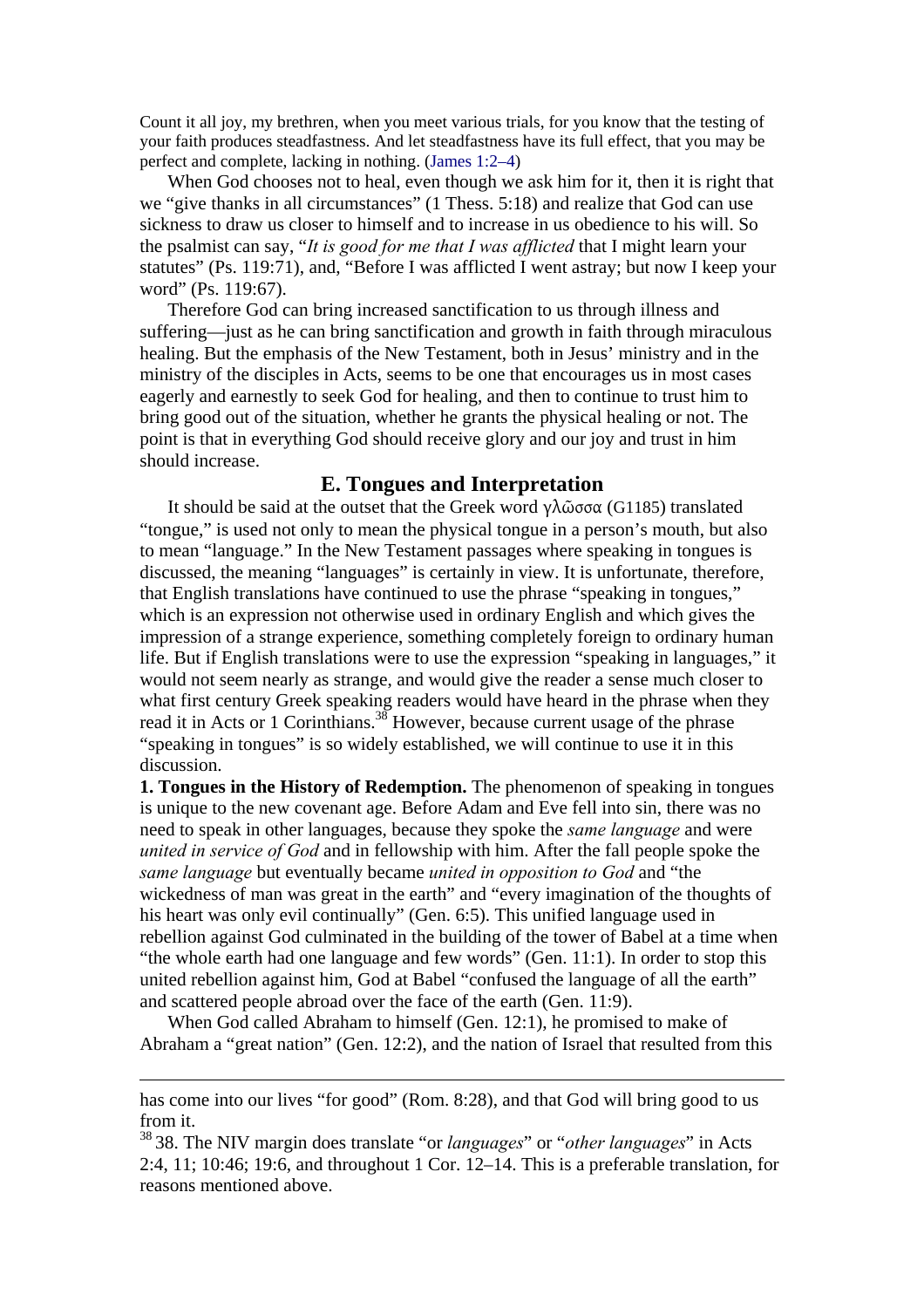call had one language that God wanted them to use in service for him. Yet this language was not spoken by the rest of the nations of the world, and they remained outside the reach of God's plan of redemption. So the situation was improved somewhat, for *one language out of all the languages of the world was used in service of God* whereas in Genesis 11 God was not praised with any language.

Now if we pass over the age of the New Testament church and look at eternity future, we see that once again unity of language will be restored, but this time everyone will once again speak the *same language in service of God* and in praise to him (Rev. 7:9–12; cf. Zeph. 3:9; 1 Cor. 13:8; perhaps Isa. 19:18).

In the New Testament church, there is something of a foretaste of the unity of language that will exist in heaven, but it is given only at some times, and only in a partial way. At Pentecost, which was the point at which the gospel began to go to all nations, it was appropriate that the disciples gathered in Jerusalem "began to speak in other tongues, as the Spirit gave them utterance" (Acts 2:4).<sup>39</sup> The result was that Jewish visitors to Jerusalem from various nations all heard in their own languages a proclamation of "the mighty works of God" (Acts 2:11). This was a remarkable symbol of the fact that the gospel message was about to go forth to all the nations of the world.40 Such a symbolic action would have been inappropriate in the Old Testament, for there the evangelistic message was one of inviting people from other nations to come and join themselves to the Jewish people and become Jews, and thereby worship God. But here the message is about to go to each nation in its own language, inviting people in every place to turn to Christ and be saved. $41$ 

Moreover, within the context of the worship service of the church, speaking in tongues plus interpretation gives further indication of a promise that one day the differences in languages that originated at Babel will be overcome. If this gift is operating in a church, no matter what language a word of prayer or praise is given in, once there is an interpretation, everyone can understand it. This is, of course, a twostep process that is "imperfect," as are all gifts in this age (1 Cor. 13:9), but it is still an improvement on the situation from Babel to Pentecost when there was no provision to enable people to understand a message in a language they did not know.

Finally, prayer in tongues in a private setting is another form of prayer to God. Paul says, "If I pray in a tongue, *my spirit prays* but my mind is unfruitful" (1 Cor. 14:14). In the overall context of the history of redemption, this also may be seen as one more partial solution to the results of the fall, whereby we were cut off from fellowship with God. Of course, this does not mean that people's spirits can *only* have fellowship with God when they speak in tongues—for Paul affirms that he prays and sings both in tongues and in his own language (1 Cor. 14:15). However, Paul does see prayer in tongues as an additional means of fellowship directly with God in prayer

 $39$  39. This verse shows that the miracle was one of speaking, not of hearing. The disciples "began to *speak* in other tongues (or languages)."

<sup>&</sup>lt;sup>40</sup> 40. The speaking in tongues at Pentecost was unusual in that it was accompanied by "tongues as of fire, distributed and resting on each one of them" (Acts 2:3). Since fire in Scripture is often a symbol of God's purifying judgment, the presence of fire here may be a symbol of the fact that God was purifying language for use in his service.

 $41$  41. It is true that the first hearers of this message were still only Jews in Jerusalem (Acts 2:5), not Gentiles, but the symbolism of the gospel being proclaimed in many languages did give an indication of the worldwide evangelistic effort that would soon follow.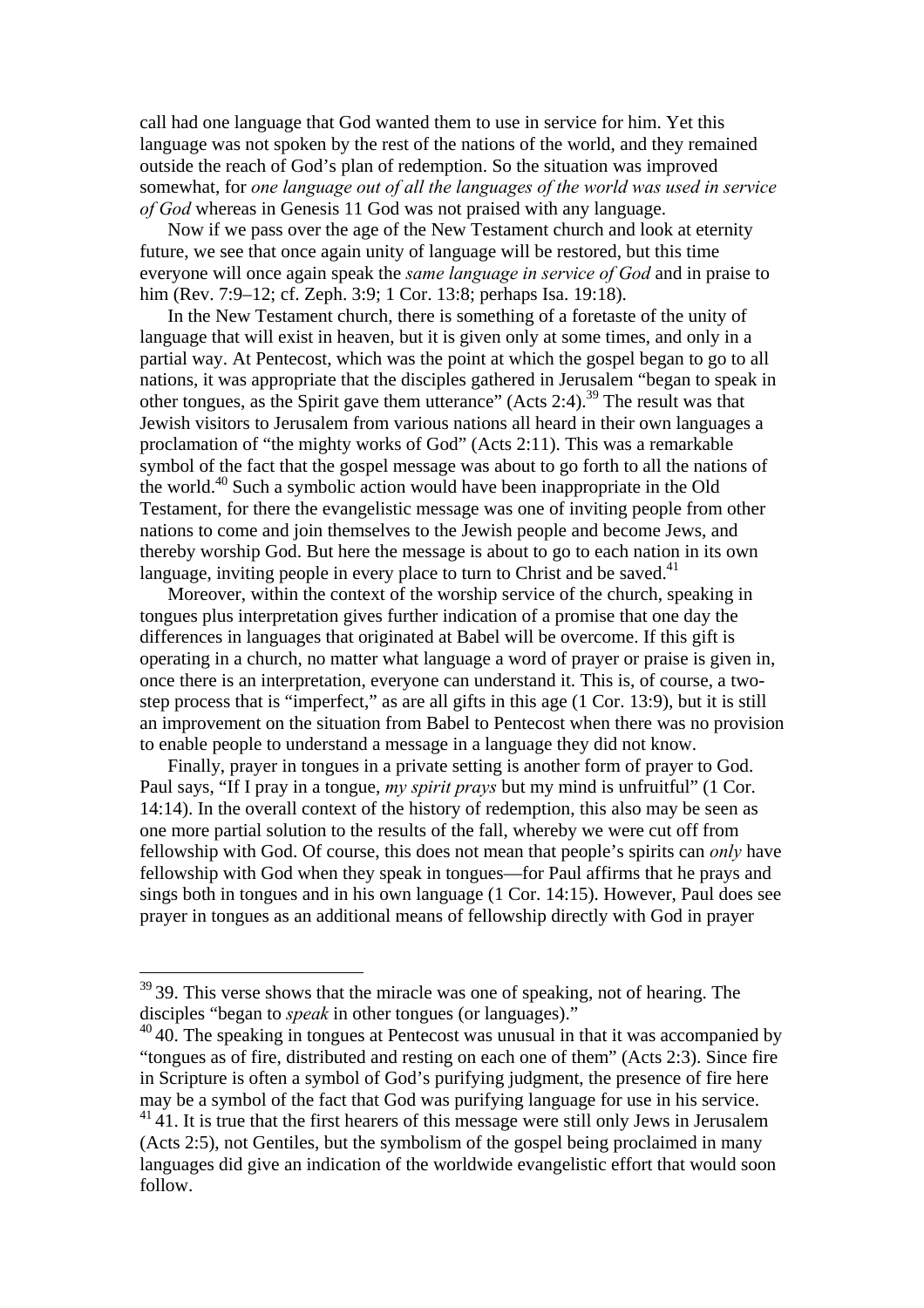and worship. Once again, this aspect of the gift of speaking in tongues was not operative, so far as we know, before the new covenant age.

**2. What Is Speaking in Tongues?** We may define this gift as follows: *Speaking in tongues is prayer or praise spoken in syllables not understood by the speaker*. **a. Words of Prayer or Praise Spoken to God:** This definition indicates that speaking in tongues is primarily speech directed toward God (that is, prayer or praise). Therefore it is unlike the gift of prophecy, which frequently consists of messages directed *from* God toward people in the church. Paul says, "one who speaks in a tongue speaks not to men but *to God*" (1 Cor. 14:2), and if there is no interpreter present at the church service, Paul says that someone who has a gift of speaking in tongues should "keep silence in church and speak to himself and *to God*" (1 Cor. 14:28).

What kind of speech is this that is directed toward God? Paul says, "If I *pray* in a tongue, *my spirit prays* but my mind is unfruitful" (1 Cor. 14:14; cf. vv. 14–17, where Paul categorizes speech in tongues as praying and giving thanks, and v. 28). Therefore speaking in tongues apparently is prayer or praise directed to God, and it comes from the "spirit" of the person who is speaking. This is not inconsistent with the narrative in Acts 2, because the crowd said, "we hear them telling in our own tongues the mighty works of God" (Acts 2:11), a description that certainly could mean that the disciples were all glorifying God and proclaiming his mighty works in worship, and the crowd began to listen to this as it occurred in various languages. In fact, there is no indication that the disciples themselves were speaking to the crowd until Acts 2:14, when Peter then stands and addresses the crowd directly, presumably in Greek.<sup>42</sup> **b. Not Understood by the Speaker:** Paul says that "one who speaks in a tongue speaks not to men but to God; *for no one understands him* but he utters mysteries in the Spirit" (1 Cor. 14:2). Similarly, he says that if there is speaking in tongues without interpretation no meaning will be communicated: "I shall be a foreigner to the speaker and the speaker a foreigner to me" (1 Cor. 14:11). Moreover, the entire paragraph of 1 Corinthians 14:13–19 assumes that speech in tongues in the congregation, when it is not accompanied by interpretation, is not understood by those who hear: Therefore, he who speaks in a tongue should pray for the power to interpret. For if I pray in a tongue, my spirit prays but my mind is unfruitful. What am I to do? I will pray with the spirit and I will pray with the mind also; I will sing with the spirit and I will sing with the mind also. Otherwise, if you bless with the spirit, how can any one in the position of an outsider say the "Amen" to your thanksgiving when he does not know what you are saying? For you may give thanks well enough, but the other man is not edified. I thank God that I speak in tongues

 $\frac{1}{42}$ 

I do not want to rule out the possibility that speaking in tongues could sometimes include speech directed to people, not to God, because it is just possible that Paul's statement in 1 Cor. 14:2 is a generalization that is not intended to cover every instance, and, in any case, the main point of the verse is that only God can *understand* uninterpreted tongues, not that God is the only one to whom speech in tongues can be addressed. In fact, speech to men might be what is happening in Acts 2. Nevertheless, the evidence that we do have in 1 Cor. 14 indicates speech directed toward God, and it seems safe to say that that is generally what speaking in tongues will be.

<sup>42.</sup> In Acts 10:46 the people at Cornelius' household began "speaking in tongues and extolling God." Again, this either means that the speech consisted of praise to God or was very closely connected with it—grammatically one cannot tell from the text itself.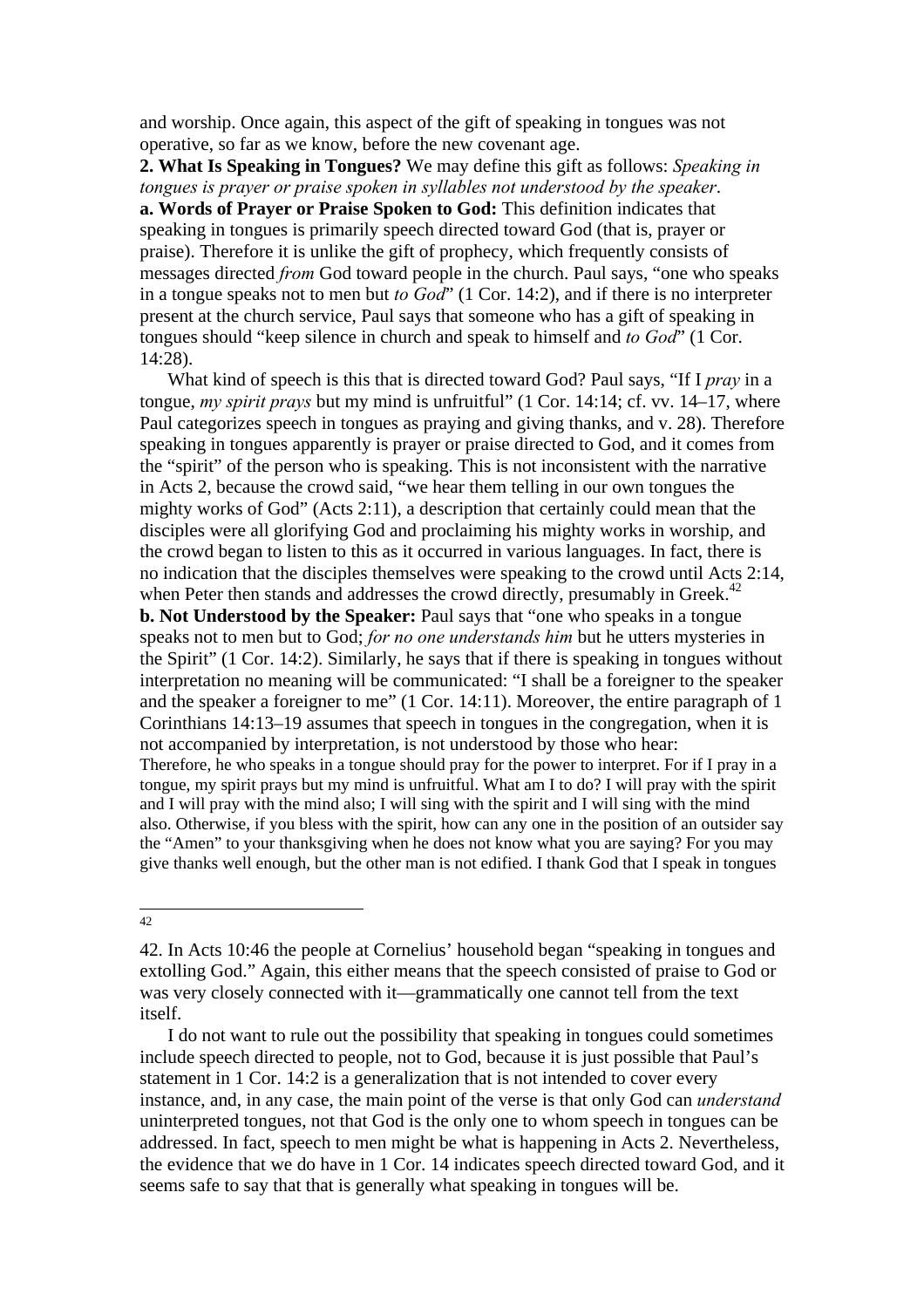more than you all; nevertheless, in church I would rather speak five words with my mind, *in order to instruct others* than ten thousand words in a tongue.

Now at Pentecost speech in tongues was in known languages that were understood by those who heard: "each one heard them speaking *in his own language*" (Acts 2:6). But once again the speech was not understood by the speakers, for what caused the amazement was that Galileans were speaking all these different languages (v. 7). It seems, therefore, that *at times* speaking in tongues may involve speech in actual human languages, sometimes even languages that are understood by some of those who hear. But at other times—and Paul assumes that this will ordinarily be the case the speech will be in a language that "no one understands" (1 Cor. 14:2).

Some have objected that speaking in tongues must always consist of speech in *known* human languages, since that is what happened at Pentecost. But the fact that speaking in tongues occurred in known human languages *once* in Scripture does not require that it *always* happen with known languages, especially when another description of speaking in tongues (1 Cor. 14) indicates exactly the opposite. Paul does not say that foreign visitors to Corinth will understand the speaker, but he says that when someone speaks in tongues "*no one*" will understand and the outsider will not know what the person is saying  $(1 \text{ Cor. } 14:2, 16)$ .<sup>43</sup> In fact, Paul explicitly says that quite the opposite of the phenomenon at Pentecost will happen in the ordinary conduct of church life: if "all speak in tongues" and "outsiders or unbelievers enter," far from understanding the message, they will say "that you are mad" (1 Cor. 14:23). Moreover, we must realize that 1 Corinthians 14 is Paul's general instruction based on a wide experience of tongues-speaking in many different churches, whereas Acts 2 simply describes one unique event at a significant turning point in the history of redemption (Acts 2 is historical narrative while 1 Cor. 14 is doctrinal instruction). Therefore it would seem appropriate to take 1 Corinthians 14 as the passage that most closely describes the ordinary experience of New Testament churches, and to take Paul's instructions there as the standard by which God intends churches to regulate the use of this gift. $44$ 

Are tongues known human languages then? Sometimes this gift may result in speaking in a human language that the speaker has not learned, but ordinarily it seems that it will involve speech in a language that no one understands, whether that be a human language or not. $45$ 

 $43$  43. Robertson and Plummer note that 1 Cor. 14:18, "I thank God that I speak in tongues more than you all," is "strong evidence that Tongues are not foreign languages" (A. Robertson and A. Plummer, *A Critical and Exegetical Commentary on the First Epistle of St. Paul to the Corinthians* ICC [Edinburgh: T. & T. Clark, 1914], p. 314). If they were known foreign languages that foreigners could understand, as at Pentecost, why would Paul speak more than all the Corinthians in private, where no one would understand, rather than in church where foreign visitors could understand? <sup>44</sup> 44. Note that at Pentecost this speaking in tongues had another characteristic that was not shared by any later speech in tongues: there were tongues of fire appearing over the heads of those who spoke (Acts 2:3). But this is not a paradigm for all later experiences of speaking in tongues, not even for those found later in Acts. 45

<sup>45.</sup> Paul does say, "If I speak in the tongues of men *and of angels*" (1 Cor. 13:1), suggesting that he sees the possibility that speaking in tongues may include more than merely human speech. Whether he thinks this is only a hypothetical possibility or a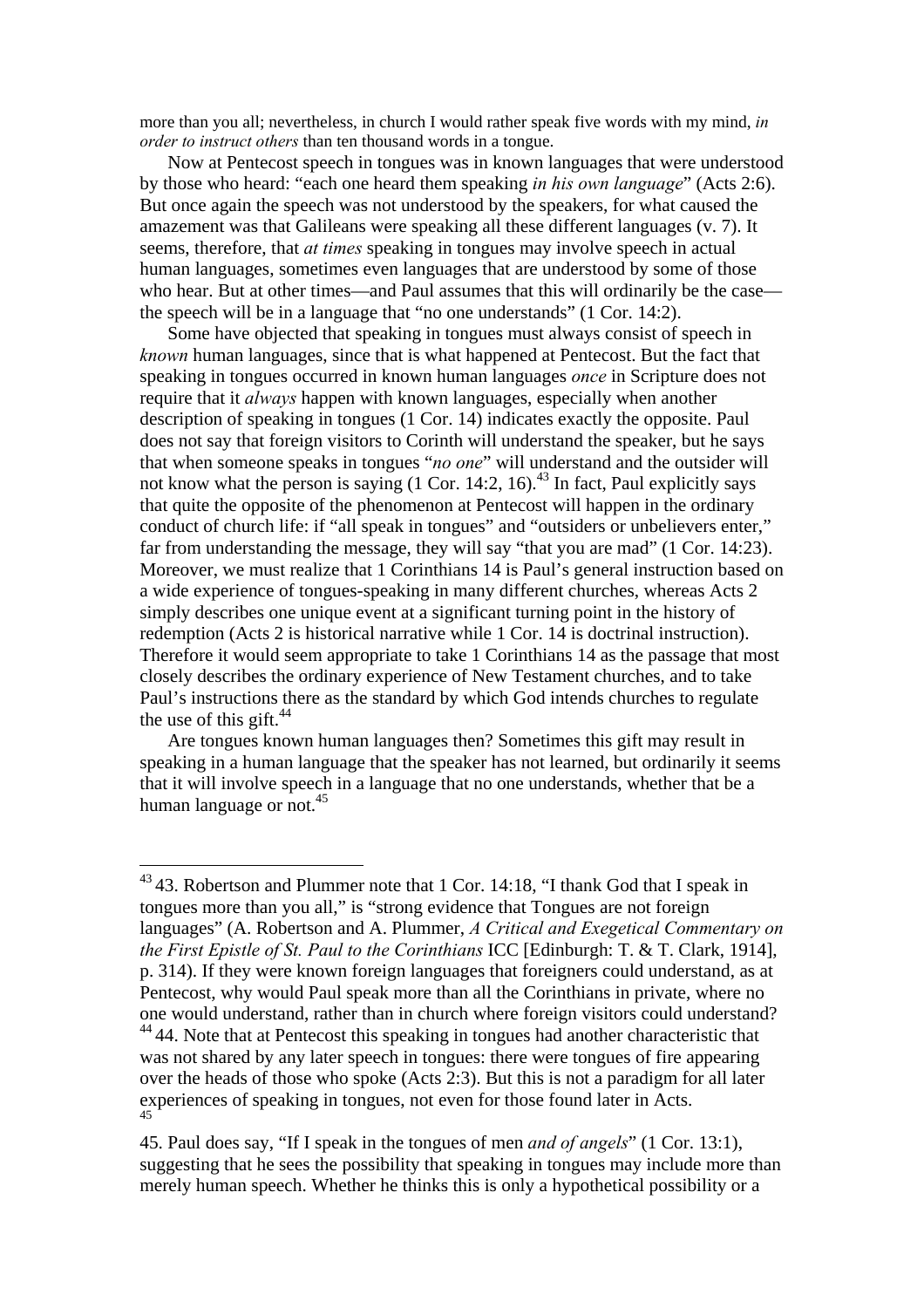**c. Prayer With the Spirit, Not With the Mind:** Paul says: "If I pray in a tongue, *my spirit prays* but my *mind is unfruitful*. What am I to do? I will pray with the spirit and I will pray with the mind also; I will sing with the spirit and I will sing with the mind also" (1 Cor. 14:14–15).

Paul is not here talking about the Holy Spirit praying through us. The contrast between "my spirit" and "my mind" in verse 14 indicates that it is Paul's own human spirit that he is talking about, the nonmaterial aspect of his being. As he uses this gift, his spirit speaks directly to God, even though his mind does not have to formulate words and sentences and decide what to pray for.<sup>46</sup> Paul sees this kind of prayer as an activity that occurs in the spiritual realm, whereby our spirits speak directly to God but our mind is somehow bypassed and does not understand what we are praying.

We may wonder why God would give the church a gift that operates in the unseen, spiritual realm and that is not understood by our minds. One reason may be to keep us humble, and to help prevent intellectual pride. Another reason may be to remind us that God is greater than our understanding and that he works in ways that transcend our understanding. Finally, it is characteristic of much that God does in the new covenant age that it is done in the unseen, spiritual realm: regeneration, genuine prayer, worship "in spirit and in truth," the spiritual blessings that come through the Lord's Supper, spiritual warfare, laying up treasures in heaven, setting our minds on things above, where Christ is—all these and many more elements of the Christian life

real one is difficult to say, but we certainly cannot rule out the idea that angelic languages would be involved with this speech as well.

 $\overline{a}$ 

Some have objected that since γλῶσσα (G1185) elsewhere in Greek (outside the New Testament) refers to *known* human languages, it must refer to known languages in the New Testament as well. But this objection is not convincing, since there was no other word in Greek better suited to refer to this phenomenon, even if it involved talking to God in languages that were not human languages or not fully developed languages of any sort, so long as some content or information was conveyed by the speech.

I am not here arguing that speaking in tongues in Acts 2 was a different phenomenon from the speaking in tongues that Paul discusses in 1 Cor. 14. I am simply saying that the phrase "speaking in tongues" in Acts 2 and 1 Cor. 14 refers to speech in syllables not understood by the speaker but understood by God, to whom this speech is directed. In Acts 2 this happened to be speech in known human languages that had not been learned by the speakers, whereas in 1 Cor. 14 the speech may have been in unknown human languages, or in angelic languages, or in some specialized kind of language given by the Holy Spirit to various speakers individually. The expression is broad enough to include a wide variety of phenomena.

<sup>46</sup> 46. The phrase "pray in the Holy Spirit" in Jude 20 is not the same expression, since it is specifically the "Holy Spirit" who is designated. Jude is simply saying that Christians should pray in conformity to the character and leading of the Holy Spirit, and that may certainly include prayer in tongues, but it would include any other kind of prayer in an understandable language as well. Similarly, "Pray at all times *in the Spirit* with all prayer and supplication" (Eph. 6:18) is specifically a statement that claims to cover all prayer that is made at all times. It refers to prayer in conformity to the character of the Holy Spirit and sensitive to the leading of the Holy Spirit, but it should not be restricted to speaking in tongues. Once again, it may include speaking in tongues, but should include all other types of prayer as well. (See the discussion of activities done "in the Holy Spirit" in chapter 30, pp. 651–52.)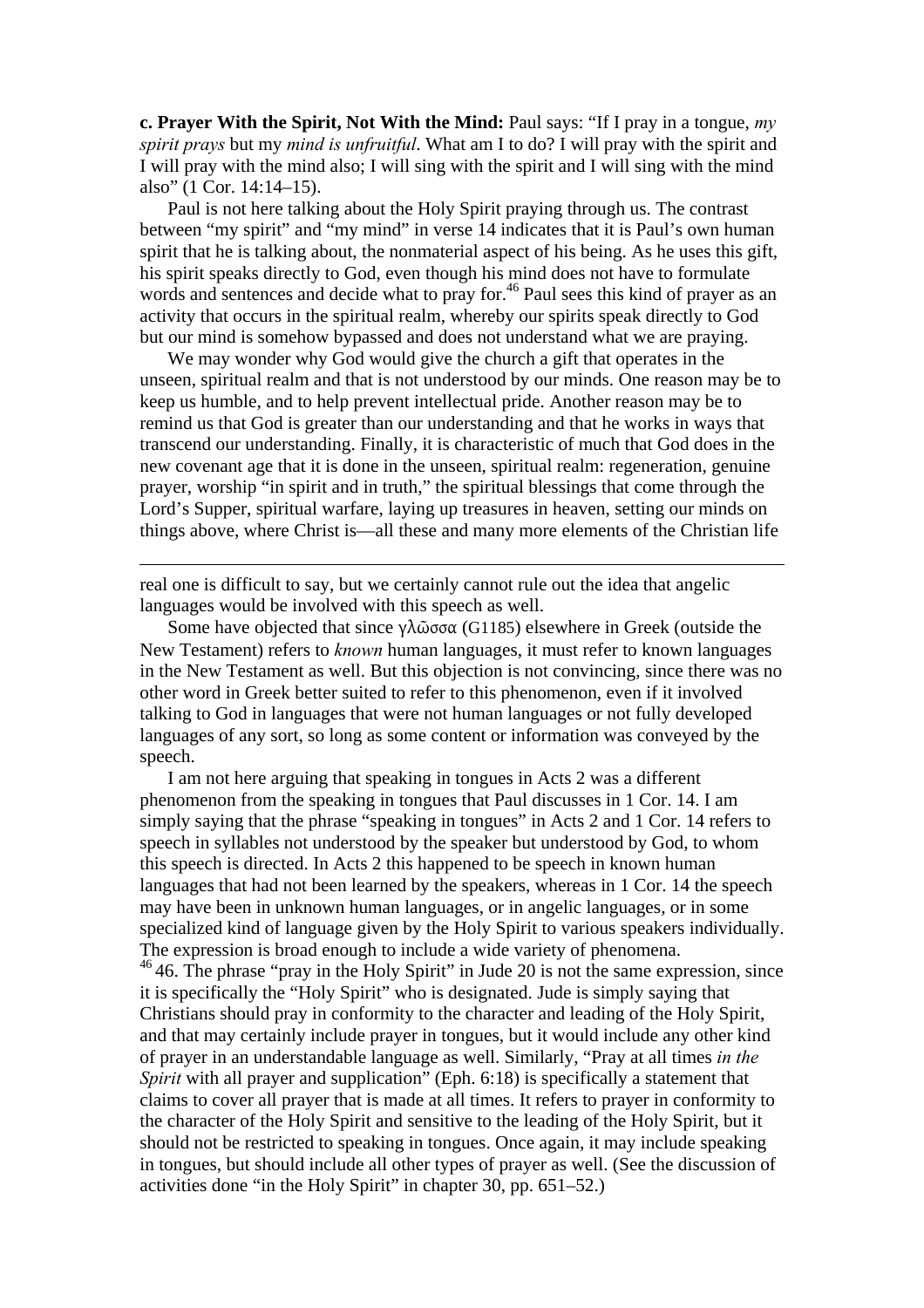involve activities that occur in the unseen, spiritual realm, activities that we do not see or fully understand. In that light, speaking in tongues is simply another activity that occurs in the unseen spiritual realm, an activity we believe is effective because Scripture tells us it is, not because we can comprehend it with our minds (cf. 1 Cor. 14:5).

**d. Not Ecstatic but Self-controlled:** The New English Bible translated the phrase "speaking in tongues" as "ecstatic speech," thus giving further support to the idea that those who speak in tongues lose awareness of their surroundings or lose self-control or are forced to speak against their will. Moreover, some of the extreme elements in the Pentecostal movement have allowed frenzied and disorderly conduct at worship services, and this has, in the minds of some, perpetuated the notion that speaking in tongues is a kind of ecstatic speech.

But this is not the picture given in the New Testament. Even when the Holy Spirit came with overwhelming power at Pentecost, the disciples were able to stop speaking in tongues so that Peter could give his sermon to the assembled crowd. More explicitly, Paul says:

If any speak in a tongue, let there be *only two or at most three, and each in turn*; and let one interpret. But if there is no one to interpret, let each of them keep silence in church and speak to himself and to God. (1 Cor. 14:27–28)

Here Paul requires that those who speak in tongues take turns, and he limits the number to three, indicating clearly that those who spoke in tongues were aware of what was going on around them, and were able to control themselves so as to speak only when it was their turn, and when no one else was speaking. If there was no one to interpret, they were easily able to keep silence and not speak. All of these factors indicate a high degree of self-control and give no support to the idea that Paul thought of tongues as ecstatic speech of some kind.

**e. Tongues Without Interpretation:** If no one known to have the gift of interpretation is present in the assembly, the passage just quoted indicates that speaking in tongues should be in private. No speech in tongues without interpretation should be given in the church service. $47$ 

Paul speaks of praying in tongues and singing in tongues when he says, "I will *pray with the spirit* and I will pray with the mind also; I will *sing with the spirit* and I will sing with the mind also" (1 Cor. 14:15). This gives further confirmation to the definition given above in which we viewed tongues as something primarily directed toward God in prayer and praise. It also gives legitimacy to the practice of singing in tongues, whether publicly or privately. Yet the same rules apply for singing as for speaking: if there is no interpreter, it should only be done in private.<sup>48</sup>

 $47$  47. It is troubling that, in some churches today where speaking in tongues is allowed, those who do *not* give a message publicly (perhaps because it is not the appropriate time in the service or perhaps because they do not know if someone will interpret) will still sometimes speak in tongues not "silently" but so that four or five people nearby can hear their speech in tongues. This is simply disobedience to Paul's directive, and is not acting in love toward others in the church. Paul says to "keep *silence* in church" if one is not giving a public message in tongues. (Many who have spoken in tongues today say that it can easily be done in an inaudible whisper, so that no one else will hear, and Paul's directions will be obeyed.)

 $48-48$ . Many churches today, however, practice what is sometimes called "singing in the Spirit," in which many or all the congregation will simultaneously sing in tongues, individually improvising their melodies around a certain dominant musical chord.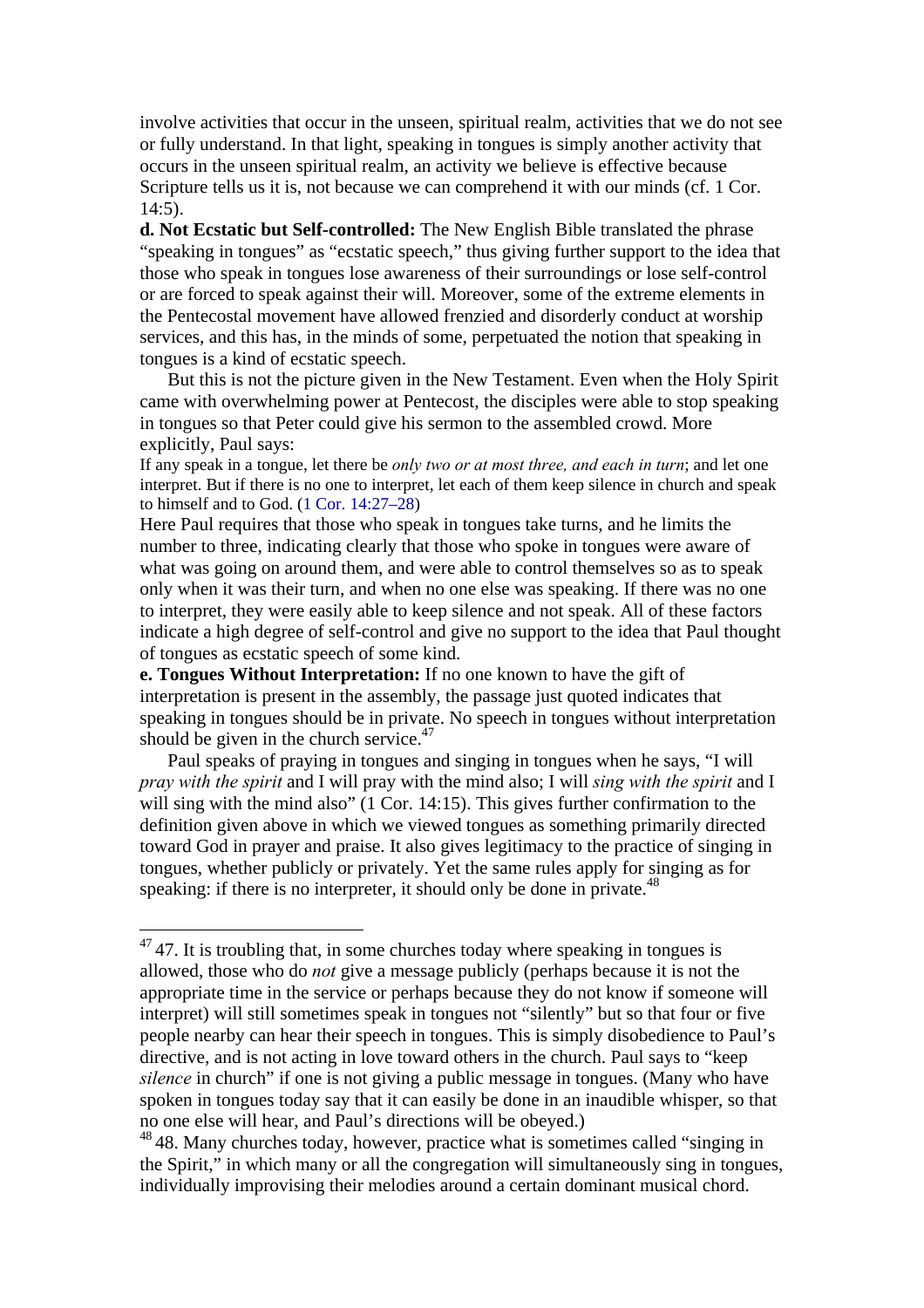In 1 Corinthians 14:20–25 Paul says that if believers speak in tongues without interpretation in church, they will be acting and thinking like "children" (1 Cor. 14:20). He first quotes a prophecy of judgment from Isaiah 28:11–12: "In the law it is written, "By men of strange tongues and by the lips of foreigners will I speak to this people, and even then they will not listen to me, says the Lord"' (1 Cor. 14:21). In the context of Isaiah 28, God is warning the rebellious people of Israel that the next words they heard from him would be words of foreigners that they could not understand the Assyrian army would come on them as agents of God's judgment. Now Paul is about to take this as a general principle—when God speaks to people in language they cannot understand, it is quite evidently a sign of God's judgment.

Paul rightly applies that to the situation of speaking in tongues without interpretation in the church service. He calls it a sign (that is, a sign of judgment) on unbelievers:

Thus, *tongues are a sign* not for believers but *for unbelievers, while prophecy is* not for unbelievers but *for believers*. If, therefore, the whole church assembles and all speak in tongues, and outsiders or unbelievers enter, will they not say that you are mad? (1 Cor. 14:22– 23)

Here Paul uses the word "sign" to mean "*sign of God's attitude*" (whether positive or negative). Tongues that are not understood by outsiders are certainly a *negative* sign—a sign of judgment. Therefore Paul cautions the Corinthians not to give such a sign to outsiders who come in. He tells them if an outsider comes in and hears only unintelligible speech, he will certainly not be saved but will conclude that the Corinthians are mad, and the uninterpreted tongues will in his case function as a sign of God's judgment.

By contrast, Paul says that prophecy is a sign of God's attitude as well, but here a *positive* sign of God's blessing. This is why he can say that prophecy is a sign "for believers" (v. 22). And this is why he concludes his section by saying, "If all prophesy, and an unbeliever or outsider enters, he is convicted by all, he is called to account by all, the secrets of his heart are disclosed; and so, falling on his face, he will worship God and declare that God is really among you" (vv. 24–25). When this happens, believers will certainly realize that God is active among them to bring blessing, and prophecy will regularly function as a sign *for believers* of God's positive attitude for them.<sup>49</sup>

While many people will testify that there is beauty and spiritual power in such occurrences, once again we must object that it is directly contrary to Paul's instructions in 1 Cor. 14:27–28, where those who speak in tongues are to take turns, and there are to be at most three in a worship service, and interpretation is to follow. Though this practice may sound beautiful to those who are familiar with it, and though God may at times graciously use it as a means of winning an unbeliever, Paul explicitly says that the expected result generally will be that unbelievers will say "that you are mad" (1 Cor. 14:23). An alternative to this practice, and one that would both be consistent with Scripture and follow the path of love toward outsiders, would be for everyone to sing in this way, not in tongues, but in an understandable language (whether English or whatever language is commonly understood in the area where the church assembles).

 $\overline{a}$ 

 $49$  49. For further discussion of this passage, see Wayne Grudem, "1 Corinthians" 14:20–25: Prophecy and Tongues as Signs of God's Attitude," *WTJ* 41:2 (Spring 1979), pp. 381–96.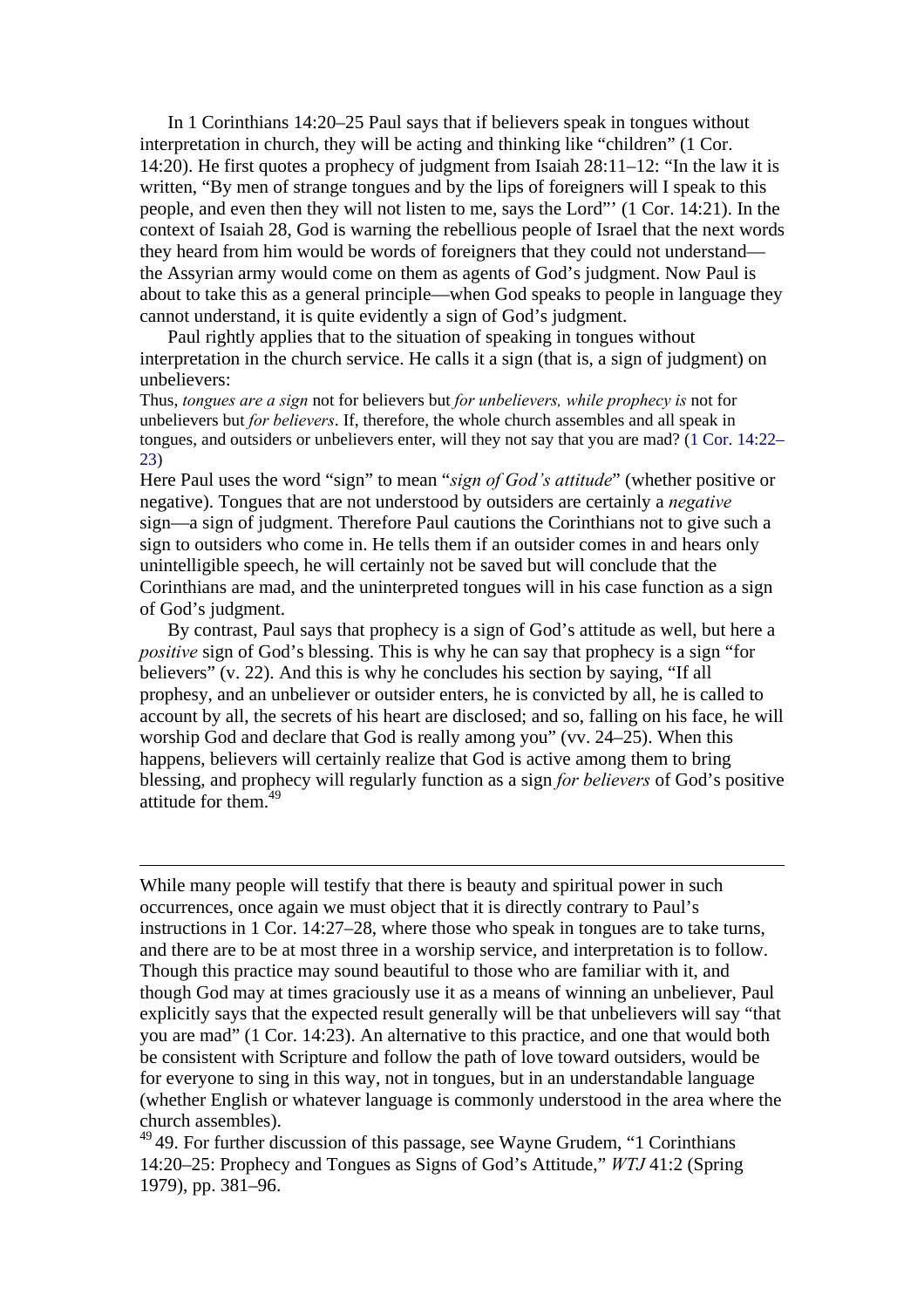Nevertheless, however much Paul warns against using tongues without interpretation *in church* he certainly views it positively and encourages it in *private*. He says, "He who speaks in a tongue *edifies himself* but he who prophesies edifies the church" (1 Cor. 14:4). What is his conclusion? It is not (as some would argue) that Christians should decide not to use the gift or decide that it has no value when used privately. Rather he says, "What am I to do? I will pray with the spirit and I will pray with the mind also" (v. 15). And he says, "I thank God that I speak in tongues more than you all" (v. 18), and "Now *I want you all to speak in tongues* but even more to prophesy" (v. 5), and "Earnestly desire to prophesy, and do not forbid speaking in tongues" (v. 39). If our previous understanding of tongues as prayer or praise to God is correct, then we would certainly expect that edification would follow, even though the speaker's mind does not understand what is being said, but his or her own human spirit is communicating directly with God. Just as prayer and worship in general edify us as we engage in them, so this kind of prayer and worship edifies us too, according to Paul.

**f. Tongues With Interpretation: Edification for the Church:** Paul says, "He who prophesies is greater than he who speaks in tongues, *unless someone interprets* so that the church may be edified" (1 Cor. 14:5). Once a message in tongues is interpreted, all can understand. In that case, Paul says that the message in tongues is *as valuable* to the church as prophecy. We should note that he does not say they have the same functions (for other passages indicate that prophecy is communication from God toward human beings, while tongues is generally communication from human beings to God). But Paul clearly says they have equal value in edifying the church. We may define the gift of interpretation as *reporting to the church the general meaning of something spoken in tongues*.

**g. Not All Speak in Tongues:** Just as not all Christians are apostles, and not all are prophets or teachers, and not all possess gifts of healing, so not all speak with tongues. Paul clearly implies this when he asks a series of questions, all of which expect the answer "no," and includes the question "Do all speak with tongues?" (1 Cor. 12:30). The implied answer is no.<sup>50</sup> Some have argued that Paul here only means that not all speak with tongues *publicly* but that perhaps he would have admitted that all can speak in tongues privately. But this distinction seems foreign to the context and unconvincing. He does not specify that not all speak with tongues *publicly* or *in church* but simply says that not all speak with tongues. His next question is, "Do all interpret?" (v. 30). His previous two questions were, "Do all work miracles? Do all possess gifts of healing?" (vv. 29–30). Would we wish to make the same arguments about these gifts—that not all interpret tongues *publicly* but that all Christians are able to do it *privately?* Or that not all work miracles publicly, but that all are able to work miracles privately? Such a distinction seems unwarranted by the context in every case.

In actuality, the desire to say that every Christian can speak in tongues (even though Paul says that not all speak in tongues) is probably motivated in most cases by a prior doctrinal understanding that views baptism in the Holy Spirit as an experience subsequent to conversion,  $51$  and sees speaking in tongues as an initial "sign" of

 $50$  50. The Greek particle μή (G3590) which precedes this question, expects the answer "no" from the reader. The NASB captures this sense: "All do not speak with tongues, do they?"

 $51$  51. See chapter 39 for a discussion of baptism in the Holy Spirit.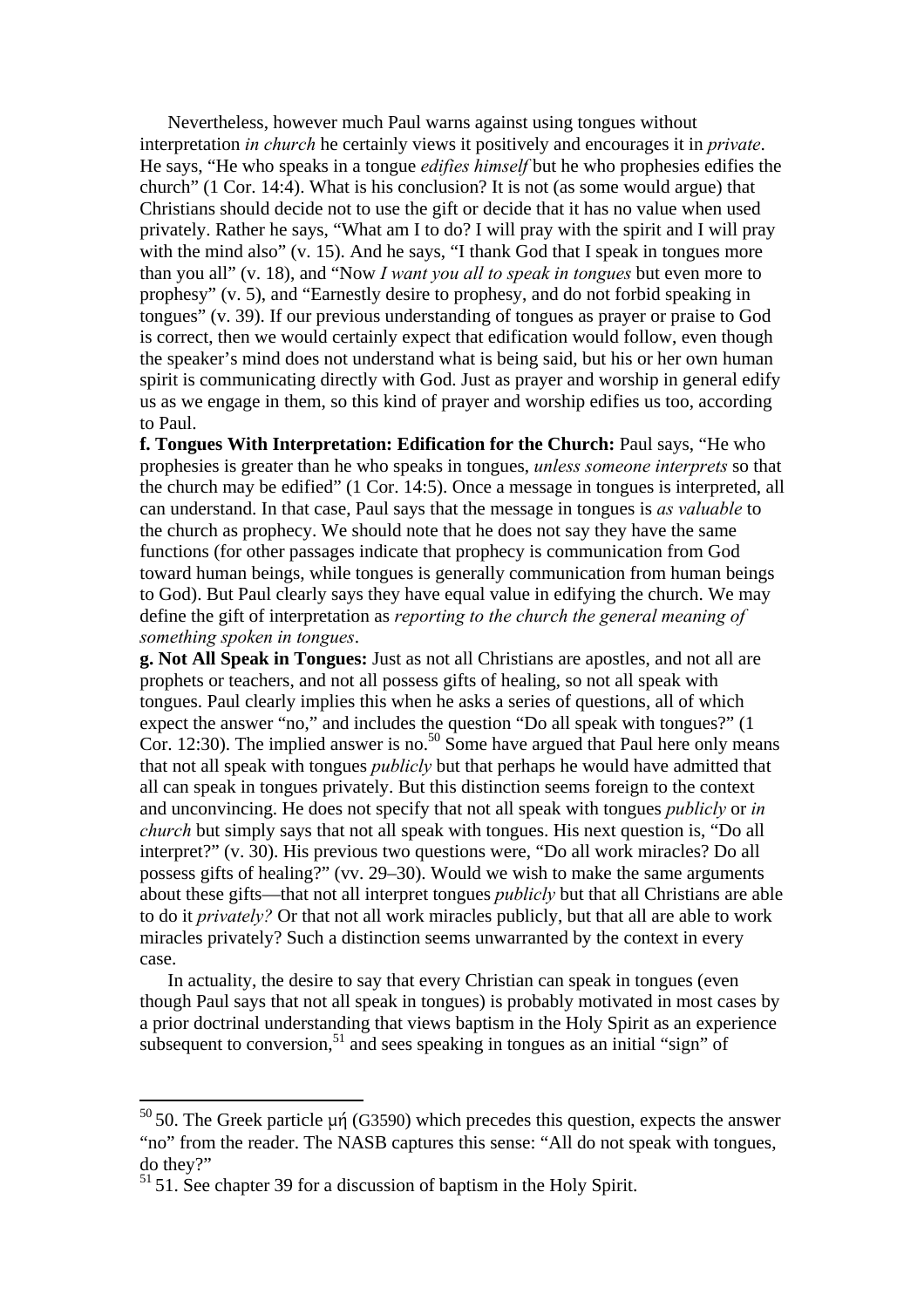receiving this baptism in the Holy Spirit.<sup>52</sup> But there are serious questions that remain about this doctrinal position (as explained in chapter 39). It seems better to take 1 Corinthians 12:30 to mean just what it says: not all speak in tongues. The gift of tongues—just like every other gift—is not given by the Holy Spirit to every Christian who seeks it. He "apportions to each one individually as he wills" (1 Cor. 12:11).

However, there is nothing in Scripture that says that only a few will receive the gift of speaking in tongues, and, since it is a gift Paul views as edifying and useful in prayer and worship (on a personal level even if not in church), it would not be surprising if the Holy Spirit gave a very widespread distribution of this gift and many Christians in fact received it.<sup>53</sup>

**h. What About the Danger of Demonic Counterfeit?** At times Christians have been afraid to speak in tongues, wondering if speaking something they do not understand might involve them in speaking blasphemy against God or speaking something that is prompted by a demon rather than by the Holy Spirit.

First, it must be said that this is not Paul's concern, even in the city of Corinth where many had come from pagan temple worship, and where Paul had clearly said that "what pagans sacrifice they offer to demons and not to God" (1 Cor. 10:20). Nonetheless, Paul says, "I want you all to speak in tongues" (1 Cor. 14:5). He gives no warning that they should beware of demonic counterfeit or even think that this would be a possibility when they use this gift.

The theological reason underlying Paul's encouragement at that point is the fact that the Holy Spirit is working powerfully within the lives of believers. Paul says, "I want you to understand that no one speaking by the Spirit of God ever says "Jesus be cursed!' and no one can say "Jesus is Lord' except by the Holy Spirit" (1 Cor. 12:3). Here Paul reassures the Corinthians that if they are speaking by the power of the Holy Spirit working within them, they will not say, "Jesus be cursed!"<sup>54</sup> Coming as it does

 $\overline{a}$ 

This would be true of teachers and helpers and administrators, as well as those who speak with tongues. In each of these cases the active agent in performing the activity is the Christian who has the particular gift and uses it, but all these are nonetheless empowered by the Holy Spirit in their functioning, and that would also be true of the gift of tongues as well.

 $52$  52. This is still the official doctrinal position of the Assemblies of God, for example.

 $53\overline{53}$ . Mark 16:17 is sometimes used to claim that all Christians can speak in tongues: "And these signs will accompany those who believe: in my name they will cast out demons; they will speak in new tongues." But in response to this verse it must be noted (1) that the verse probably was not originally part of Mark's gospel, since many early and very reliable manuscripts do not include Mark 16:9–20, and its doubtful status means that it is a precarious basis upon which to build doctrine (see chapter 17, p. 365); (2) that even if it is not part of Scripture, it does of course bear witness to a very early tradition in the history of the church, but even in this case, it does not affirm that all believers will speak with tongues: the immediately following phrase says, "They will pick up serpents" (v. 18), something that no responsible interpreter would say should be true of every Christian; and (3) that no connection is made between speaking in tongues and baptism in the Holy Spirit in this passage.  $54$  54. It might be objected at this point that speaking in tongues is not speech empowered by the Holy Spirit, but is speech that comes from the speaker's own human spirit. But Paul clearly views all these spiritual gifts as generally *empowered* by the Holy Spirit, even the ones in which human personality comes fully into play.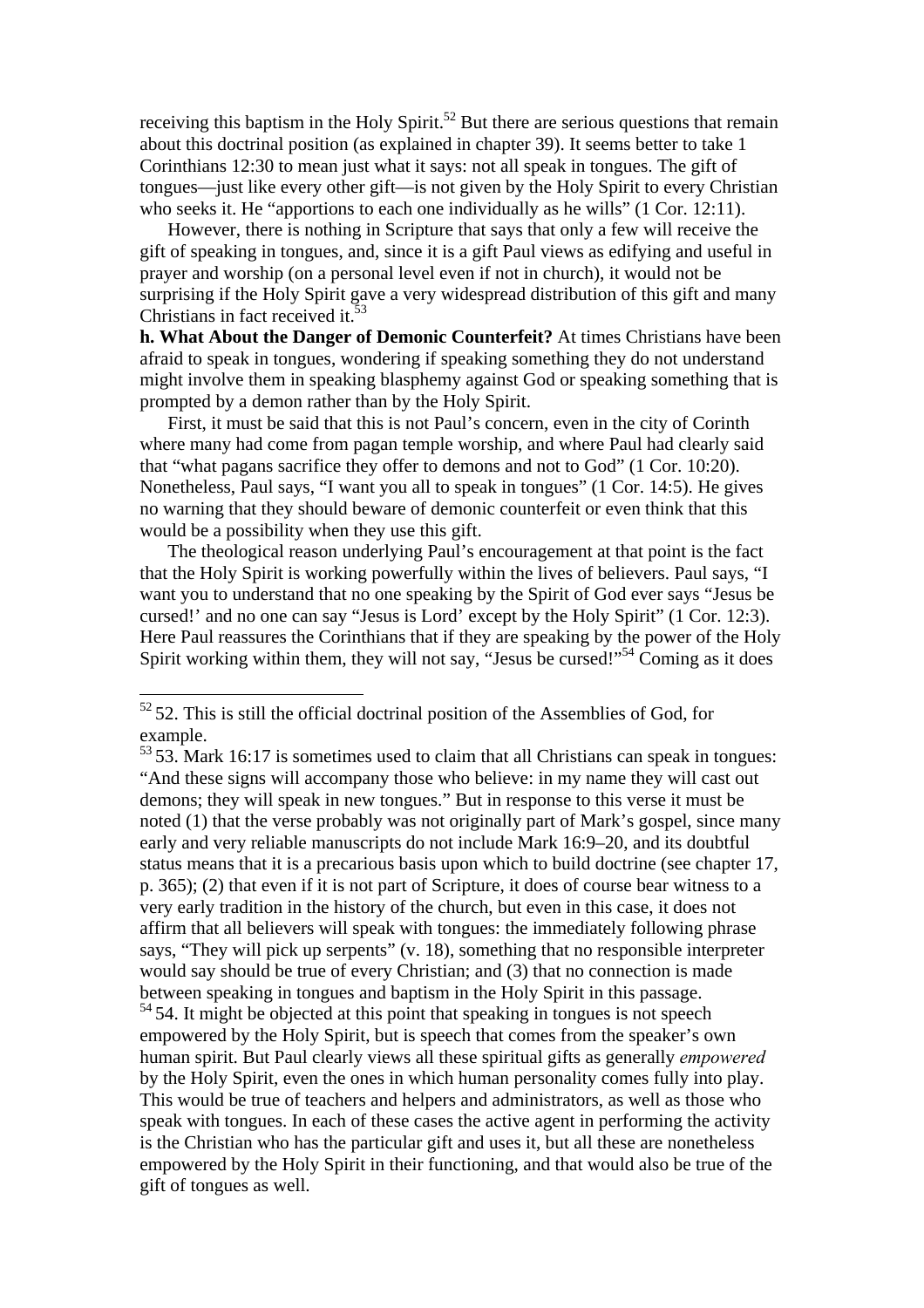at the beginning of a discussion of spiritual gifts, 1 Corinthians 12:3 is intended to function as reassurance to the Corinthians who may have suspected some Christians who came from backgrounds of demon worship in the temples at Corinth. Might this demonic influence still affect their use of a spiritual gift? Paul lays down the ground rule that those who genuinely profess faith that "Jesus is Lord" are doing so by the Holy Spirit working within, and that no one speaking by the power of the Holy Spirit will ever speak blasphemy or curses against Jesus.<sup>55</sup> This fear, then, is not one that Paul seemed troubled by. He simply encouraged believers to pray in tongues and said that if they did so they would be edifying themselves.<sup>56</sup>

 $\overline{a}$ 

56. Some popular books have given anecdotal accounts of Christians who say they spoke in tongues for a time and then found that there was a demon within them who was empowering this speech, and the demon was cast out. (See, for example, C. Fred Dickason, *Demon Possession and the Christian* [Westchester, Ill.: Crossway, 1987], pp. 126–27; 188–91; 193–97.) But this is just another example of a case where experience is to be subject to Scripture and tested by Scripture, and the teaching of Scripture should not be subject to experience. We must be careful that we not let such reports of experiences cause us to adopt a different position than Scripture itself on this issue. Specifically, if 1 Cor. 12–14 views tongues as a good gift from the Holy Spirit that is valuable for edification and for the good of the church, and if Paul can say, "I want you all to speak in tongues" (1 Cor. 14:5), then interpretations of contemporary experiences that, in effect, say, "I want you all to be afraid of tongues," go contrary to the emphasis of the New Testament. (Note Dickason's quotation of Kurt Koch: "Seeking this gift for ourselves can be a very dangerous experience" [p. 127].) This is just not the perspective Paul has in the New Testament.

I realize that Dickason has a cessationist view with respect to speaking in tongues today (see p. 189: "I told her I doubted that there were any genuine tongues from God today in the New Testament sense"). Therefore, from his perspective, he is not making Scripture subject to experience, but sees these experiences as confirming his understanding of Scripture. (I have discussed the cessationist position in chapter 52, pp. 1031–46.)

There is the possibility of demonic counterfeit of every gift *in the lives of unbelievers* (see Matt. 7:22; also chapter 17, pp. 368–69, on false miracles). Therefore the fact that there is some kind of "speaking in tongues" in pagan religions should not surprise us or cause us to think that all speaking in tongues is false. But *in the lives of believers* especially when there is positive fruit in their lives and positive fruit from their gifts, 1 Cor. 12:3, 1 John 4:4, and Matt. 7:16–20 tell us that these are not counterfeit gifts but real gifts from God. We must remember that Satan and demons do not do good; they do evil; and they do not bring blessing; they bring destruction. (See also Jesus' promise in Luke 11:11–13.)

(Neil T. Anderson, in *The Bondage Breaker* [Eugene, Oreg.: Harvest House, 1990], pp. 159–60, relates a story of a man who was apparently a Christian and who had a counterfeit gift of tongues. But Anderson notes that the gift was conferred on the man "by false teachers" [p. 159] and that this "gift" brought obviously destructive consequences in the man's life. These factors, and not just the words of a demon as the only evidence, gave clear indication of the counterfeit nature of that supposed

 $55$  55. Also relevant at this point is John's reassurance to his readers, in the context of demonic spirits that had gone out into the world: "He who is in you is greater than he who is in the world" (1 John 4:4). 56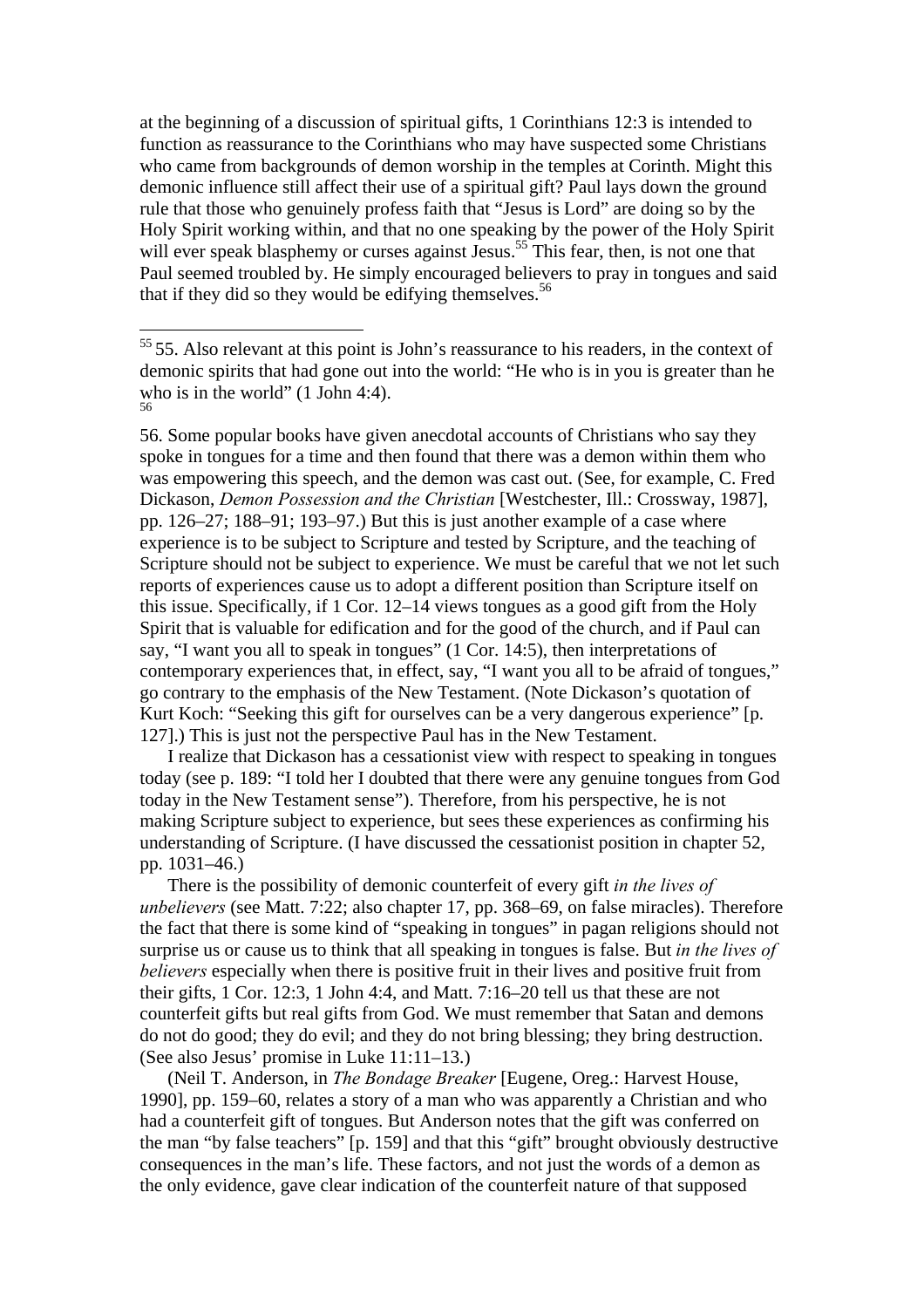#### **i. Is Romans 8:26–27 Related to Speaking in Tongues?** Paul writes in Romans  $8:26 - 27$ :

Likewise the Spirit helps us in our weakness; for we do not know how to pray as we ought, but the Spirit himself intercedes for us with sighs too deep for words. And he who searches the hearts of men knows what is the mind of the Spirit, because the Spirit intercedes for the saints according to the will of God.

Paul does not mention speaking in tongues explicitly here, and the statement is a general one concerning the life of all Christians, so it does not seem correct to say that Paul here is referring to speaking in tongues. He is referring to a more general experience that occurs in the prayer life of every Christian.

But what exactly is he talking about? Some have thought that he is referring to an intercessory activity completely imperceptible to us, in which the Holy Spirit intercedes for us by making sighs and groans to the Father. On this view, such intercessory work of the Spirit goes on continually, but we have no idea that it is happening (except for the fact that Scripture tells us this). In this way it would be similar to the intercessory work of Christ mentioned in Romans 8:34 and Hebrews 7:25.

But this does not appear to be a satisfactory explanation of the passage, for several reasons: (1) It would not seem probable that Paul would say that the intercessory work of the Holy Spirit, who is the infinite, omnipotent, omniscient God, would be carried out in "wordless *groans*" (literal translation of στεναγμοῖς ἀλαλήτοις in Rom. 8:26), especially when we realize that "groans" refers to the intense sighs of fatigue that are appropriate to weary, burdened creatures in a fallen world.<sup>57</sup> (2) Within the larger context the groanings in view seem to be those due to the burden of living in this present evil age, particularly the groans associated with our suffering in this age (see vv. 17, 18, 23). (3) The verb "helps" in Romans 8:26 ("The Spirit *helps* us in our weakness") does not refer to something the Holy Spirit does *apart from us and on our behalf* but rather something the Holy Spirit does *in cooperation with us*. The verb

"gift." Unlike Dickason, Anderson affirms that he is not opposed to speaking in tongues; see p. 160.)

 $\overline{a}$ 

An alternative explanation for the stories given by Dickason is to say that the demons who *said* they were "tongues spirits," and that they came in when some charismatics laid hands on the Christian in question, were lying. Satan "is a liar and the father of lies" (John 8:44), and he would love to have Christians afraid of as many of the Holy Spirit's gifts as possible.

<sup>57</sup> 57. The word "groan" (στεναγμός, G5099) is elsewhere used in the New Testament only at Acts 7:34, of the groanings of Israel under oppression in Egypt. But the related verb στενάζω (G5100) is used several times, always of finite creatures groaning under the burden of this fallen creation. In the immediately previous context στενάζω refers to our groaning because our redemption is incomplete (Rom. 8:23; a related compound word is used in v. 22 of the creation itself). The verb is also used of finite creatures groaning under the burden of this creation in Mark 7:34 (Jesus as a man); 2 Cor. 5:2, 4 (believers who have a corruptible, earthly body); Heb. 13:17 (church leaders who may be tempted to groan under the burden of church leadership); and James 5:9 (a warning for Christians not to grumble or groan against one another). Though the verb was once used of Jesus who groaned while under the limitations of this human existence, it does not seem an appropriate term to use of the activity of the Holy Spirit, who would not experience a similar weakness because he never took on human nature.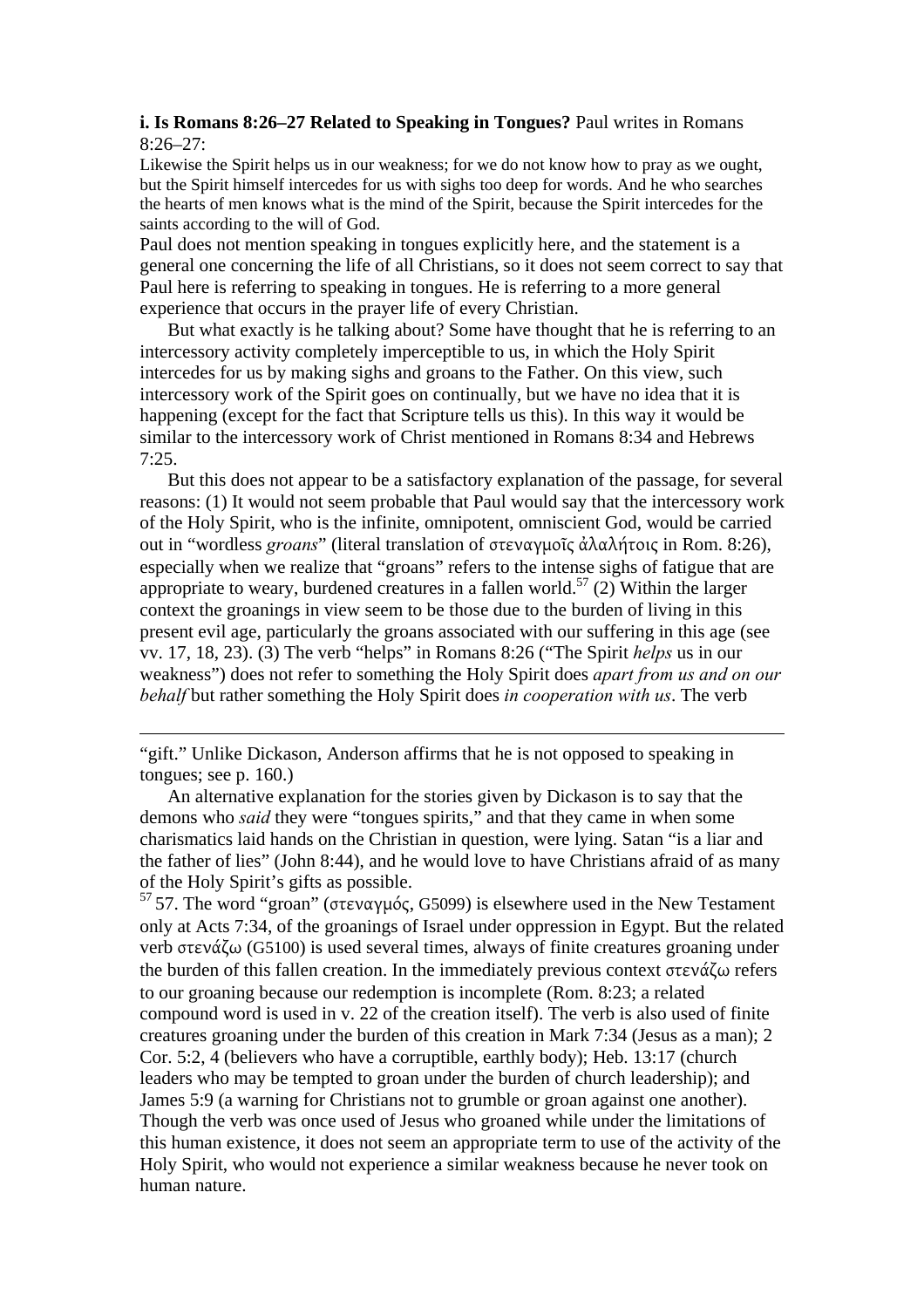Paul uses here (συναντιλαμβάνομαι, G5269) is also used in Luke 10:40, where Martha wants Jesus to tell Mary "to *help* me—certainly she does not want Mary to do the food preparation *instead* of her, but rather to come and take part *with* her in doing it.58 Therefore Paul is not talking about something the Holy Spirit does completely apart from our participation, but something the Holy Spirit does in cooperation with our activity.

These reasons combine to indicate that Paul is not talking about a work of the Holy Spirit done apart from us and unknown by us, but about the inarticulate sighs and groans which we ourselves utter in prayer, which the Holy Spirit then makes into effective intercession before the throne of God. We could paraphrase, "The Holy Spirit assists our prayers when he intercedes (for us) by taking our wordless groans and making them into effective prayer."59

What is the relationship between this and speaking in tongues? There is some similarity because it is effective prayer which *we pray* even though we do not understand fully what we are praying. But there are some differences in that the sighs or groans that we utter in prayer very often relate to situations or hardships that we are very conscious of in our minds as we pray, so we know what we are praying about. But Paul says that we do not know how to pray for these situations as we ought to pray. Therefore the Holy Spirit helps us and intercedes in these situations "according to the will of God" (Rom. 8:27). There is no explicit mention of our spirit praying (though that may indeed be true as well), nor is there mention of our mind being unfruitful or lacking understanding (though that may at times be at least partially true). Nor do these sighs or groans come forth in anything that could be called "other tongues" or "other languages." So there are several differences, even though Romans 8:26–27 talks about intercession that we make in sounds that are not fully understood by us, and therefore it is a phenomenon that has some similarities to speaking in tongues.

## **F. Word of Wisdom and Word of Knowledge**

Paul writes, "For to one is given the *word of wisdom* through the Spirit, and to another the *word of knowledge* according to the same Spirit. (1 Cor. 12:8 NASB) At the beginning of this discussion it must be understood that these two gifts are mentioned nowhere else in Scripture, $60$  and no other early Christian literature outside the Bible has been found to use these phrases of any spiritual gift either. This means that the *only* information we have about these gifts is contained in this verse: we have the words used to describe these two gifts, and we have the context in which the phrases occur. No interpreter anywhere has any more information than this to work with. This warns us that our conclusions will probably be somewhat tentative in any case.

The major alternatives for understanding these gifts are two: (1) These gifts are commonly thought to be the ability to receive a special revelation from the Holy Spirit

<sup>&</sup>lt;sup>58</sup> 58. Though the word is not elsewhere used in the New Testament, its sense is also transparent from the σύν (G5250, "with") prefix that Paul attaches to a very common word for "help."

<sup>59 59.</sup> An alternative view is found in the helpful discussion by Douglas Moo, *Romans 1–8* pp. 559–63, who (hesitantly) understands the groans to be not ours but the Holy Spirit's.

NASB NASB—New American Standard Bible

 $60$  60. At least no other place in Scripture calls something a "word of wisdom" or "word of knowledge" or uses those phrases in any other way.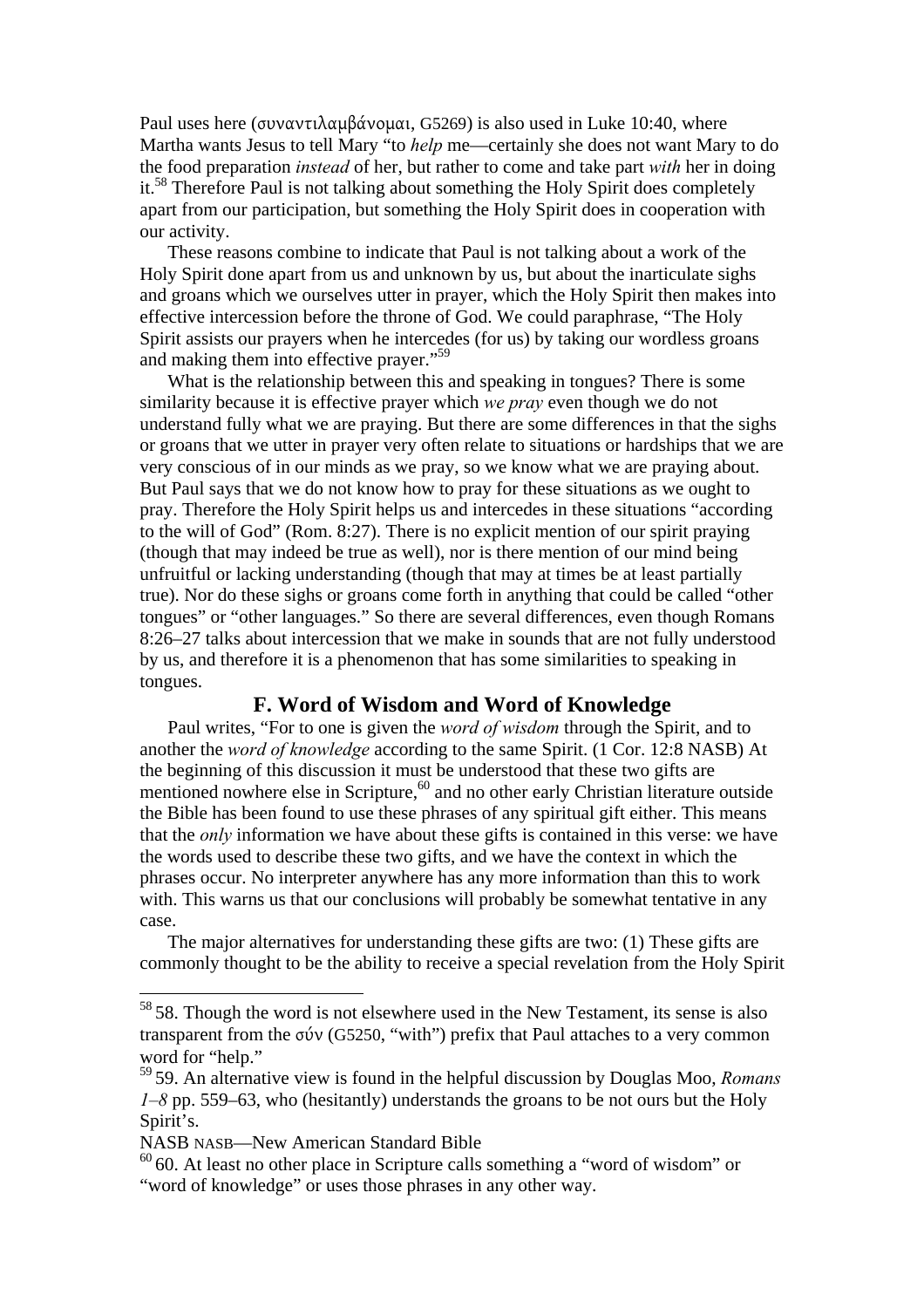and on that basis to speak words that give wisdom in a situation or give specific knowledge of a situation in the life of someone present in a congregation. In this interpretation these gifts would be more "miraculous," in that they would call forth wonder and amazement from the people present since they would not be based on information ordinarily available to the person using the gift.

(2) The other interpretation of these gifts would see them as more "nonmiraculous" or ordinary: the "word of wisdom" simply means the ability to speak a wise word in various situations, and "word of knowledge" is the ability to speak with knowledge about a situation. In both cases the knowledge and wisdom would not be based on a special revelation spontaneously given by the Holy Spirit, but would be based on wisdom acquired in the ordinary course of life, the knowledge and wisdom that would be characteristic of Bible teachers or elders and other mature Christians in a church, for example. These would be empowered by the Holy Spirit and thereby made effective when they were spoken. Examples of "words of wisdom" in this sense would be found in Acts 6:1–6 (the appointment of the first "deacons" or assistants to the apostles); Acts 6:10 (Stephen's wisdom in proclaiming the gospel); Acts 15:19–29 (the decision of the Jerusalem council); and even in King Solomon's statement, "Divide the living child in two, and give half to the one, and half to the other" (1 Kings 3:25; see also 1 Cor. 6:5–6).

In favor of the first interpretation, it might be argued that all the other seven gifts listed in 1 Corinthians 12:8–10 are in the "miraculous" category, and therefore these two gifts should be understood that way as well.

However, there are some weighty considerations against this view: (1) The words Paul uses for "word" (λόγος, G3364), "wisdom" (σοφία, G5053), and "knowledge" (γνῶσις, G1194) are not specialized or technical terms, but are extremely common words in the Greek New Testament. They are simply the ordinary words frequently used for "word" and "wisdom" and "knowledge." Moreover, they are not ordinarily used to denote miraculous events (as are the words *revelation* and *prophecy* for example), but are simply the words used for human knowledge and wisdom. So from the meanings of the words themselves, no indication of a miraculous gift seems to be given.

(2) In the context of 1 Corinthians 12:8, Paul's purpose in the argument seems to weigh against thinking of them as miraculous. Paul's larger purpose in verses 8–10 is to demonstrate that *no matter what kind of gift a person has* he or she can be assured that that gift has been given by the Holy Spirit. He precedes the section by saying, "To *each* is given the manifestation of the Spirit for the common good," and follows this immediate section by saying, "All these are inspired by one and the same Spirit, who apportions to *each one* individually as he wills" (vv. 7, 11). But if Paul's purpose in this section is to show that *every Christian's gift* is given by the Holy Spirit, then that purpose would not be well served by giving only examples of miraculous gifts. If he did that, those with non-miraculous gifts would feel left out of the argument and would not be persuaded that their gifts are included in Paul's discussion. Even more importantly, those with miraculous gifts might look at this list and conclude that *only* those with miraculous gifts really had the Holy Spirit at work within them to empower those gifts. This would lead to a dangerous kind of elitism in the congregation. Therefore it seems necessary that Paul would include some *nonmiraculous* gifts in his list in 1 Corinthians 12:8–10.

But which are the nonmiraculous gifts in this list? Word of wisdom Word of knowledge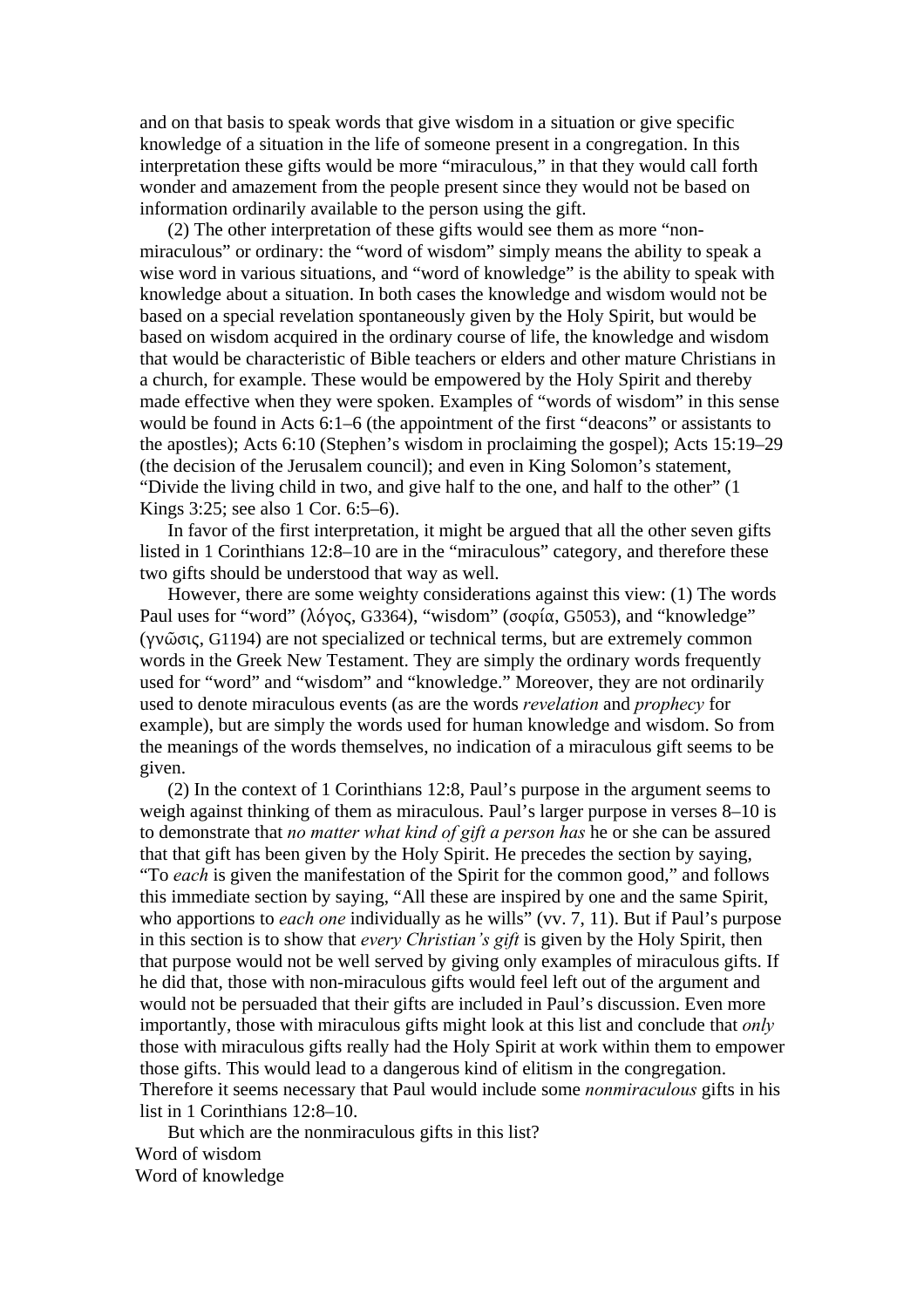Faith Gifts of healings **Miracles Prophecy**  Distinguishing between spirits Tongues Interpretation of tongues

 $\overline{a}$ 

All the other gifts seem to fall in the more "miraculous" category (with the possible exceptions of speaking in tongues and perhaps faith). But that would make it almost necessary that word of wisdom and word of knowledge be nonmiraculous to guarantee that there are *some* nonmiraculous gifts in the list. This would demonstrate Paul's pastoral wisdom in selecting examples of different kinds of gifts being exercised in the actual congregation. So there must be some nonmiraculous gifts on the list—and if there are some, then these are very good candidates. $61$ 

(3) Probably the most decisive consideration is the fact that the New Testament already has a term to describe the action of receiving a special revelation from the Holy Spirit and reporting it in the congregation—this is what Paul calls "prophecy." Since he discusses prophecy at some length, describing it and regulating it, we can know fairly clearly what prophecy was. But to say that these other gifts functioned in exactly the same way (perhaps differing only in content) does not seem justified by anything in the text other than a preconceived notion of what these gifts should be.<sup>62</sup>

Therefore it would seem preferable to understand these in a "nonmiraculous" way, simply as the ability to speak with wisdom or with knowledge in various situations. What many people today call "word of wisdom" and "word of knowledge" in charismatic circles, it would seem better simply to refer to as "prophecy."<sup>63</sup>

## **G. Distinguishing Between Spirits and Spiritual Warfare**

62. In fact, everything that modern Pentecostal and charismatic Christians call "words of knowledge" and "words of wisdom" would fit exactly into the definition of prophecy as given by Paul, and should in fact be put under the general umbrella of prophecy. This would have the distinct advantage of making the use of this gift subject to Paul's rules for understanding and regulating prophecy in the church.

Will any harm come from continuing the fairly common practice of thinking of words of wisdom and words of knowledge as miraculous gifts that depend on a special revelation from God? One immediate danger might be that, whereas what is actually happening would be called "prophecy" by Paul, in some cases it is now being called something different, and that tends to distance it from the regulations for prophecy that Paul gives in the New Testament. Whether that would lead to misuse of the gift at some point in the future is impossible to predict. But it does seem to be rather anomalous to have a miraculous gift that is quite widely used and that is only mentioned but never discussed or regulated at all in the New Testament.

 $63$  63. For further discussion of these gifts, see Wayne Grudem, "What is the Real Meaning of a "Word of Wisdom' and a "Word of Knowledge'?" in *Ministries Today* (Jan.—. 1993), pp. 60–65.

 $61$  61. Even if faith and tongues are considered nonmiraculous, then we have a list that is a mixture of miraculous and nonmiraculous gifts, and then there is no reason why word of wisdom and word of knowledge could not be considered non-miraculous as well, especially on the basis of the fact that the words used to describe them do not ordinarily denote miraculous events. 62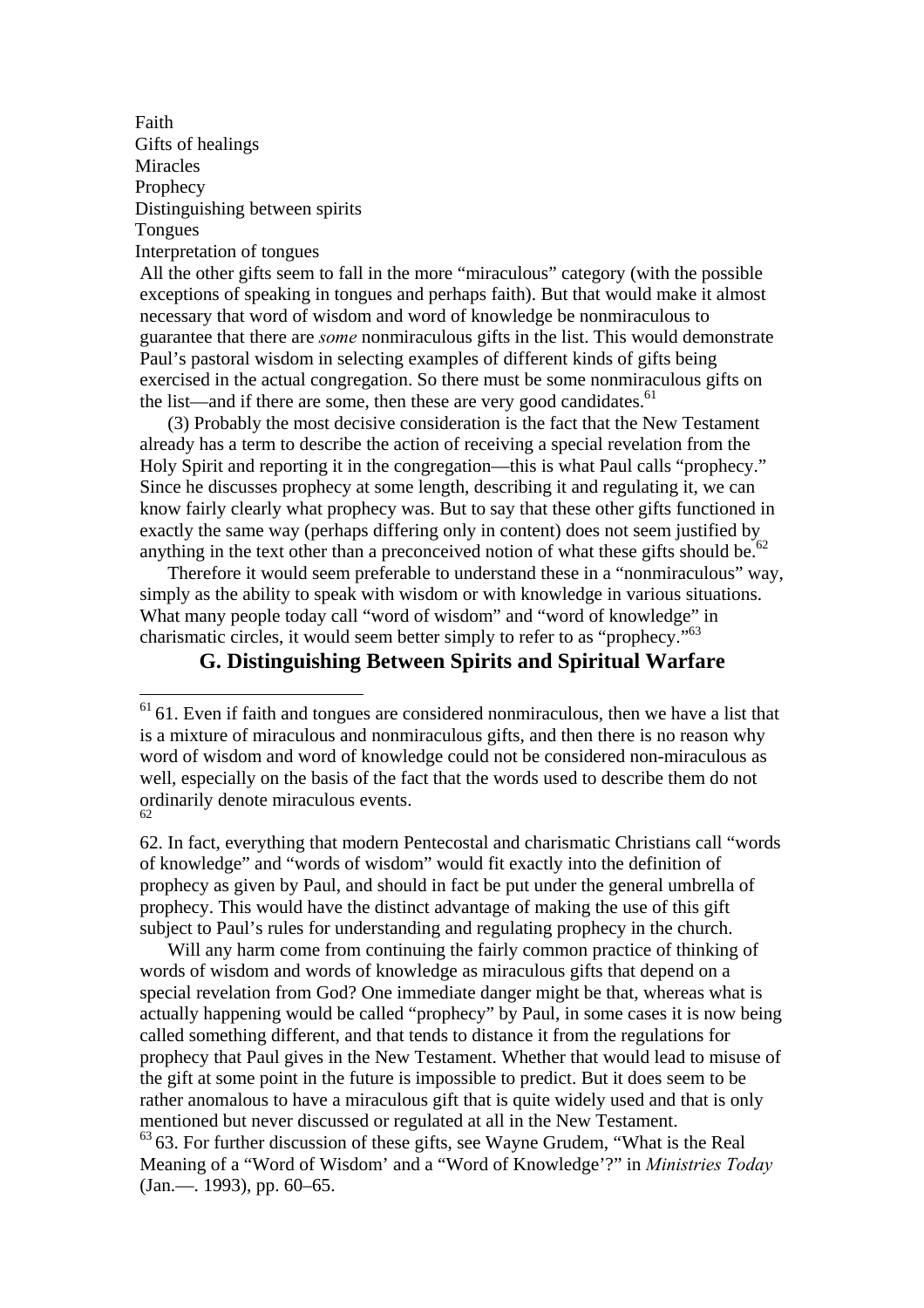The gift of distinguishing between spirits is another gift that is mentioned only once in the New Testament (in the list at 1 Cor. 12:10), but the nature of this gift connects it with a number of other passages that describe the spiritual warfare that occurs between Christians and demonic spirits. We may define the gift of distinguishing between spirits as follows: *Distinguishing between spirits is a special ability to recognize the influence of the Holy Spirit or of demonic spirits in a person*.

In the perspective of the history of redemption, this gift also gives a foretaste of the age to come in that it is a foretaste of the ability to recognize Satan and his influence, which ability will be made perfect for us in heaven, when everything that is covered or hidden will be revealed and brought to the light (Matt. 10:26; cf. Rev. 20:11–15). This ability is probably also stronger than that possessed by most or all believers in the old covenant, where mentions of demonic activity are infrequent, and where demonic attacks against God's people most often were embodied in military attacks by unbelieving nations against the people of Israel, or in overt temptations to go and serve pagan deities. Demonic activity was therefore perceived primarily through observation of outward physical events and circumstances in which Satan's purpose was carried out, and which could be clearly seen.

This New Testament gift of distinguishing between spirits involves the ability to distinguish the presence of evil spirits from the presence of the work of the Holy Spirit in a person's life. Paul knows that the Corinthians previously were "led astray to dumb idols" (1 Cor. 12:2), and John similarly realizes that there is a need for Christians to "test the spirits to see whether they are of God; for many false prophets have gone out into the world" (1 John 4:1).

Beyond this, it is also possible that the gift would involve distinguishing between various *types* of evil spirits, such as a spirit of infirmity (Luke 13:11), a spirit of divination (Acts 16:16), a dumb and deaf spirit (Mark 9:25, 29), and a spirit of error (1 John 4:6). From a lexical and grammatical standpoint there is nothing that would prevent us from understanding the gift of "distinguishing between spirits" to include this kind of ability as well. $64$ 

Of course, to some degree the presence of demonic activity is outwardly evident, sometimes from the blurting out of blatantly false doctrinal statements (see 1 Cor. 12:2–3; 1 John 4:1–6), and sometimes from violent and bizarre physical actions, especially in the face of Christian preaching (see Mark 1:24; 9:20; Matt. 8:29; etc.). Satan's influence is characteristically destructive, and the person influenced by a demon will have a destructive influence on the church and others around him or her, and also a self-destructive influence that harms the life of the troubled individual himself or herself.

But in addition to these outward indications of demonic influence, there is probably also a more subjective perception that occurs at the spiritual and emotional level, whereby the presence of demonic activity is distinguished. When this is more highly developed, and is able to function for the benefit of the church as a whole, then Paul would no doubt call it a gift of distinguishing between spirits.<sup>65</sup>

 $64$  64. For a very extensive linguistic and grammatical analysis of this phrase, see Wayne Grudem, "A Response to Gerhard Dautzenberg on 1 Cor. 12:10," in *Biblische Zeitschrift* N.F., 22:2 (1978), pp. 253–70.

 $65$  65. Of course, no gift is perfect in any Christian in this age (1 Cor. 13:9–10), and we should not expect that this gift would be perfect, or that those who have it would never make mistakes. See chapter 52, pp. 1022–25, on the fact that spiritual gifts vary in strength.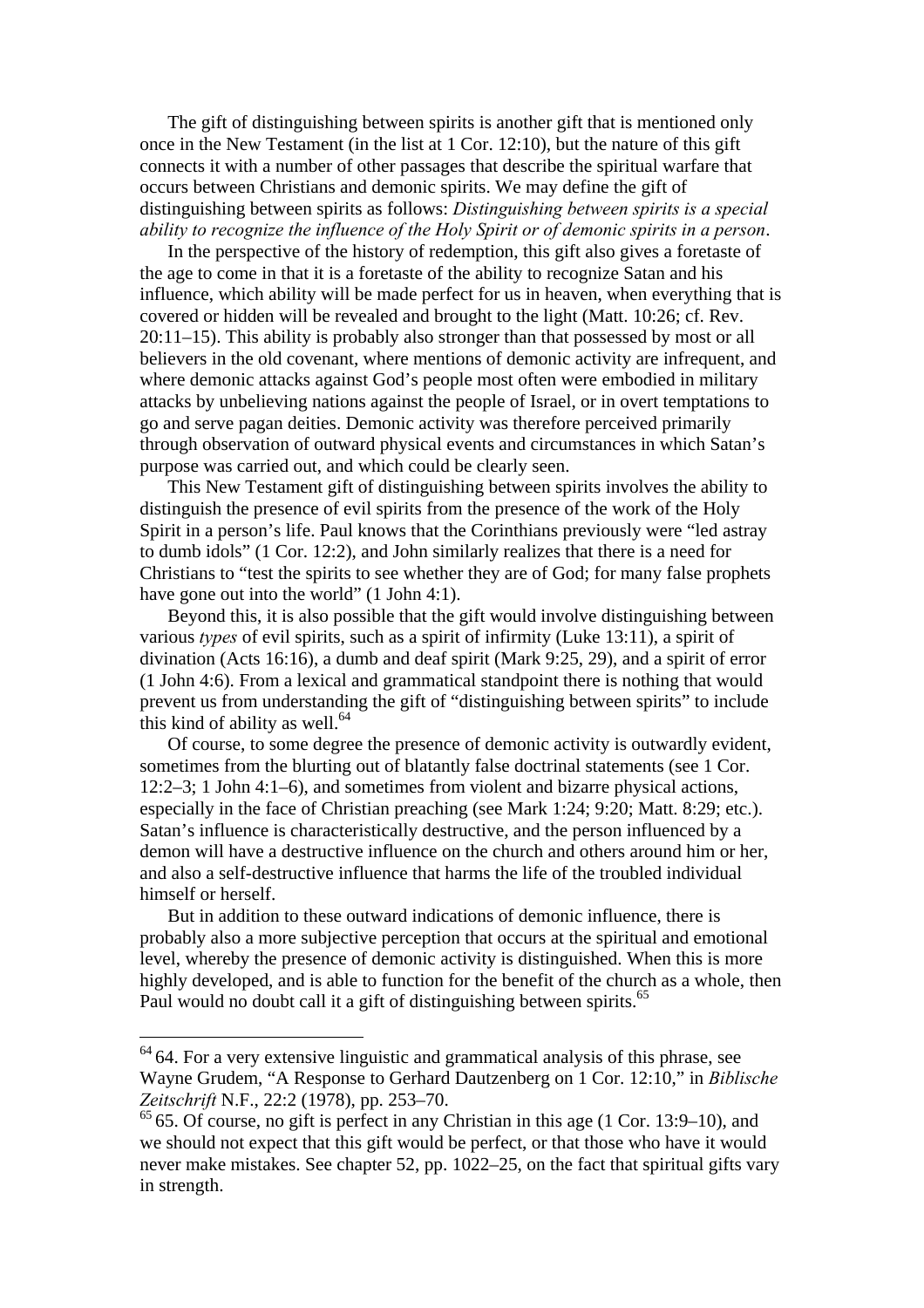In connection with the gift of distinguishing between spirits, the discussion of spiritual warfare given above in chapter 20 (on Satan and demons) is also relevant.

# **QUESTIONS FOR PERSONAL APPLICATION**

- 1. Have you ever experienced a gift of prophecy as defined in this chapter? What have you called it? Has this gift (or something like it) functioned in your church? If so, what have been the benefits—and dangers? If not, do you think this gift might be of help to your church? (Why or why not?)
- 2. Does the gift of teaching function effectively in your church? Who uses this gift in addition to the pastor or elders? Do you think your church adequately appreciates sound Bible teaching? In what areas (if any) do you think your church needs to grow in its knowledge and love of the teachings of Scripture?
- 3. Of the other gifts discussed in this chapter, have you ever used any of them yourself? Are there any which you think your church needs but does not have at this time? What do you think would be best for you to do in response to this need?

## **SPECIAL TERMS**

(This list applies to chapters 52 and 53.) apostle cessationist distinguishing between spirits gifts of the Holy Spirit healing interpretation of tongues miracle miraculous gifts nonmiraculous gifts office prophecy speaking in tongues teaching word of knowledge word of wisdom

## **BIBLIOGRAPHY**

(For an explanation of this bibliography see the note on the bibliography to chapter 1, p. 38. Complete bibliographical data may be found on pp. 1223–29. Note: Very few systematic theologies have sections on spiritual gifts, but a few that do are listed below. This bibliography applies to chapters 52 and 53.)

# **Sections in Evangelical Systematic Theologies**

1. Anglican (Episcopalian) (no explicit treatment) 2. Arminian (Wesleyan or Methodist) 1983 Carter, 1:449–57 3. Baptist 1983–85 Erickson, 877–83 4. Dispensational 1947 Chafer, 7:215–20 1986 Ryrie, 367–74 5. Lutheran (no explicit treatment) 6. Reformed (or Presbyterian)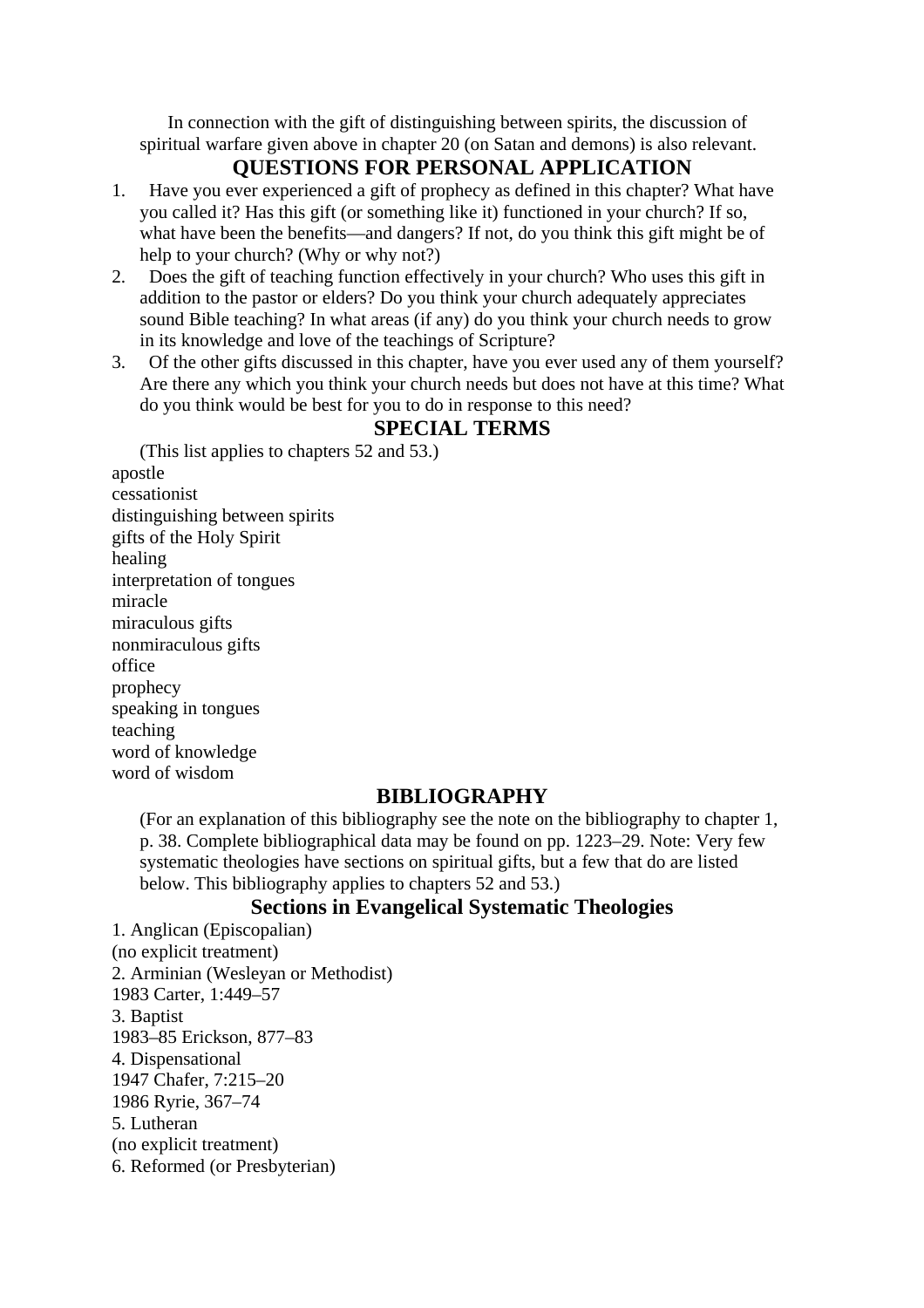(no explicit treatment)

7. Renewal (or charismatic/Pentecostal)

1988–92 Williams, 2:209–36, 243–63, 323–409, 3:159–77

# **Sections in Representative Roman Catholic Systematic Theologies**

1. Roman Catholic: Traditional

(no explicit treatment)

2. Roman Catholic: Post-Vatican II

1980 McBrien, 2:1086–88

# **Other Works**

Baker, J.P. "Gifts of the Spirit." In *NDT* pp. 269–71.

Bennett, Dennis and Rita. *The Holy Spirit and You*. Plainfield, N.J.: Logos, 1971. (Charismatic)

Blue, Ken. *Authority to Heal*. Downers Grove, Ill.: InterVarsity Press, 1987.

Bridge, Donald. *Signs and Wonders Today*. Leicester: Inter-Varsity Press, 1985. (Charismatic)

\_\_\_\_\_\_\_, and David Phypers. *Spiritual Gifts and the Church*. Downers Grove, Ill.: InterVarsity Press, 1973. (Charismatic)

- Budgen, Victor. *The Charismatics and the Word of God*. Phillipsburg, N.J.: Presbyterian and Reformed, 1985. (Cessationist)
- Carson, D.A. *Showing the Spirit: A Theological Exposition of 1 Corinthians 12–14*. Grand Rapids: Baker, 1987.
- Chantry, Walter J. *Signs of the Apostles*. 2d ed. Edinburgh and Carlisle, Pa.: Banner of Truth, 1976. (Cessationist)
- Clements, Roy. *Word and Spirit: The Bible and the Gift of Prophecy Today*. Leicester: UCCF Booklets, 1986.

Deere, Jack. *Surprised by the Power of the Holy Spirit: A Former Dallas Seminary Professor Discovers That God Still Speaks and Heals Today*. Grand Rapids: Zondervan, 1993. (This is the most balanced and persuasive argument I have ever read against the cessationist position.)

Edgar, Thomas. "The Cessation of the Sign Gifts." In *BibSac* 145:180 (Oct.—. 1988), pp. 371–86. (Cessationist)

Ellis, E.E. "Prophecy, Theology of." In *NDT* pp. 537–38.

Farnell F. David. "The Current Debate About New Testament Prophecy." In *BibSac* 149:595 (—Sept. 1992), pp. 277–303.

\_\_\_\_\_\_\_. "Does the New Testament Teach Two Prophetic Gifts?" In *BibSac* 150 (Jan.—, 1993), pp. 62–88.

\_\_\_\_\_\_\_. "Fallible New Testament Prophecy/Prophets? A Critique of Wayne Grudem's Hypothesis." In *The Master's Seminary Journal* 2:2 (Fall 1991), pp. 157–80.

\_\_\_\_\_\_\_. "The Gift of Prophecy in the Old and New Testaments." In *BibSac* 149:596 (Oct.— ., 1992), pp. 387–410.

\_\_\_\_\_\_\_. "When Will the Gift of Prophecy Cease?" In *BibSac* 150 (—June, 1993), pp. 171– 202.

Gaffin, Richard B. *Perspectives on Pentecost: Studies in New Testament Teaching on the Gifts of the Holy Spirit*. Phillipsburg, N.J.: Presbyterian and Reformed, 1979. (Cessationist)

*NDT NDT*—*New Dictionary of Theology.* S.B. Ferguson, D.F. Wright, J.I. Packer, eds. Leicester and Downers Grove, Ill.: InterVarsity Press, 1988. ed ed.—edited by, edition

*BibSac BibSac*—*Bibliotheca Sacra*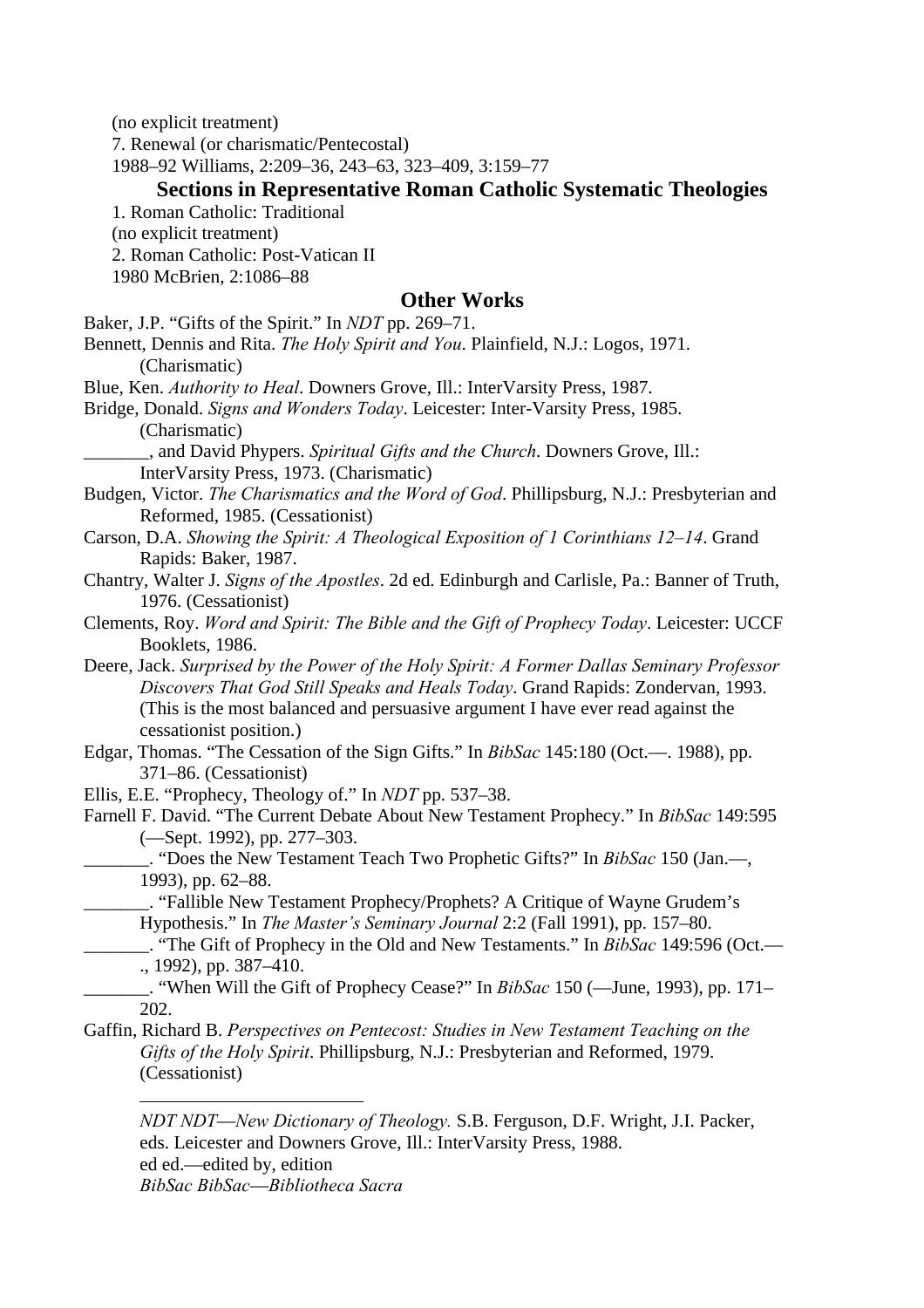- Gee, Donald. *Concerning Spiritual Gifts*. Springfield, Mo.: Gospel Publishing House, 1972 (revised edition). (Traditional Pentecostal)
- \_\_\_\_\_\_\_. *Spiritual Gifts in the Work of Ministry Today*. Springfield, Mo.: Gospel Publishing House, 1963. (Traditional Pentecostal)
- Gentry, Kenneth L., Jr. *The Charismatic Gift of Prophecy: A Reformed Response to Wayne Grudem*. 2d ed. Memphis, Tenn.: Footstool Publications, 1989. (Cessationist)
- Green, Michael. *I Believe in the Holy Spirit*. London: Hodder and Stoughton, and Grand Rapids: Eerdmans, 1975.
- Greig, Gary, and Kevin Springer, eds. *The Kingdom and the Power: Are Healing and the Spiritual Gifts Used by Jesus and the Early Church Meant for the Church Today?* Ventura, Calif.: Regal Books, 1993.
- Gromacki, Robert G. *The Modern Tongues Movement*. Rev. ed. Phillipsburg, N.J.: Presbyterian and Reformed, 1972. (Cessationist)
- Grudem, Wayne. "Does God Still Give Revelation Today?" In *Charisma* Sept., 1992, pp. 38– 42.

\_\_\_\_\_\_\_. *The Gift of Prophecy in 1 Corinthians*. Lanham, Md.: University Press of America, 1982.

- \_\_\_\_\_\_\_. *The Gift of Prophecy in the New Testament and Today*. Westchester, Ill.: Crossway, 1988.
	- \_\_\_\_\_\_\_. *Power and Truth: A Response to the Critiques of Vineyard Teaching and Practice by D.A. Carson, James Montgomery Boice, and John H. Armstrong in Power*

*Religion*. Anaheim, Calif.: Association of Vineyard Churches, 1993.

- \_\_\_\_\_\_\_. "What Is the Real Meaning of a "Word of Wisdom' and a "Word of Knowledge'?" In *Ministries Today* (Jan.-Feb. 1993), pp. 60–65.
- \_\_\_\_\_\_\_. "What Should Be the Relationship Between Prophet and Pastor?" In *Equipping the Saints* (Fall 1990), pp. 7–9, 21–22.
- Hayford, Jack W. *The Beauty of Spiritual Language*. Irvine, Tex.: Waco, 1993.
- Horton, Michael Scott, ed. *Power Religion: The Selling Out of the Evangelical Church?* Chicago: Moody Press, 1992.
- Houston, Graham. *Prophecy: A Gift For Today?* Leicester and Downers Grove, Ill.: InterVarsity Press, 1989.
- Hummel, Charles E. *Fire in the Fireplace: Charismatic Renewal in the Nineties*. Downers Grove, Ill.: InterVarsity Press, 1993.
- MacArthur, John F., Jr. *Charismatic Chaos*. Grand Rapids: Zondervan, 1992. (Cessationist) \_\_\_\_\_\_\_. *The Charismatics: A Doctrinal Perspective*. Grand Rapids: Zondervan, 1978. (Cessationist)
- Mallone, George. *Those Controversial Gifts*. Downers Grove, Ill.: InterVarsity Press, 1983.
- Moo, Douglas. "Divine Healing in the Health and Wealth Gospel." In *TrinJ* Vol. 9 N.S., No. 2 (Fall 1988), pp. 191–209.
- Nathan, Richard. *A Response to Charismatic Chaos*. Anaheim, Calif.: Association of Vineyard Churches, 1993. (An extensive response to John MacArthur's 1992 book)
- Osborne, Grant. "Tongues, Speaking in." In *EDT* pp. 1100–1103.
- Poythress, Vern. "Linguistic and Sociological Analyses of Modern Tongues-Speaking: Their Contributions and Limitations." In *WTJ* 42 (1979): 367–98.

*TrinJ TrinJ*—*Trinity Journal*

*EDT EDT*—*Evangelical Dictionary of Theology.* Walter Elwell, ed. Grand Rapids: Baker, 1984.

*WTJ WTJ*—*Westminster Theological Journal*